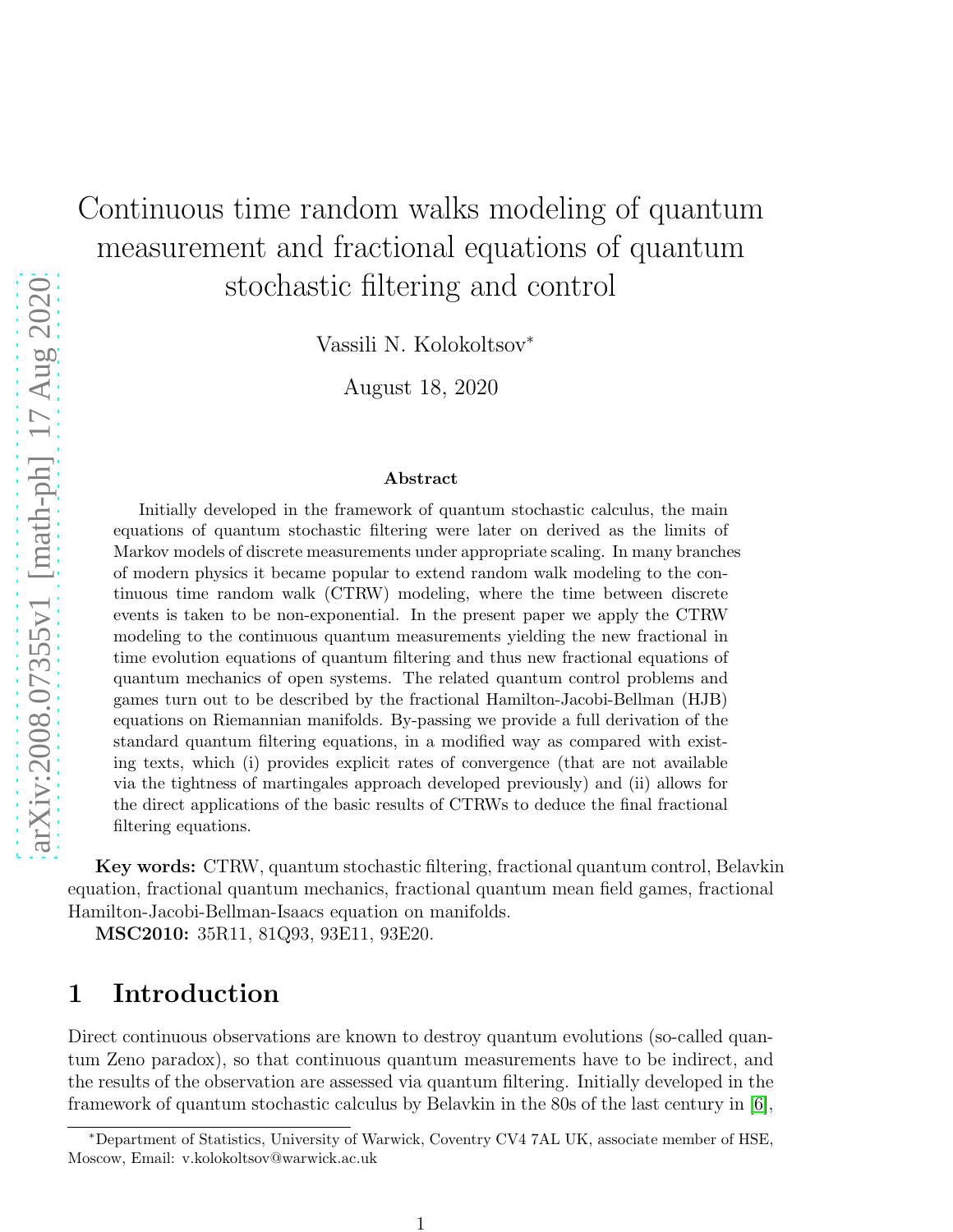[\[7\]](#page-29-1), [\[8\]](#page-29-2), see [\[12\]](#page-29-3) for a readable modern account, the main equations of quantum stochastic filtering, often referred to as the Belavkin equations, were later on derived via more elementary approach, as the limit of standard discrete measurements under appropriate scaling, see e.g. [\[9\]](#page-29-4), [\[10\]](#page-29-5), [\[39\]](#page-31-0). The scaling arises from the basic Markovian assumption that the times between measurement are either fixed or exponentially distributed, like in a standard random walk. Since such Markovian assumption has no a priori justification, in many branches of modern physics it became popular to extend random walk modeling to the continuous time random walk (CTRW) modeling, where the time between discrete events is taken to be non-exponential, usually from the domain of attraction of a stable law. In the present paper we apply the CTRW modeling to the continuous quantum measurements yielding the new fractional in time evolution equations of quantum filtering in the scaling limit. The related quantum control problems turn out to be described by the fractional Hamilton-Jacobi-Bellman (HJB) equations on Riemannian manifolds (complex projective spaces in the case of finite-dimensional quantum mechanics) or the fractional Isaacs equation in the case of competitive control. By-passing we provide a full derivation of the standard quantum filtering equations (explaining from scratch all underlying quantum mechanical rules used) in a slightly modified and simplified way yielding also new explicit rates of convergence (which are not available via the tightness of martingales approach developed previously) and tailored in a way that allows for the direct applications of the basic results of CTRWs to deduce the final fractional filtering equations.

Several general comments on a wider context are in order.

(i) The fractional equations of quantum stochastic filtering derived here can be considered as an alternative formulation of fractional quantum mechanics, which is different from the framework of fractional Schrödinger equations suggested in  $|31|$  and extensively studied recently. This leads also to a different class of quantum control problems, as those related to fractional Schrödinger formulation, as discussed e. g. in [\[45\]](#page-31-2).

(ii) The fractional versions of the classical stochastic filtering (see [\[2\]](#page-29-6) for the basics) has been actively studied recently, see e.g. [\[44\]](#page-31-3).

(iii) The quantum mean-field games as developed by the author in [\[25\]](#page-30-0) can now be extended to the theory of fractional quantum mean-field games. The classical versions of fractional mean-field games just started to appear in the literature, see [\[13\]](#page-29-7). On the other hand, the application of classical stochastic filtering in the study of mean-field games has also started to appear, see [\[42\]](#page-31-4).

(iv) Fractional modeling and CTRW become very popular in almost all domains of physics, as well as economics and finances, see e.g. [\[3\]](#page-29-8), [\[36\]](#page-31-5), [\[43\]](#page-31-6), [\[46\]](#page-31-7) for some representative references.

The content of the paper is as follows. In Section [2](#page-2-0) we recall the basic notions and notations of finite-dimensional quantum mechanics, and in Section [3](#page-4-0) we introduce the Markov chain of sequential indirect quantum measurements, which is the standard starting point for dealing with continuous measurements. In Sections [4](#page-5-0) and [5](#page-9-0) we derive the main quantum filtering equations in the cases of so-called counting and diffusive observations. As was already mentioned, though the derivation of the filtering equations from the approximating Markov chain is well known by now (see e. g. [\[38\]](#page-31-8)) our approach is new and yields explicit rates of convergence. In Section [6](#page-14-0) the limiting equation is derived in a general case of mixed counting and diffusive observations via a multichannel measuring device. This preparatory work allows us to derive our main results, fractional equations of quantum filtering and control, in a more or less straightforward way, by applying the es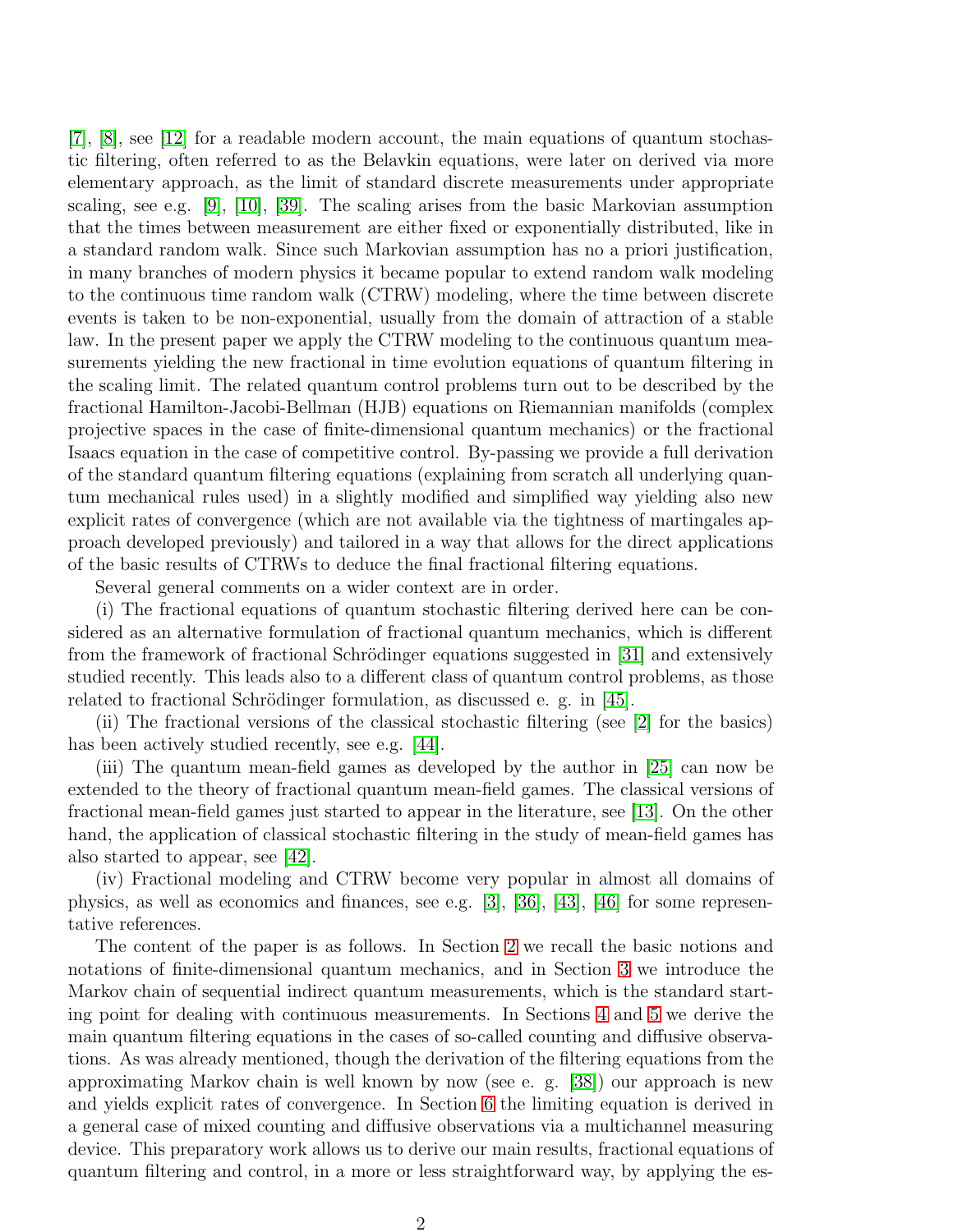tablished techniques of CTRW to the setting of the Markov chains of sequential quantum measurements, as developed in Sections [4](#page-5-0) - [6.](#page-14-0) This is done in Sections [7](#page-20-0) and [8.](#page-21-0) In Section [9](#page-23-0) we briefly describe a slightly different Markov chain approximation to continuous measurement that can be used to derive filtering equations in certain cases of unbounded operators involved. In Appendices A,B,C several (known) probabilistic techniques are presented in a concise form tailored to our purposes. They are used in the main body of the paper.

Some basic notations to be used throughout the text are as follows.

For two Banach spaces B and D equipped with norms  $\|.\|_B$  and  $\|.\|_B$  respectively, let us denote by  $\mathcal{L}(D, B)$  the Banach space of bounded linear operators in B equipped with the usual operator norm  $\|.\|_{D\to B}$ . We shall also write  $\mathcal{L}(B)$  for  $\mathcal{L}(B, B)$ .

The scalar product of operators in a Hilbert space is given by the trace:  $(R, S)$  =  $tr(RS)$ .

For  $K = \mathbf{R}^d$  or a convex closed subset of  $\mathbf{R}^d$  we denote  $C(K)$  the Banach space of continuous bounded functions on K, equipped with the sup-norm and  $C^k(K)$  the Banach space of  $k$  times continuously differentiable functions on  $K$  (with the derivatives at the boundary understood as the continuous extensions of the derivatives in the inner points), with the norm being the sum of the sup-norms of the functions and all their partial derivatives of order not exceeding k.

#### <span id="page-2-0"></span>2 Notations for quantum states and tensor products

Recall that a general isolated quantum system is described by a Hilbert space  $\mathcal{H}$  and a self-adjoint operator  $H$  in it, the Hamiltonian. The pure states of the system are unit vectors in  $H$  and the general mixed states are density matrices, that is, non-negative operators in H with unit trace. Let us denote  $S(H)$  the set of all such mixed states in H. To a pure state there corresponds a density matrix according to the rule  $\psi \to \gamma = \psi \otimes \psi$ , also denoted in Dirac's notation as  $|\psi\rangle\langle\psi|$ . This density matrix is the on-dimensional orthogonal projector on the line generated by  $\psi$ . Pure states evolve in time according to the rule  $\psi \to e^{-itH}\psi$  and the mixed state according to the rule  $\gamma \to e^{-itH}\gamma e^{itH}$ .

If two systems living in spaces  $\mathcal{H}_0$  and  $\mathcal{H}_1$  are brought to interaction, the combined system has the tensor product Hilbert space  $\mathcal{H}_0 \otimes \mathcal{H}_1$  as the state space. Recall that, in the coordinate description of tensor products, if  $\mathcal{H}_0$  and  $\mathcal{H}_1$  have orthonormal bases  $\{e_j\}$ and  $\{f_i\}$  respectively, the tensor product is the space with an orthnormal basis  $\{e_k \otimes f_j\}$ . In particular, if  $\mathcal{H}_0$  and  $\mathcal{H}_1$  have finite dimensions n and k, the space  $\mathcal{H}_0 \otimes \mathcal{H}_1$  has the dimension nk. The operators A in  $\mathcal{H}_0 \otimes \mathcal{H}_1$  can be given by matrices  $A_{j_1j_2}^{i_1i_2}$  $j_1j_2^{i_1i_2}$ , so that

$$
A(e_{i_1} \otimes f_{i_2}) = \sum_{j_1,j_2} A_{i_1i_2}^{j_1j_2} e_{j_1} \otimes f_{j_2}.
$$

Or equivalently, if  $X \in \mathcal{H}_0 \otimes \mathcal{H}_1$  has coordinates  $X^{kj}$  in the basis  $\{e_k \otimes f_j\}$ , the vector AX has the coordinates  $\sum_{m,l} A^{kj}_{ml} X^{ml}$  in this basis.

A product  $A\otimes B$  of two operators A and B acting in  $\mathcal{H}_0$  and  $\mathcal{H}_1$  respectively is defined by its action on tensor products as

$$
(A \otimes B)(e \otimes f) = Ae \otimes Bf.
$$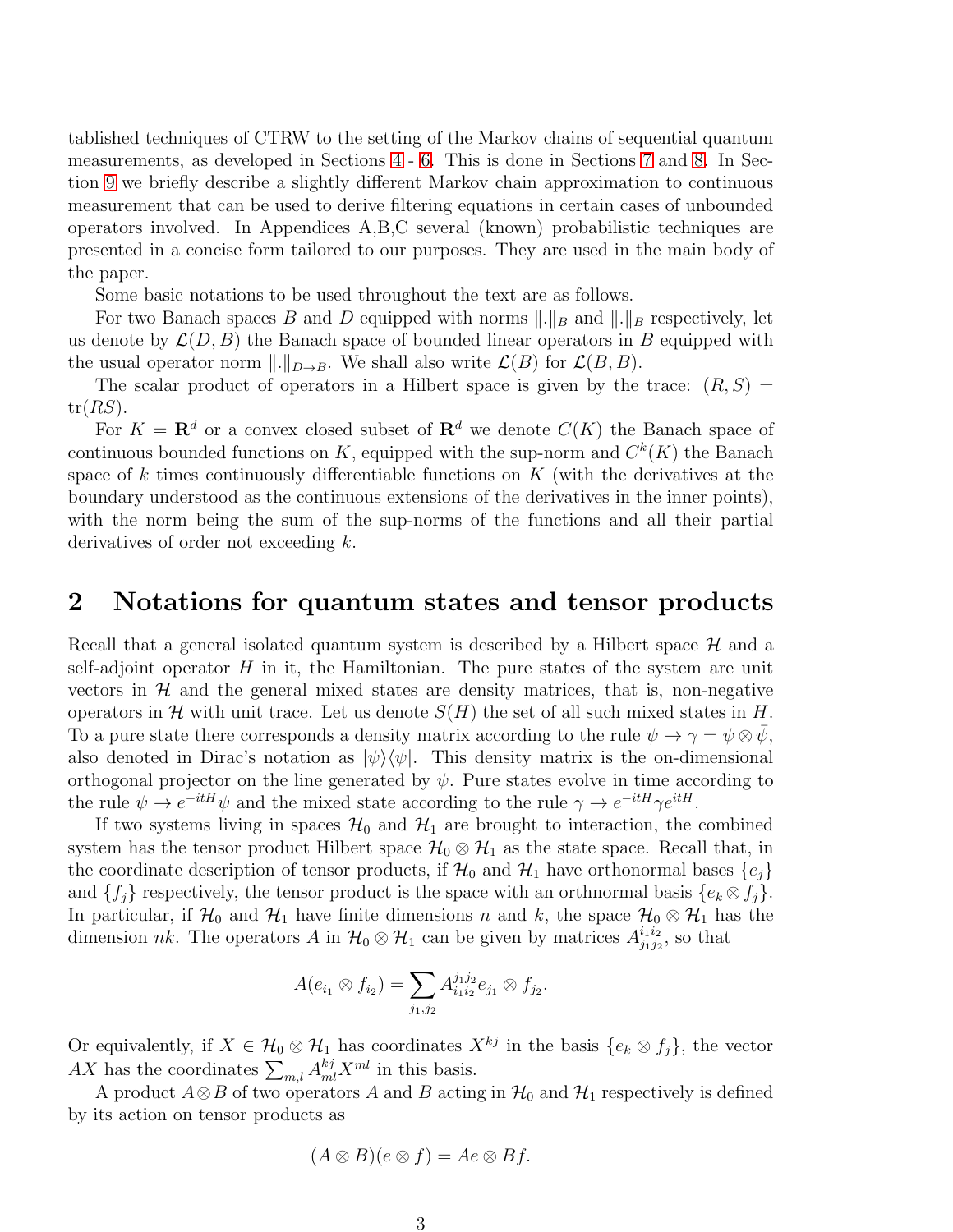In the coordinate description  $A \otimes B$  has the matrix elements expressed as  $A_{j_1}^{i_1} B_{j_2}^{i_2}$  $j_2^{i_2}$  in terms of the matrix elements of A and B.

An operator A in  $\mathcal{H}_0$  has the natural lifting  $A \otimes I$  (where I is the unit operator) to  $\mathcal{H}_0 \otimes \mathcal{H}_1$ . Similarly an operator B in  $\mathcal{H}_1$  has the natural lifting  $I \otimes B$  to  $\mathcal{H}_0 \otimes \mathcal{H}_1$ .

The key notion of the theory of interacting systems is that of the *partial trace*. For an operator A in  $\mathcal{H}_0 \otimes \mathcal{H}_1$  the partial trace with respect to the second system is the operator  $\text{tr}_{p1}A$  in  $\mathcal{H}_0$  given by the matrix

<span id="page-3-0"></span>
$$
(\text{tr}_{p1}A)^i_j = \sum_k A^{ik}_{jk}.\tag{1}
$$

This partial trace is interpreted as the state of the first system given the state of the coupled one. Therefore it can be looked at as the quantum analog of the notion of marginal distribution of classical probability. Similarly, the partial trace with respect to the first system is the operator  $\text{tr}_{p0}A$  in  $\mathcal{H}_1$  given by the matrix

$$
(\text{tr}_{p0}A)^i_j = \sum_k A^{ki}_{kj}.
$$

Clearly,

$$
tr(tr_{p0}A) = tr(tr_{p1}A) = tr(A).
$$

In a two-dimensional Hilbert spaces  $\mathbb{C}^2$  one usually chooses the standard basis  $e_0 =$ (1,0),  $e_1 = (0, 1)$ , and represents the Hilbert product space  $\mathcal{H}_0 \otimes \mathbb{C}^2$  by the natural decomposition

$$
\mathcal{H}_0\otimes \mathbf{C}^2=\mathcal{H}_{00}\oplus H_{01}=\mathcal{H}_0\otimes e_0\oplus \mathcal{H}_0\otimes e_1.
$$

Every operator A in this space has the block decomposition

$$
A = \begin{pmatrix} A_{0 \to 0} & A_{1 \to 0} \\ A_{0 \to 1} & A_{1 \to 1} \end{pmatrix} = \begin{pmatrix} (A_{j0}^{i0}) & (A_{j1}^{i0}) \\ (A_{j0}^{i1}) & (A_{j1}^{i1}) \end{pmatrix}
$$

where the operators  $A_{i\to j}$  act from  $\mathcal{H}_{0i}$  to  $\mathcal{H}_{0j}$ ,  $i, j = 0, 1$ . The trace [\(1\)](#page-3-0) gets the expression

<span id="page-3-4"></span>
$$
(\text{tr}_{p1}A)^{i}_{j} = A^{i0}_{j0} + A^{i1}_{j1}.
$$
\n(2)

In particular, we shall use the following block representations:

<span id="page-3-1"></span>
$$
A \otimes I = \begin{pmatrix} A & 0 \\ 0 & A \end{pmatrix}, \quad A \otimes \Omega = \begin{pmatrix} A & 0 \\ 0 & 0 \end{pmatrix}, \quad C \otimes \begin{pmatrix} 0 & 0 \\ 1 & 0 \end{pmatrix} = \begin{pmatrix} 0 & 0 \\ C & 0 \end{pmatrix}, \quad C \otimes \begin{pmatrix} 0 & 1 \\ 0 & 0 \end{pmatrix} = \begin{pmatrix} 0 & C \\ 0 & 0 \end{pmatrix}
$$

More generally, if  $B = (B_j^i)$  is a matrix in  $\mathbb{C}^2$ , then the matrix of  $I \times B$  in  $\mathcal{H} \otimes \mathbb{C}^2$ has the block decomposition

<span id="page-3-3"></span>
$$
\begin{pmatrix}\nB_0^0 I & B_1^0 I \\
B_0^1 I & B_1^1 I\n\end{pmatrix}.
$$
\n(4)

To conclude this section let us write down the simple small time asymptotic formula for the evolutions  $e^{-itH}$  that we shall use repeatedly. Namely, up to the terms of order higher than  $t^2$  in small  $t$ , we have

<span id="page-3-2"></span>
$$
e^{-itH}\rho e^{itH} = (1 - itH - \frac{1}{2}t^2H^2)\rho(1 + itH - \frac{1}{2}t^2H^2) = \rho - it[H, \rho] - \frac{1}{2}t^2H^2\rho - \frac{1}{2}t^2\rho H^2 + t^2H\rho H
$$

$$
= \rho - it[H, \rho] + t^2(H\rho H - \frac{1}{2}\{H^2, \rho\}).\tag{5}
$$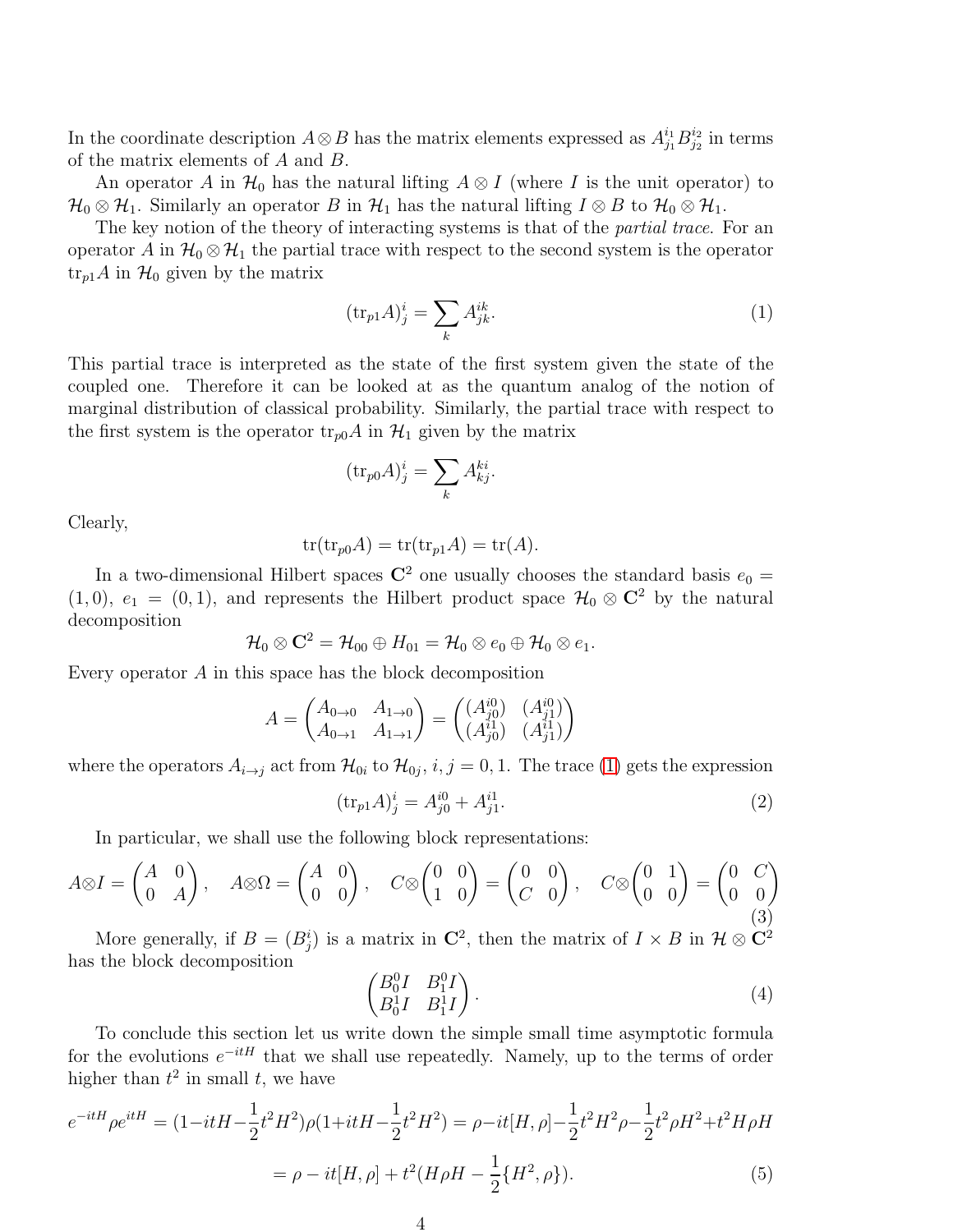### <span id="page-4-0"></span>3 The starting point: Markov chains of sequential indirect observations

Here we describe the Markov chains of sequential indirect observations (rather standard by now, at least after paper [\[1\]](#page-29-9)) in discrete and continuous time recalling first quickly the main notions related to quantum measurements.

Physical observables are given by self-adjoint operators  $A$  in  $H$ . If  $A$  has a discrete spectrum (which is always the case in finite-dimensional  $H$ , that we shall mostly work with), then A has the spectral decomposition  $A = \sum_j \lambda_j P_j$ , where  $P_j$  are orthogonal projections on the eigenspaces of A corresponding to the eigenvalues  $\lambda_j$ . According to the basic postulate of quantum measurement, measuring observable A in a state  $\gamma$  (often referred to as the *Stern-Gerlach experiment*) can yield each of the eigenvalue  $\lambda_i$  with the probability

<span id="page-4-1"></span>
$$
\operatorname{tr}\left(\gamma P_j\right) = \operatorname{tr}\left(P_j \gamma P_j\right),\tag{6}
$$

and, if the value  $\lambda_i$  was obtained, the state of the system changes (instantaneously) to the reduced state

$$
P_j \gamma P_j / \text{tr}(\gamma P_j).
$$

In particular, if the state  $\rho$  was pure,  $\gamma = |\psi\rangle\langle\psi|$ , then the probability to get  $\lambda_i$  as the result of the measurement becomes  $(\psi, P_i \psi)$  and the reduced state also remains pure and is given by the vector  $P_i\psi$ . If the interaction with the apparatus was preformed 'without reading the results', the state  $\rho$  is said to be subject to a *non-selective measurement* that changes  $\gamma$  to the state  $\sum_j P_j \rho P_j$ .

Indirect measurements of a chosen quantum system in the initial space  $\mathcal{H}_0$ , which we shall often referred to as an atom, are organised in the following way. One couples the atom with another quantum system, a measuring devise, specified by another Hilbert space H. Namely the combined system lives in the tensor product Hilbert space  $\mathcal{H}_0 \times \mathcal{H}$ and its evolution is given by certain self-adjoint operator H in  $\mathcal{H}_0 \times \mathcal{H}$ . In the measuring device some fixed vector  $\varphi \in \mathcal{H}$  is chosen, called the vacuum and interpreted as the stationary state of the devise when no interaction is involved. The corresponding density matrix will be denoted  $\Omega = |\varphi\rangle\langle\varphi|$ . Indirect measurements of the states of the atom are performed by measuring the coupled system via an observable of the second system and then projecting the resulting state to the atom via the partial trace.

 $\sum_j \lambda_j P_j$  and is performed in two steps: given a state  $\gamma$  in  $\mathcal{H}_0 \times \mathcal{H}$  one performs a mea-Namely it is described by an operator R in  $\mathcal H$  with the spectral decomposition  $R =$ surement of R lifted as  $I \otimes R$  to  $\mathcal{H}_0 \times \mathcal{H}$  yielding values  $\lambda_j$  and new states

$$
(I \otimes P_j) \gamma (I \otimes P_j)/\text{tr}(\gamma (I \otimes P_j))
$$

with probabilities  $p_j = \text{tr}(\gamma(I \otimes P_j))$ , and then one projects these states to  $\mathcal{H}_0$  via the partial trace producing the states

$$
\operatorname{tr}_{p1}[(I \otimes P_j)\gamma(I \otimes P_j)/\operatorname{tr}(\gamma(I \otimes P_j))].\tag{7}
$$

The discrete time Markov chain of successive indirect observations (or measurements) evolves according to the following procedure specified by a triple: a self-adjoint operator H in  $\mathcal{H}_0 \times \mathcal{H}$ , a self-adjoint operator R in H and the vacuum vector  $\Omega$  in H. (i) Starting with an initial state  $\rho$  of  $\mathcal{H}_0$  one couples it with the device in its vacuum state  $\Omega$  producing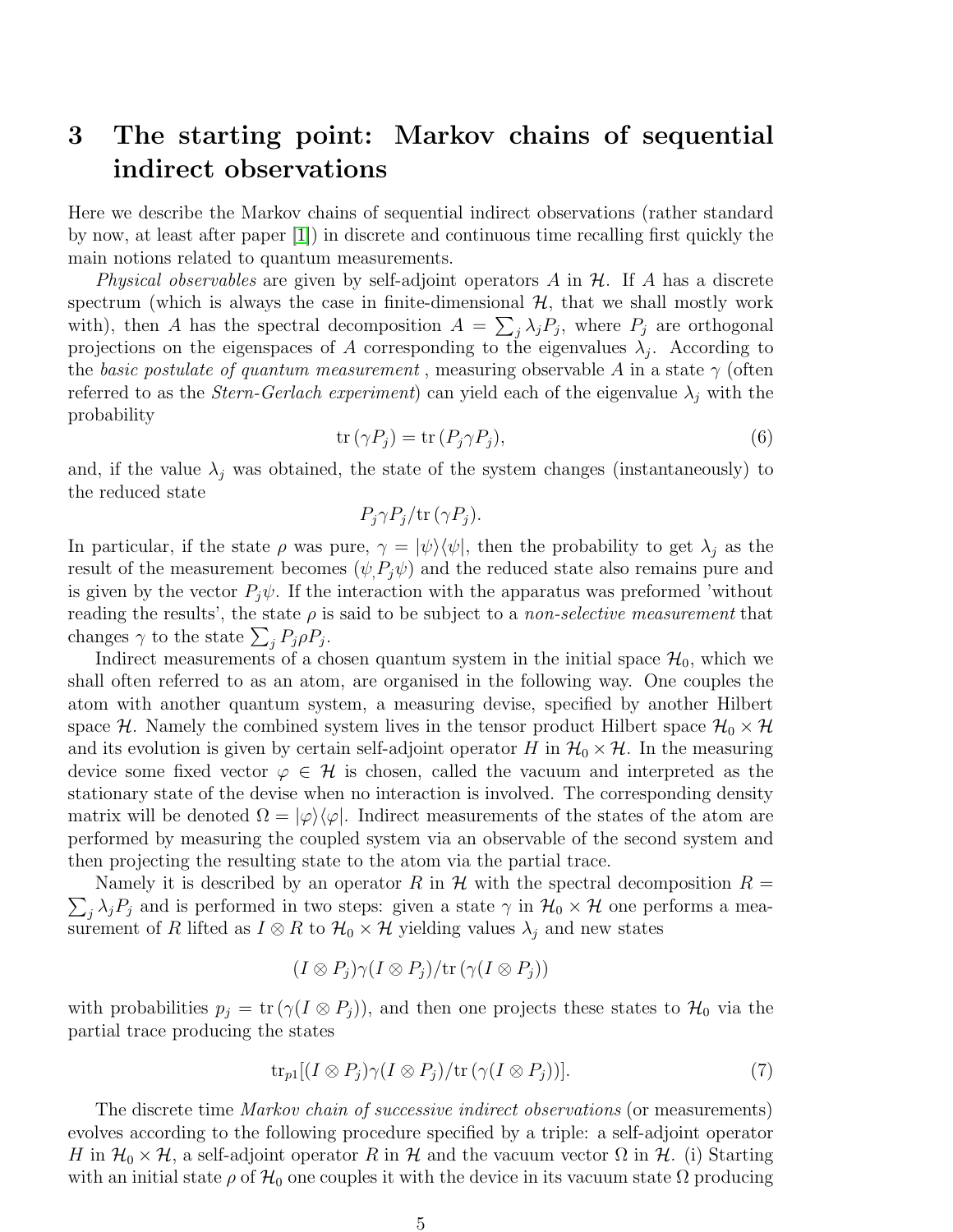the state  $\gamma = \rho \otimes \Omega$  in  $\mathcal{H}_0 \times \mathcal{H}$ , (ii) During a fixed period of time t one evolves the system according to the operator H producing the state  $\gamma_t = e^{-itH}\gamma e^{itH}$  in  $\mathcal{H}_0 \times \mathcal{H}$ , (iii) One performs the indirect measurement with the state  $\gamma_t$  yielding the states

<span id="page-5-1"></span>
$$
\rho_t^j = \text{tr}_{p1} \frac{(I \otimes P_j)\gamma_t(I \otimes P_j)}{p_j(t)} = \text{tr}_{p1} \frac{(I \otimes P_j)e^{-itH}(\rho \otimes \Omega)e^{itH}(I \otimes P_j)}{p_j(t)}
$$
(8)

with the probabilities

<span id="page-5-3"></span>
$$
p_j(t) = \text{tr}(\gamma_t(I \otimes P_j)) = \text{tr}(e^{-itH}(\rho \otimes \Omega)e^{itH}(I \otimes P_j)).
$$
\n(9)

Then the same repeats starting with  $\rho_t$  as the initial state. Let us denote  $U_t$  the transition operator of this Markov chain that acts on the set of continuous functions on  $S(H)$  as

$$
U_t f(\rho) = \mathbf{E} f(\rho_t) = \sum_j p_j(t) f(\rho_t^j).
$$
\n(10)

Similarly one can define the continuous time Markov chain of successive indirect observations (or measurements)  $O_{t,\lambda}^{\rho}$  and the corresponding Markov semigroup  $T_t^{\lambda}$  on  $C(H(S))$ evolving according to the same rules, with only difference that the times  $t$  between successive measurements are not fixed, but represent exponential random variables  $\tau$  with some fixed intensity  $\lambda$ :  $P(\tau > t) = e^{-\lambda t}$ . The generator  $L^{\lambda}$  of this Markov process is bounded in  $C(S(H))$  and acts as

<span id="page-5-2"></span>
$$
L^{\lambda}f(\rho) = \frac{(U_{\lambda}f - f)(\rho)}{\lambda} = \frac{1}{\lambda} \sum_{j} p_j(t)(f(\rho_t^j) - f(\rho)).
$$
\n(11)

All "quantum content" of the theory is now captured in the explicit formula [\(8\)](#page-5-1). What follows will be the pure classical probability analysis of these Markov chains, their scaling limits and control.

In this paper we shall work with the measuring devises of the simplest form living in two-dimensional Hilbert spaces  $\mathbb{C}^2$  or more generally the tensor products of these spaces. Choosing the standard basis  $e_0 = (1, 0), e_1 = (0, 1)$ , we shall use the decomposition

$$
\mathcal{H}_0\otimes \mathbf{C}^2=\mathcal{H}_{00}\oplus H_{01}=\mathcal{H}_0\otimes e_0\oplus \mathcal{H}_0\otimes e_1,
$$

and we shall choose the vacuum vector  $\varphi = e_0$ , so that

$$
\Omega = \begin{pmatrix} 1 & 0 \\ 0 & 0 \end{pmatrix}
$$

#### <span id="page-5-0"></span>4 Belavkin equations for a counting observation

For simplicity we shall work exclusively with finite-dimensional Hilbert spaces  $\mathcal{H}_0 = \mathbb{C}^n$ , making occasionally some comments about more general case. The set of states  $S(\mathbb{C}^n)$  is a compact convex set in the Euclidean space  $\mathbb{R}^{n^2}$ , the space of complex Hermitian  $n \times n$ matrices.

Let us choose an arbitrary self-adjoint operator in  $\mathcal{H}_0 \otimes \mathbb{C}^2$  given by its matrix representation

$$
H = \begin{pmatrix} A & 0 \\ 0 & B \end{pmatrix} + \begin{pmatrix} 0 & -iC^* \\ iC & 0 \end{pmatrix}.
$$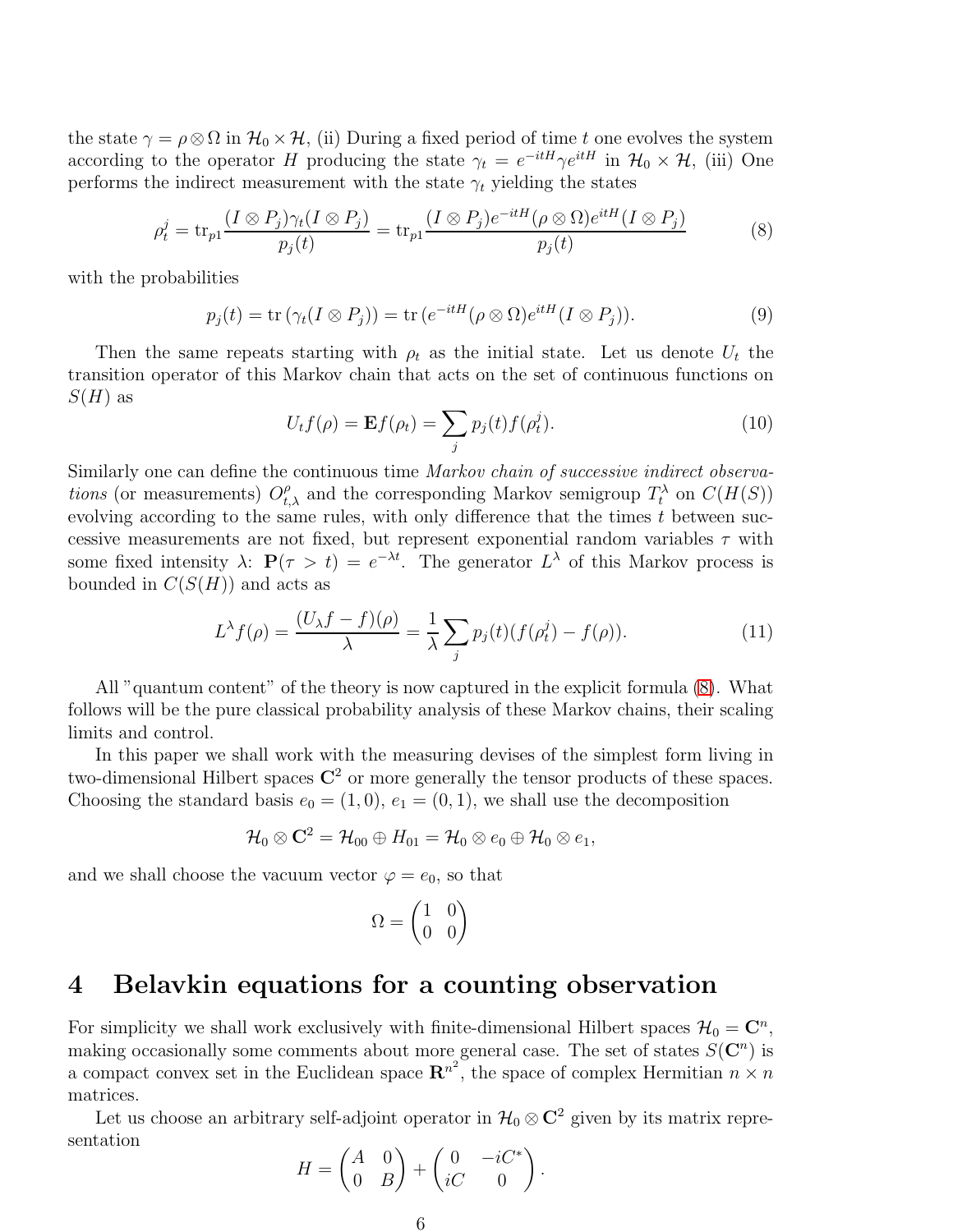We are aiming at calculating the small time asymptotics of the Markov transition operators defined by [\(8\)](#page-5-1).

The main idea for obtaining sensible asymptotic limits suggests enhancing the interaction part C of H by replacing it with the scaled version  $C/\sqrt{t}$ . Thus we choose the Hamiltonian in the form

$$
H = \begin{pmatrix} A & 0 \\ 0 & B \end{pmatrix} + \frac{1}{\sqrt{t}} \begin{pmatrix} 0 & -iC^* \\ iC & 0 \end{pmatrix}.
$$

Remark 1. The idea of the scaling comes from the analysis of the so-called quantum Zeno paradox. Its essence is a rather simple observation that if one performs repeated measurements with reduction [\(6\)](#page-4-1) and pass to the limit, as time between measurements tends to zero, then the state effectively remains in the initial state all the time irrespectively of the dynamics. This effect is also referred to as the watch dog effect. Therefore the only way to get a sensible dynamics that takes into account both dynamics and observation is to enhance the interaction part of the dynamics to make its effect comparable with that of the repeated reduction [\(6\)](#page-4-1). Thus one can suggest scaling C as  $C/t^{\alpha}$  with some  $\alpha > 0$ . As calculations show (one can repeat the calculations below with an arbitrary  $\alpha$ ) only with  $\alpha = 1/2$  a sensible limit is obtained.

By the second equation in [\(3\)](#page-3-1), we get

$$
\rho \otimes \Omega = \begin{pmatrix} \rho & 0 \\ 0 & 0 \end{pmatrix}, \quad \left[ H, \begin{pmatrix} \rho & 0 \\ 0 & 0 \end{pmatrix} \right] = \begin{pmatrix} [A, \rho] & +i\rho C^* / \sqrt{t} \\ iC\rho / \sqrt{t} & 0 \end{pmatrix}
$$

$$
H \begin{pmatrix} \rho & 0 \\ 0 & 0 \end{pmatrix} H = \begin{pmatrix} A\rho A & -iA\rho C^* / \sqrt{t} \\ iC\rho A / \sqrt{t} & C\rho C^* / t \end{pmatrix}, \quad H^2 = \begin{pmatrix} A^2 + C^* C / t & -i(A C^* + C^* B) / \sqrt{t} \\ i(C A + BC) / \sqrt{t} & B^2 + C C^* / t \end{pmatrix},
$$

$$
\{H^2, \rho \otimes \Omega\} = \begin{pmatrix} \{A^2 + C^* C / t, \rho\} & -i\rho (AC^* + C^* B) / \sqrt{t} \\ i(C A + BC) \rho / \sqrt{t} & 0 \end{pmatrix}.
$$

where  $\{C, D\} = CD + DC$  denotes the anti-commutator. Using [\(5\)](#page-3-2), and keeping terms of order not exceeding  $t$  we get the approximation

<span id="page-6-1"></span>
$$
e^{-itH}(\rho \otimes \Omega)e^{itH} = \begin{pmatrix} \rho - it[A, \rho] - \frac{1}{2}t\{C^*C, \rho\} & \sqrt{t}\rho C^* \\ \sqrt{t}C\rho & tC\rho C^* \end{pmatrix},
$$
(12)

which is the key formula for what follows.

As it turns out, the limiting processes are of two types, depending on whether the projectors  $P_0$  and  $P_1$  of the spectral decomposition of R are diagonal, that is

<span id="page-6-0"></span>
$$
P_0 = \begin{pmatrix} 1 & 0 \\ 0 & 0 \end{pmatrix}, \quad P_1 = \begin{pmatrix} 0 & 0 \\ 0 & 1 \end{pmatrix} \tag{13}
$$

or otherwise. Let us start with the case of projectors [\(13\)](#page-6-0).

We have

$$
I \otimes P_0 = \begin{pmatrix} I & 0 \\ 0 & 0 \end{pmatrix}, \quad I \otimes P_1 = \begin{pmatrix} 0 & 0 \\ 0 & I \end{pmatrix},
$$

and

$$
(I \otimes P_0)e^{-itH} \begin{pmatrix} \rho & 0 \\ 0 & 0 \end{pmatrix} e^{itH} (I \otimes P_0) = \rho - it[A, \rho] - \frac{1}{2}t \{C^*C, \rho\},
$$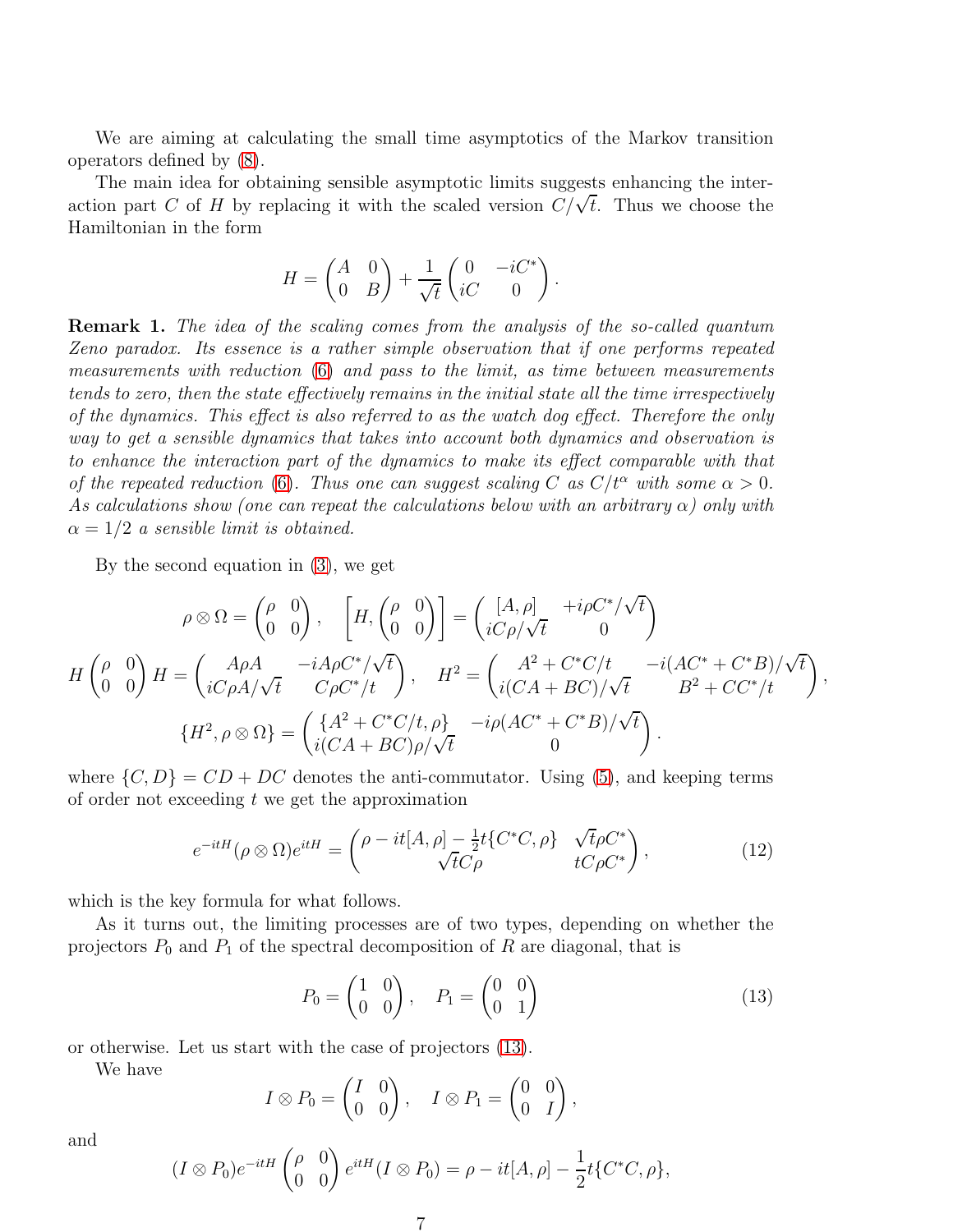$$
(I \otimes P_1)e^{-itH} \begin{pmatrix} \rho & 0 \\ 0 & 0 \end{pmatrix} e^{itH} (I \otimes P_1) = tC\rho C^*.
$$

Hence the non-normalized new states are

$$
\tilde{\rho}_1 = \rho - it[A, \rho] - \frac{1}{2}t\{C^*C, \rho\}, \quad \tilde{\rho}_2 = tC\rho C^*,
$$

occurring with the probabilities

$$
p_1 = 1 - t \operatorname{tr}(C^* C \rho), \quad p_2 = t \operatorname{tr}(C^* C \rho).
$$

Aiming at using Proposition [10.1](#page-24-0) (ii) we are looking for the limit of the operator  $(U_h - 1)/h$  for  $h \to 0$ .

Denoting  $T = \text{tr}(C^*C\rho)$  we can write up to terms of order t that

$$
\frac{U_h - 1}{h} f(\rho) = \frac{1}{h} (1 - hT) \left[ f(\frac{\tilde{\rho}_1}{1 - hT}) - f(\rho) \right] + \frac{1}{h} h T \left[ (f(\frac{\tilde{\rho}_2}{hT}) - f(\rho)) \right]
$$
  

$$
\approx \frac{1}{h} (1 - hT) [f(\rho - it[A, \rho] - \frac{1}{2} t \{ C^* C, \rho \} + h \rho T) - f(\rho)] + T \left[ f(\frac{C\rho C^*}{T}) - f(\rho) \right] \approx L_{count} f,
$$

with

<span id="page-7-0"></span>
$$
L_{count}f(\rho) = -(f'(\rho), i[A, \rho] + \frac{1}{2}\{C^*C, \rho\} - \rho T) + T\left[f(\frac{C\rho C^*}{T}) - f(\rho)\right].
$$
 (14)

Summarising by looking carefully at the small terms ignored, we can conclude the following.

<span id="page-7-1"></span>Lemma 4.1. Under the setting considered,

$$
\|\frac{U_h - 1}{h}f - Lf\| \le \sqrt{h}\varkappa \|f\|_{C^2(S(\mathcal{H}_0))}
$$
\n(15)

for  $f \in C^2(S(\mathcal{H}_0))$ , with  $L_{count}$  given by [\(14\)](#page-7-0) and a constant  $\varkappa$ .

We can prove now our first result.

<span id="page-7-2"></span>**Theorem 4.1.** Let  $\mathcal{H}_0 = \mathbb{C}^n$  and A, C be  $n \times n$  square matrices with A being Hermitian. Then:

(i) The operator [\(14\)](#page-7-0) generates a Feller process  $O_t^{\rho}$  $\frac{\rho}{t}$  in  $S(\mathcal{H}_0)$  and the corresponding Feller semigroup  $T_t$  in  $C(S(\mathcal{H}_0))$  having the spaces  $C^1(S(\mathcal{H}_0))$  and  $C^2(S(\mathcal{H}_0))$  as invariant cores, and  $T_s$  are bounded in these spaces uniformly for  $s \in [0, t]$  with any  $t > 0$ .

(ii) The scaled discrete semigroups  $(U_h)^{[s/h]}$  converge to the semigroup  $T_s$ , as  $h \to 0$ , so that the corresponding processes converge in distribution, with the following rates of convergence:

<span id="page-7-3"></span>
$$
||(U_h)^{[s/h]} - T_s f|| \le \sqrt{h} s \varkappa(t) ||f||_{C^2(S(\mathcal{H}_0))},
$$
\n(16)

where the constant  $\varkappa(t)$  depends on the dimension n and the norms of A and C.

(iii) The scaled semigroups  $T_s^{\lambda}$  converge to the semigroup  $T_s$ , as  $\lambda \to 0$ , so that the corresponding processes converge in distribution, with the following rates of convergence:

<span id="page-7-4"></span>
$$
||T_s^{\lambda}f - T_s f|| \le \sqrt{\lambda} s \varkappa(t) ||f||_{C^2(S(\mathcal{H}_0))}.
$$
\n(17)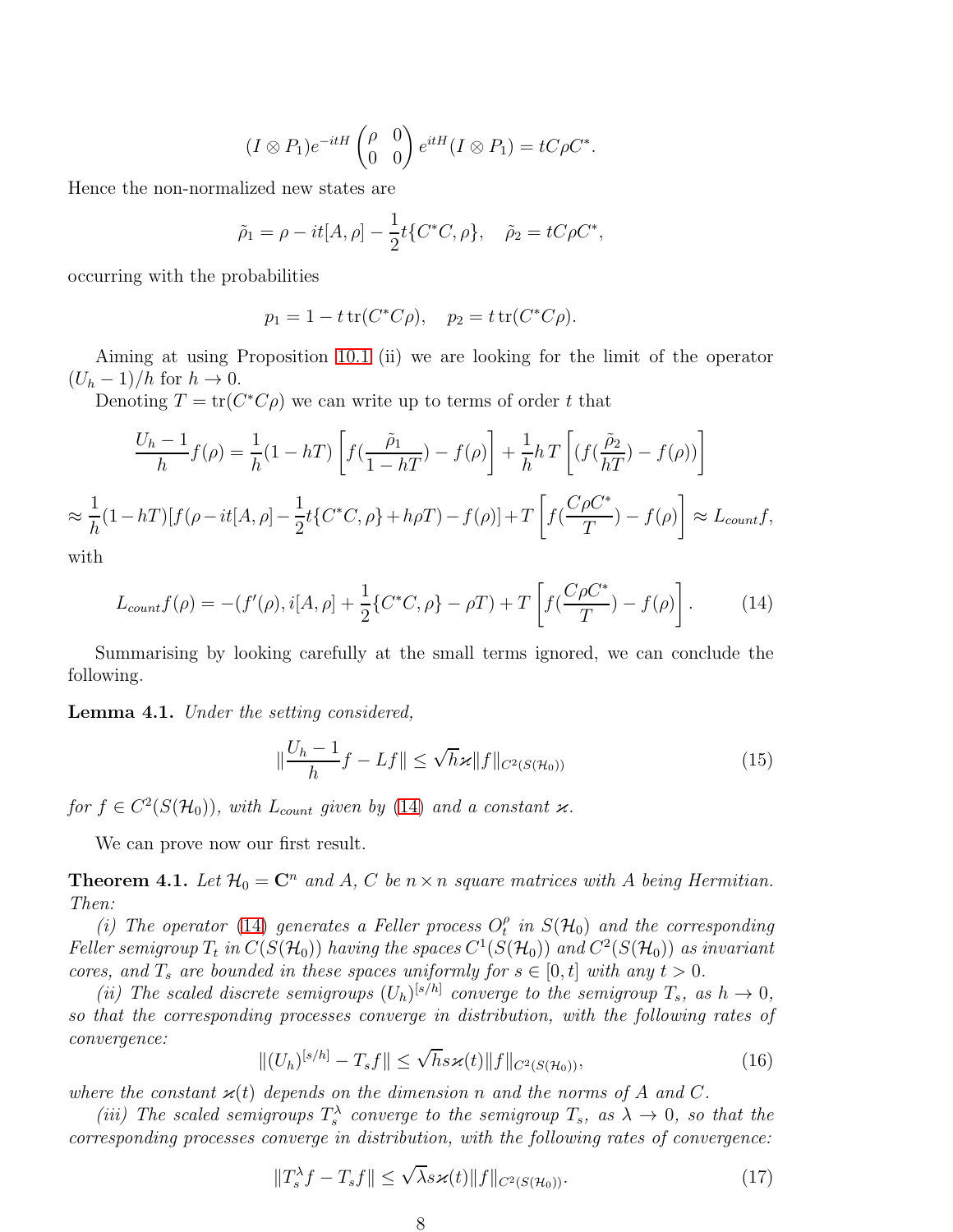*Proof.* (i) This is a consequence of Proposition [11.2.](#page-25-0) To make this conclusion one needs to show property [\(60\)](#page-25-1) with  $K = S(\mathbb{C}^n)$  and

$$
b(\rho) = -i[A, \rho] - \frac{1}{2} \{ C^*C, \rho \} + \text{tr}(C^*C\rho)\rho.
$$

It is straightforward to see that the solutions to the ODE  $\dot{\rho} = b(\rho)$  preserve the affine set of Hermitian matrices with unit trace. So the key point is the preservation of positivity. It turns out that a stronger version of [\(60\)](#page-25-1) holds, namely that  $d(\rho + hb(\rho), K) = 0$  for any  $\rho$  from the boundary of K and all sufficiently small h. By the compactness of a unit ball in  $\mathbb{C}^n$ , this claim follows from the following one. If  $\rho$  belongs to the boundary of K, that is, there exists a nonempty set  $V(\rho)$  of unit vectors such that  $\rho v = 0$  for  $v \in V(\rho)$ , then  $(v,(\rho + hb(\rho))v) \geq 0$  for any unit vector v and all sufficiently small h. But this property is obvious for  $v \notin V(\rho)$ . On the other hand  $(v, b(\rho)v) = 0$  for  $v \in V(\rho)$  implying that  $(v,(\rho + hb(\rho))v) = 0$  for all  $h > 0$  and all  $v \in V(\rho)$ .

(ii) This is a consequence of (i), Proposition [10.1](#page-24-0) (ii) and the observation that [\(57\)](#page-24-1) holds here with the triple of spaces  $C^2(S(\mathcal{H}_0)) \subset C^1(S(\mathcal{H}_0)) \subset C(S(\mathcal{H}_0)).$ 

(iii) This is a consequence of (i), formula [\(11\)](#page-5-2) and Proposition [10.1](#page-24-0) (i), with  $B =$  $C(S(\mathcal{H}_0)), D = C^2(S(\mathcal{H}_0)).$  $\Box$ 

<span id="page-8-1"></span>Remark 2. This result extends almost automatically to the case of an arbitrary separable Hilbert space  $\mathcal{H}_0$  and arbitrary bounded operators H, C, with the derivatives understood in the Fréchet sense. The only point where the finite-dimensional setting was used was in proving statement (i) using compactness of a unit ball in  $\mathbb{C}^n$  and the Brezis theorem. In infinite-dimensional case one can use the compactness of a unit ball in a Hilbert space in the weak topology and the Banach-space version of the Brezis theorem, as presented in  $|32|$  and  $|30|$ .

As is seen directly via Ito's formula, the Feller process  $O_t^{\rho}$  generated by [\(14\)](#page-7-0) can be described as solving the jump type SDE

<span id="page-8-0"></span>
$$
d\rho = (-i[A, \rho] - \frac{1}{2} \{ C^*C, \rho \} + \text{tr}(C\rho C^*)\rho)dt + \left( \frac{C\rho C^*}{\text{tr}(C\rho C^*)} - \rho \right) dN_t, \tag{18}
$$

with the counting process  $N_t$  with the position dependent intensity  $tr(C^*C\rho)$ , so that the compensated process  $N_t - \int_0^t tr(C^*C\rho_s) ds$  is a martingale. Equation [\(18\)](#page-8-0) is the Belavkin quantum filtering SDE corresponding to the counting type observation (because the driving process  $N_t$  is a counting process). Representation via the generator is an equivalent way of specifying the process of continuous quantum observation and filtering.

**Remark 3.** Equation [\(18\)](#page-8-0) is slightly nonstandard as the driving noise  $N_t$  is itself position dependent. However there is a natural way to rewrite it in terms of an independent driving noise. Namely, with a standard Poisson random measure process  $N(dx dt)$  on  $\mathbf{R}_{+} \times \mathbf{R}_{+}$  (with Lebesque measure as intensity) one can rewrite equation [\(18\)](#page-8-0) in the following equivalent form:

$$
d\rho = (-i[A, \rho] - \frac{1}{2} \{ C^*C, \rho \} + \text{tr}(C\rho C^*)\rho)dt + \left( \frac{C\rho C^*}{\text{tr}(C\rho C^*)} - \rho \right) \mathbf{1}(\text{tr}(C^*C\rho) \le x)N(dx\,dt),\tag{19}
$$

see details of this construction in [\[38\]](#page-31-8). Alternatively, one can make sense of [\(18\)](#page-8-0) in terms of the general theory of weak SDEs from [\[20\]](#page-30-2).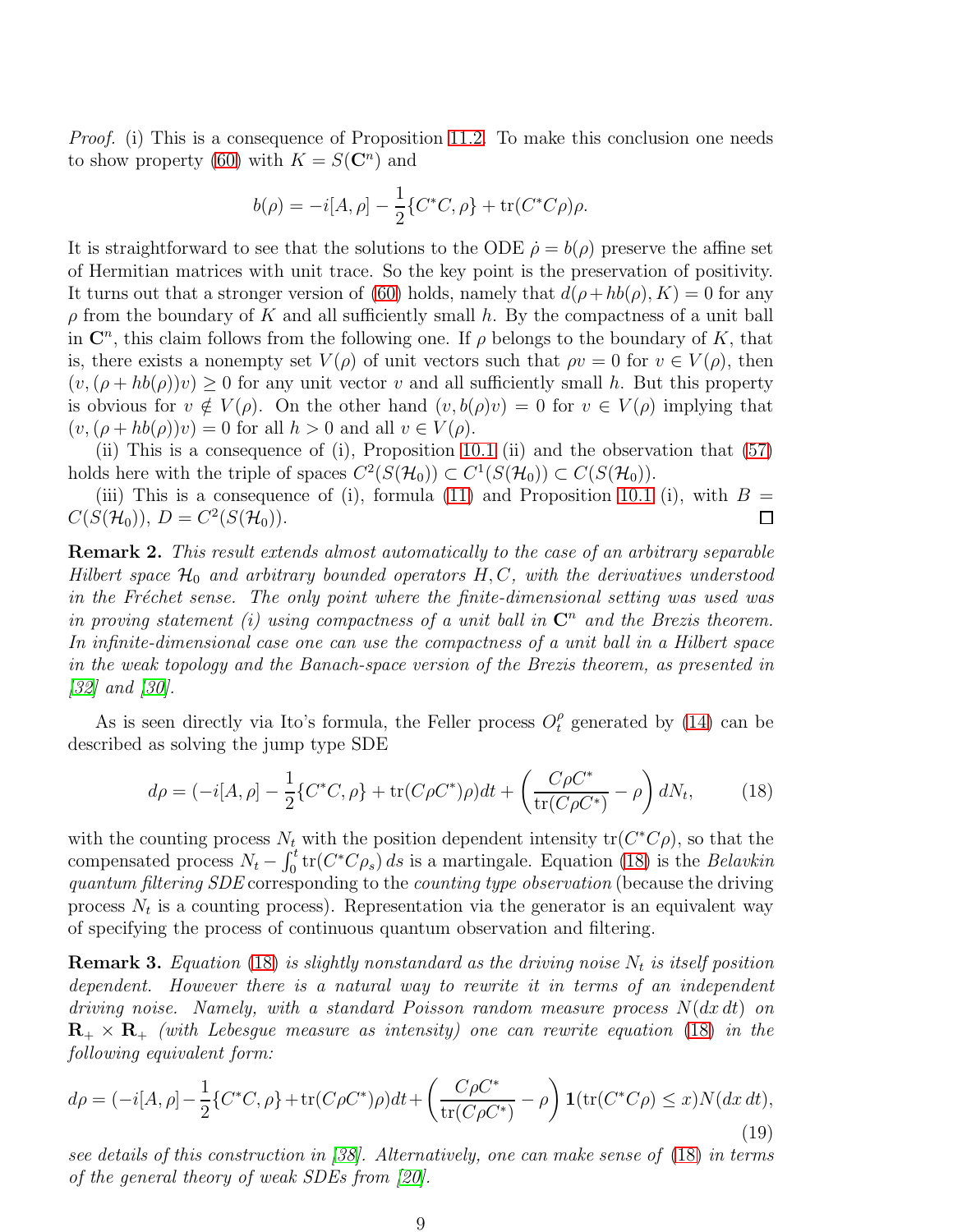Remark 4. The meaning of the term 'counting observation' (as well as 'diffusive type' of the next section) becomes more concrete in a more advanced treatment of the process of quantum measurement, see e.g. [\[12\]](#page-29-3).

#### <span id="page-9-0"></span>5 Belavkin equations for a diffusive observation

Let us turn to the second case of choosing orthogonal projectors  $P_0$ ,  $P_1$ , when they differ from the diagonal choice [\(13\)](#page-6-0).

General couple of two orthogonal projectors in  $\mathbb{C}^2$  is easily seen to be of the form

$$
P_0 = \begin{pmatrix} \cos^2 \phi & \sin \phi \cos \phi e^{i\psi} \\ \sin \phi \cos \phi e^{i\psi} & \sin^2 \phi \end{pmatrix}, \quad P_1 = \begin{pmatrix} \sin^2 \phi & -\sin \phi \cos \phi e^{i\psi} \\ -\sin \phi \cos \phi e^{i\psi} & \cos^2 \phi \end{pmatrix}.
$$

The phase terms with  $\psi$  does not make much difference, so we choose further  $\psi = 0$ . Moreover, to avoid diagonal case we assume  $\phi \neq \pi k/2, k \in N$ .

By  $(4)$ ,

$$
I \times P_0 = \begin{pmatrix} \cos^2 \phi I & \sin \phi \cos \phi I \\ \sin \phi \cos \phi I & \sin^2 \phi I \end{pmatrix}, \quad I \times P_1 = \begin{pmatrix} \sin^2 \phi I & -\sin \phi \cos \phi I \\ -\sin \phi \cos \phi I & \cos^2 \phi I \end{pmatrix}
$$

.

Hence, for arbitrary matrices  $a, b, c, d$ , we have

$$
(I \times P_0) \begin{pmatrix} a & b \\ c & d \end{pmatrix} = \begin{pmatrix} \cos^2 \phi a + \sin \phi \cos \phi c & \cos^2 \phi b + \sin \phi \cos \phi d \\ \sin \phi \cos \phi a + \sin^2 \phi c & \sin \phi \cos \phi b + \sin^2 \phi d \end{pmatrix}
$$

and

$$
(I \times P_0) \begin{pmatrix} a & b \\ c & d \end{pmatrix} (I \times P_0) = \begin{pmatrix} \cos^2 \phi \,\omega_{\phi} & \sin \phi \cos \phi \,\omega_{\phi} \\ \sin \phi \cos \phi \,\omega_{\phi} & \sin^2 \phi \,\omega_{\phi} \end{pmatrix}
$$

with

$$
\omega_{\phi} = \omega_{\phi}(a, b, c, d) = \cos^2 \phi \, a + \sin \phi \cos \phi (b + c) + \sin^2 \phi \, d.
$$

Since  $P_1$  is obtained from  $P_0$  by changing  $\phi$  to  $\phi + \pi/2$ , it follows that

$$
(I \times P_1) \begin{pmatrix} a & b \\ c & d \end{pmatrix} (I \times P_1) = \begin{pmatrix} \sin^2 \phi \tilde{\omega}_{\phi} & -\sin \phi \cos \phi \tilde{\omega}_{\phi} \\ -\sin \phi \cos \phi \tilde{\omega}_{\phi} & \cos^2 \phi \tilde{\omega}_{\phi} \end{pmatrix}
$$

with

$$
\tilde{\omega}_{\phi} = \omega_{\phi + \pi/2} = \sin^2 \phi \, a - \sin \phi \cos \phi (b + c) + \cos^2 \phi \, d.
$$

By  $(2)$  we get

$$
\operatorname{tr}_{p1}[(I \times P_0) \begin{pmatrix} a & b \\ c & d \end{pmatrix} (I \times P_0)]
$$
  
=  $\omega_{\phi} = \cos^2 \phi \, a + \sin \phi \cos \phi (b + c) + \sin^2 \phi \, d$ ,  

$$
\operatorname{tr}_{p1}[(I \times P_1) \begin{pmatrix} a & b \\ c & d \end{pmatrix} (I \times P_1)]
$$
  
=  $\tilde{\omega}_{\phi} = \sin^2 \phi \, a - \sin \phi \cos \phi (b + c) + \cos^2 \phi \, d$ .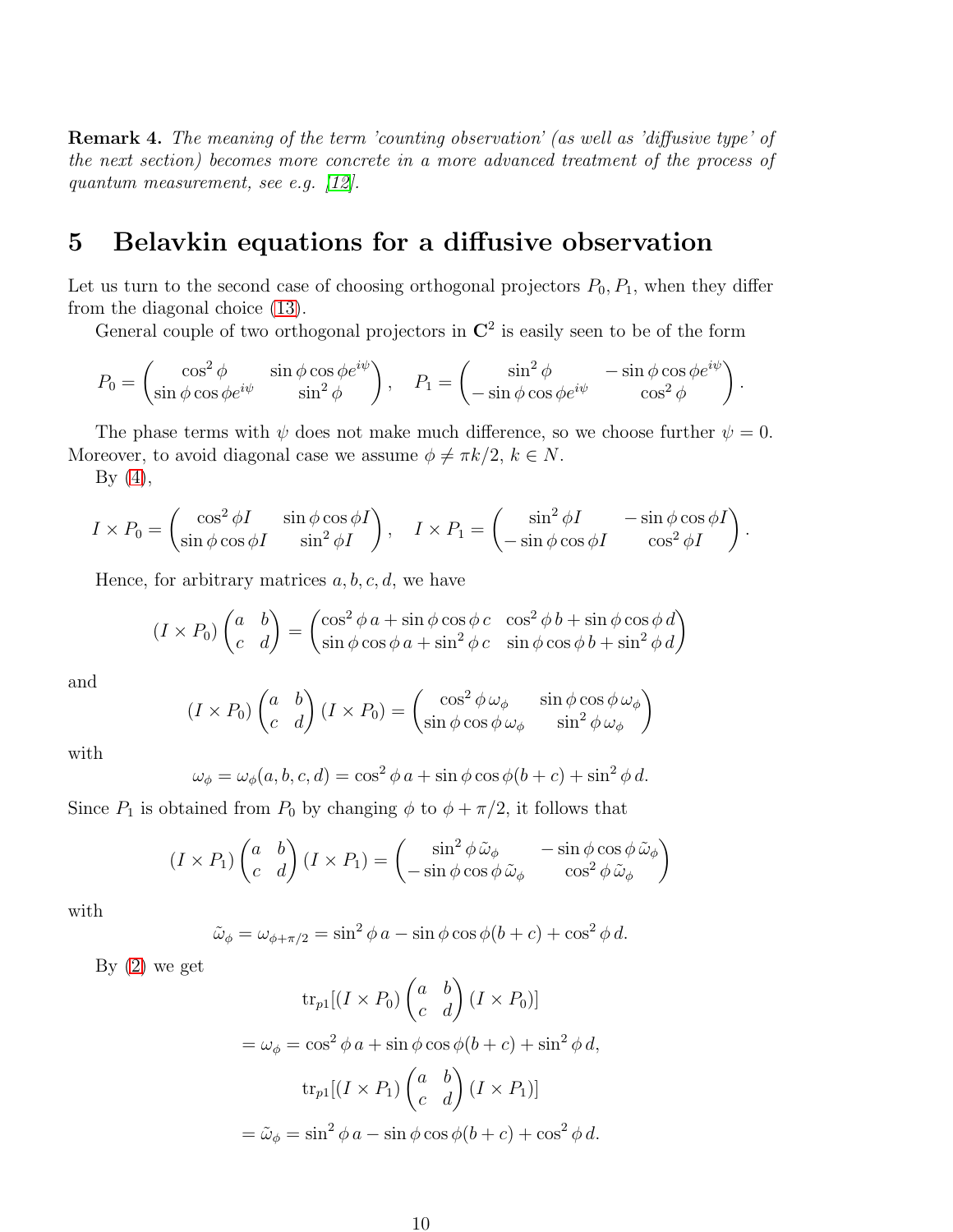To get new states we have to take  $a, b, c, d$  from  $(12)$ . Hence for the non-normalized states we get the approximate formulas (up to terms of order  $t$ ):

$$
\tilde{\rho}_1 = \cos^2 \phi (\rho - it[A, \rho] - \frac{1}{2} t \{ C^* C, \rho \}) + \sqrt{t} \sin \phi \cos \phi (\rho C^* + C\rho) + t \sin^2 \phi C\rho C^*,
$$
  

$$
\tilde{\rho}_2 = \sin^2 \phi (\rho - it[A, \rho] - \frac{1}{2} t \{ C^* C, \rho \}) - \sqrt{t} \sin \phi \cos \phi (\rho C^* + C\rho) + t \cos^2 \phi C\rho C^*.
$$

These states occur with the probabilities

$$
p_1 = \cos^2 \phi (1 - tT) + \sqrt{t} \sin \phi \cos \phi \operatorname{tr}(\rho C^* + C\rho) + tT \sin^2 \phi,
$$
  

$$
p_2 = \sin^2 \phi (1 - tT) - \sqrt{t} \sin \phi \cos \phi \operatorname{tr}(\rho C^* + C\rho) + tT \cos^2 \phi.
$$

For arbitrary numbers  $a, b, c$ , one can write up to terms of order  $t$ , that

$$
\frac{1}{a+b\sqrt{t}+ct} = \frac{1}{a} \frac{1}{1+(b/a)\sqrt{t}+(c/a)t} = \frac{1}{a}(1-(b/a)\sqrt{t}-(c/a)t+(b/a)^2t).
$$

Consequently, with this order of approximation,

$$
\frac{1}{p_1} = \frac{1}{\cos^2 \phi} (1 - \tan \phi \sqrt{t} \operatorname{tr}(\rho C^* + C\rho) - T(\tan^2 \phi - 1)t + \tan^2 \phi [\operatorname{tr}(\rho C^* + C\rho)]^2 t),
$$
  

$$
\frac{1}{p_2} = \frac{1}{\sin^2 \phi} (1 + \cot \phi \sqrt{t} \operatorname{tr}(\rho C^* + C\rho) - T(\cot^2 \phi - 1)t + \cot^2 \phi [\operatorname{tr}(\rho C^* + C\rho)]^2 t),
$$

and therefore the normalized states are given by the formulas

$$
\rho_1 = \frac{\tilde{\rho}_1}{p_1} = [\rho - it[A, \rho] - \frac{1}{2}t\{C^*C, \rho\} + \sqrt{t}\tan\phi(\rho C^* + C\rho) + t\tan^2\phi C\rho C^*]
$$
  
×(1 - tan  $\phi\sqrt{t}$  tr( $\rho C^* + C\rho$ ) - T(tan<sup>2</sup>  $\phi$  - 1)t + tan<sup>2</sup>  $\phi$  [tr( $\rho C^* + C\rho$ )]<sup>2</sup>t)  
=  $\rho + \sqrt{t}\tan\phi(\rho C^* + C\rho - \Omega\rho) + tB_1$ 

with

$$
\Omega = \text{tr}(\rho C^* + C\rho)
$$

and

$$
B_1 = -i[A, \rho] - \frac{1}{2} \{ C^*C, \rho \} + T\rho + \tan^2 \phi (C\rho C^* - (\rho C^* + C\rho) \Omega - T\rho + \Omega^2 \rho ),
$$

and

$$
\rho_2 = \frac{\tilde{\rho}_2}{p_2} = [\rho - it[A, \rho] - \frac{1}{2}t\{C^*C, \rho\} - \sqrt{t}\cot\phi(\rho C^* + C\rho) + t\cot^2\phi C\rho C^*]
$$
  
×(1 + \cot\phi\sqrt{t}\operatorname{tr}(\rho C^\* + C\rho) - T(\cot^2\phi - 1)t + \cot^2\phi [\operatorname{tr}(\rho C^\* + C\rho)]^2t)  
= \rho - \sqrt{t}\cot\phi(\rho C^\* + C\rho - \Omega\rho) + tB\_2

with

$$
B_2 = -i[A, \rho] - \frac{1}{2} \{ C^* C, \rho \} + T\rho + \cot^2 \phi (C\rho C^* - (\rho C^* + C\rho) \Omega - T\rho + \Omega^2 \rho).
$$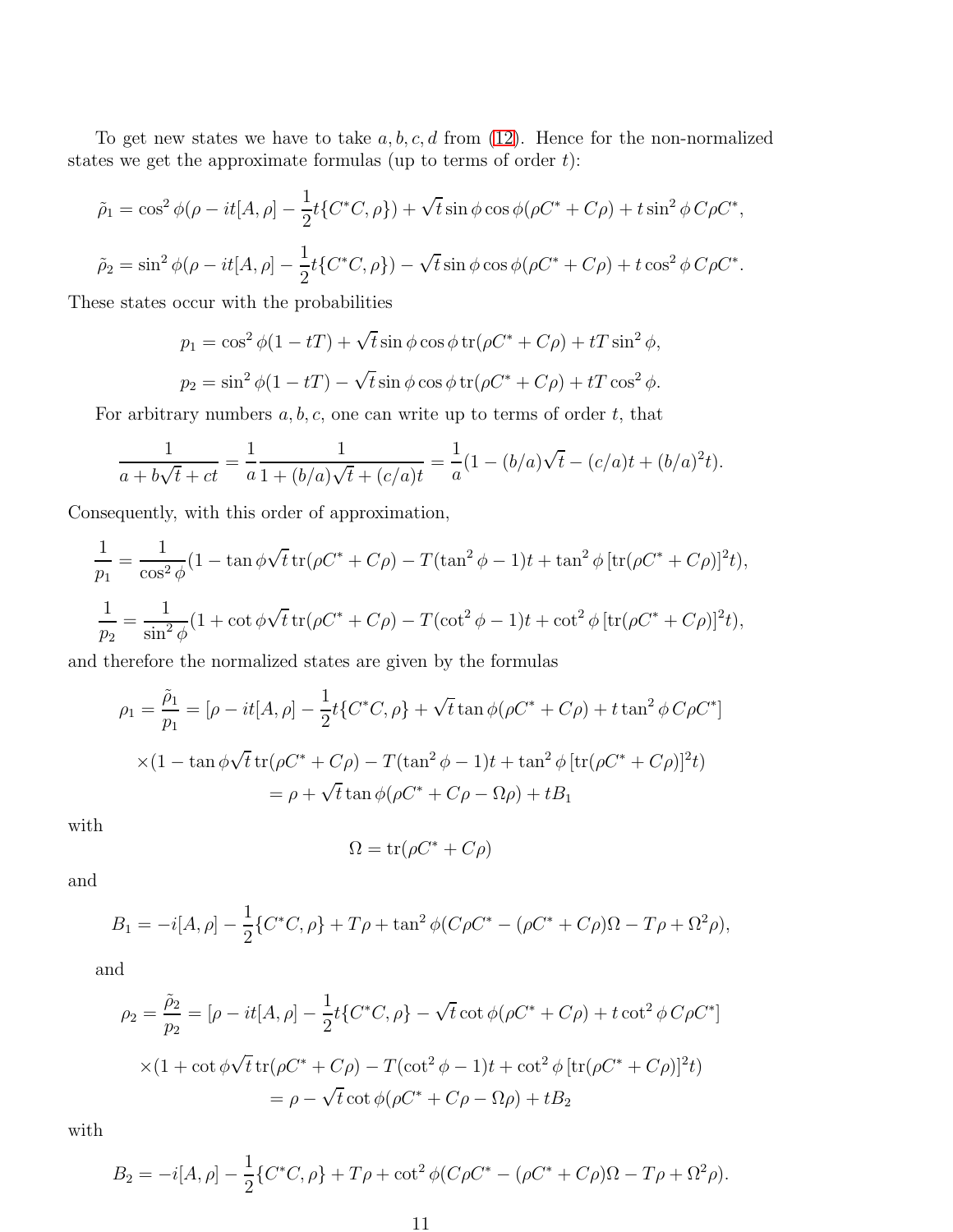The terms of order t in  $p_i$  give contributions of lower order, so that to the main order in small  $h$  we have

$$
\frac{U_h - 1}{h} f(\rho) = \frac{1}{h} p_1 \left[ f(\rho_1) - f(\rho) \right] + \frac{1}{h} p_1 \left[ f(\rho_2) - f(\rho) \right].
$$
  
\n
$$
= \frac{1}{h} (\cos^2 \phi + \sqrt{h} \sin \phi \cos \phi \Omega)
$$
  
\n
$$
\times \left[ (f'(\rho), \sqrt{h} \tan \phi (\rho C^* + C\rho - \Omega \rho) + tB_1) + \frac{1}{2} \tan^2 \phi \left[ (\rho C^* + C\rho - \Omega \rho) f''(\rho) (\rho C^* + C\rho - \Omega \rho) \right] h \right]
$$
  
\n
$$
+ \frac{1}{h} (\sin^2 \phi - \sqrt{h} \sin \phi \cos \phi \Omega)
$$
  
\n
$$
\times \left[ (f'(\rho), -\sqrt{h} \cot \phi (\rho C^* + C\rho - \Omega \rho) + tB_2) + \frac{1}{2} \cot^2 \phi \left[ (\rho C^* + C\rho - \Omega \rho) f''(\rho) (\rho C^* + C\rho - \Omega \rho) \right] h \right],
$$

where

$$
[Af''(\rho)A] = \sum_{ijkl} A_{ij} \frac{\partial^2 f}{\partial \rho_{ij} \partial \rho_{kl}} A_{kl}.
$$

The terms of order  $h^{-1/2}$  cancel and we get in the main term

$$
\frac{U_h - 1}{h} f(\rho) \approx \frac{1}{2} [(\rho C^* + C\rho - \Omega \rho) f''(\rho) (\rho C^* + C\rho - \Omega \rho)]
$$
  
+ 
$$
(f'(\rho), \Omega(\rho C^* + C\rho - \Omega \rho) + \cos^2 \phi B_1 + \sin^2 \phi B_2) \approx L_{diff} f(\rho)
$$

with

<span id="page-11-0"></span>
$$
L_{diff}(\rho) = \frac{1}{2} [(\rho C^* + C\rho - \Omega \rho) f''(\rho) (\rho C^* + C\rho - \Omega \rho)] + (f'(\rho), -i[A, \rho] - \frac{1}{2} \{C^*C, \rho\} + C\rho C^*),
$$
\n(20)

which is remarkably independent of  $\phi$ ! Thus, taking into account the terms that were ignored withinn the approximation, we obtained the following counterpart of Lemma [4.1:](#page-7-1)

**Lemma 5.1.** Under the setting considered, and for any  $\phi \neq \pi k/2$ ,  $k \in \mathbb{Z}$ ,

$$
\|\frac{U_h - 1}{h}f - Lf\| \le \sqrt{h}\varkappa \|f\|_{C^3(S(\mathcal{H}_0))}
$$
\n(21)

for  $f \in C^3(S(\mathcal{H}_0))$ , with  $L_{dif}$  given by [\(20\)](#page-11-0).

Unlike the jump-type limiting processes analysed in the previous section, where a straightforward pure analytic proof of the well-posedness of the process generated by L is available, here an approach using SDEs is handy. Ito's formula shows that a process generated by [\(20\)](#page-11-0) can arise from solving the following Ito's SDE:

<span id="page-11-1"></span>
$$
d\rho = (-i[A,\rho] - \frac{1}{2} \{C^*C,\rho\} + C\rho C^*\right) dt + (\rho C^* + C\rho - \text{tr}(\rho C^* + C\rho)\rho) dW_t, \tag{22}
$$

where  $W_t$  is a standard one-dimensional Wiener process. This SDE is the *Belavkin quan*tum filtering SDE for normalized states corresponding to the diffusive type observation.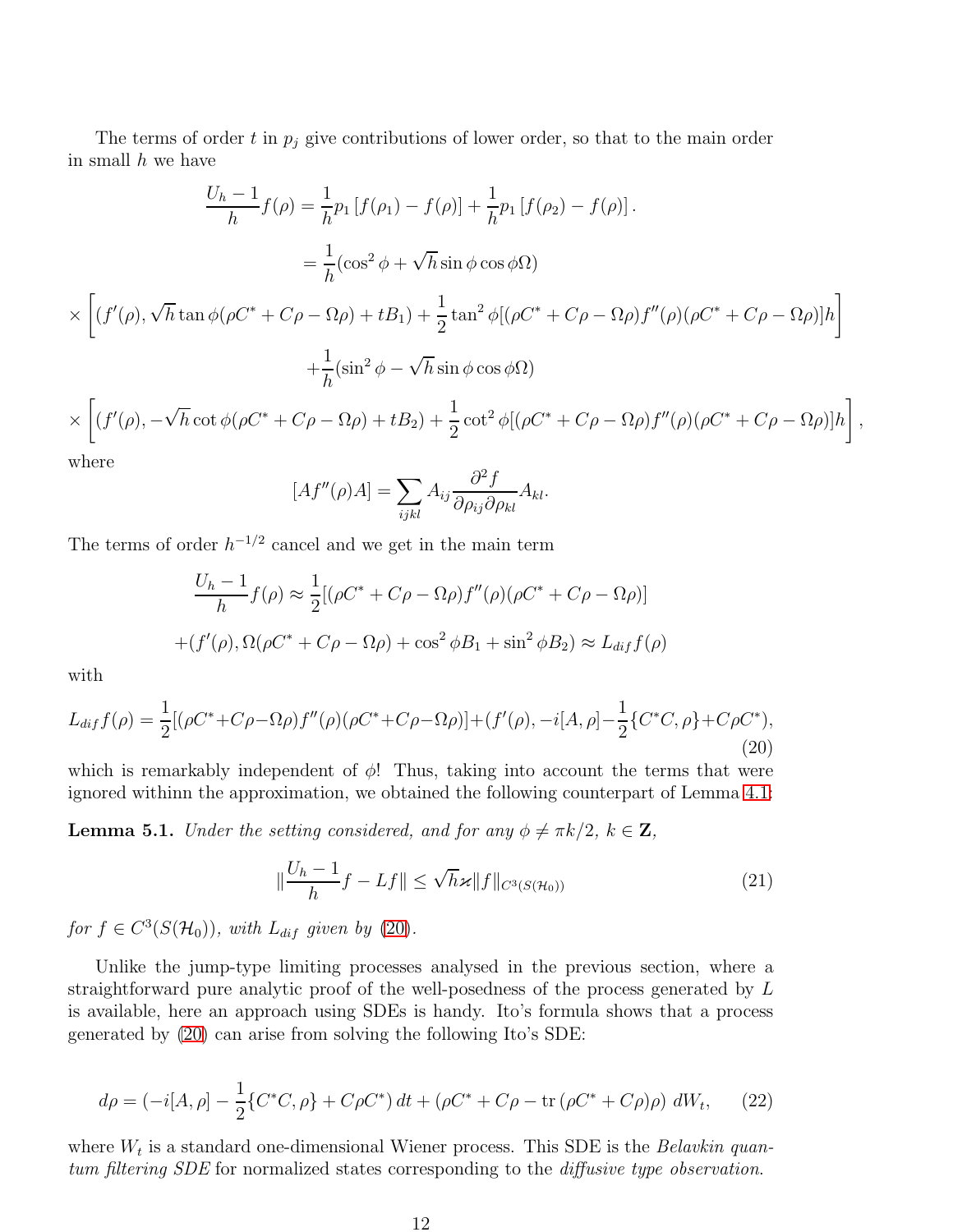<span id="page-12-0"></span>**Theorem 5.1.** Let  $\mathcal{H}_0 = \mathbb{C}^n$  and A, C be  $n \times n$  square matrices with A being Hermitian. Then:

(i) The operator [\(20\)](#page-11-0) generates a Feller process  $O_t^{\rho}$  $t_{t}^{\rho}$  in  $S(\mathcal{H}_{0})$  and the corresponding Feller semigroup  $T_t$  in  $C(S(\mathcal{H}_0))$  having the spaces  $C^2(S(\mathcal{H}_0))$  and  $C^3(S(\mathcal{H}_0))$  as invariant cores, and  $T_s$  are bounded in these spaces uniformly for  $s \in [0, t]$  with any  $t > 0$ . This process is given by the solutions to SDE [\(22\)](#page-11-1), which is well posed as a diffusion equation in  $S(\mathcal{H}_0)$ .

(ii) The scaled discrete semigroups  $(U_h)^{[s/h]}$  converge to the semigroup  $T_s$ , as  $h \to 0$ , so that the corresponding processes converge in distribution, with the following rates of convergence:

$$
||(U_h)^{[s/h]} - T_s f|| \le \sqrt{h} s \varkappa(t) ||f||_{C^3(S(\mathcal{H}_0))},
$$
\n(23)

where the constant  $\varkappa(t)$  depends on the norms of A and C.

(iii) The scaled semigroups  $T_s^{\lambda}$  converge to the semigroup  $T_s$ , as  $\lambda \to 0$ , so that the corresponding processes converge in distribution, with the following rates of convergence:

$$
||T_s^{\lambda}f - T_s f|| \leq \lambda \sqrt{s} \varkappa(t) ||f||_{C^3(S(\mathcal{H}_0))}.
$$
\n(24)

Proof. Parts (ii) and (iii) are obtained by the same arguments as in the proof of Theorem [4.1.](#page-7-2) One only has to mention that estimate [\(55\)](#page-24-2) needed to apply Proposition [10.1](#page-24-0) follows from the standard fact of the theory of diffusion that  $\mathbf{E}((X_t(x)-x)^2) \leq Ct$  for any diffusion  $X_t(x)$  with bounded smooth coefficients. So we need only to prove (i). All claims follow if one can construct a diffusion in  $S(\mathcal{H}_0)$  solving [\(22\)](#page-11-1), because in  $S(\mathcal{H}_0)$  all coefficients are bounded, and then both the uniqueness of solution and the required smoothness of solutions with respect to initial data follow automatically from the smoothness of the coefficients by the standard tools of Ito's SDEs. The main difficulty here lies in proving that solutions to [\(22\)](#page-11-1) preserve the set of positive matrices. But the fact that SDE [\(22\)](#page-11-1) is well-posed in  $S(\mathcal{H}_0)$  is a well known fact, see e.g. Section 3.4.1 in monograph [\[5\]](#page-29-10). Thus one can complete a proof of Theorem [5.1](#page-12-0) by referring to this result. However, a proof of [\[5\]](#page-29-10) is indirect, and the fact is really crucial. Therefore, for completeness we sketch below a different direct proof that the solutions to [\(22\)](#page-11-1) preserve the set of positive matrices. In this approach we shall consider the coefficients of the equation [\(22\)](#page-11-1) to be given as they are only for nonnegative  $\rho$  of unit trace and continued smoothly to all Hermitian  $\rho$  in such a way that these coefficients vanish outside some neighborhood of this set. The modified equations [\(22\)](#page-11-1) have globally bounded smooth coefficients and hence have unique well defined global solutions. Thus we really only need to show the preservation of positivity.

Our method is based on the Stratonovich integral. Recall that the Stratonovich differential ∘dX is lined with Ito's differential by the formula  $Z \circ dX = Z dX + (1/2)dZ dX$ . Hence denoting

$$
B(\rho) = \rho C^* + C\rho - \text{tr}(\rho C^* + C\rho)\rho,
$$

equation [\(22\)](#page-11-1) rewrites in Stratonovich form as

$$
d\rho = (-i[A, \rho] - \frac{1}{2} \{C^*C, \rho\} + C\rho C^*) dt + B(\rho) \circ dW_t - \frac{1}{2} dB(\rho) dW_t
$$
  

$$
= (-i[A, \rho] - \frac{1}{2} \{C^*C, \rho\} + C\rho C^*) dt + B(\rho) \circ dW_t
$$
  

$$
-\frac{1}{2} [B(\rho)C^* + CB(\rho) - \text{tr}(\rho C^* + C\rho)B(\rho) - \text{tr}(B(\rho)C^* + CB(\rho))\rho] dt.
$$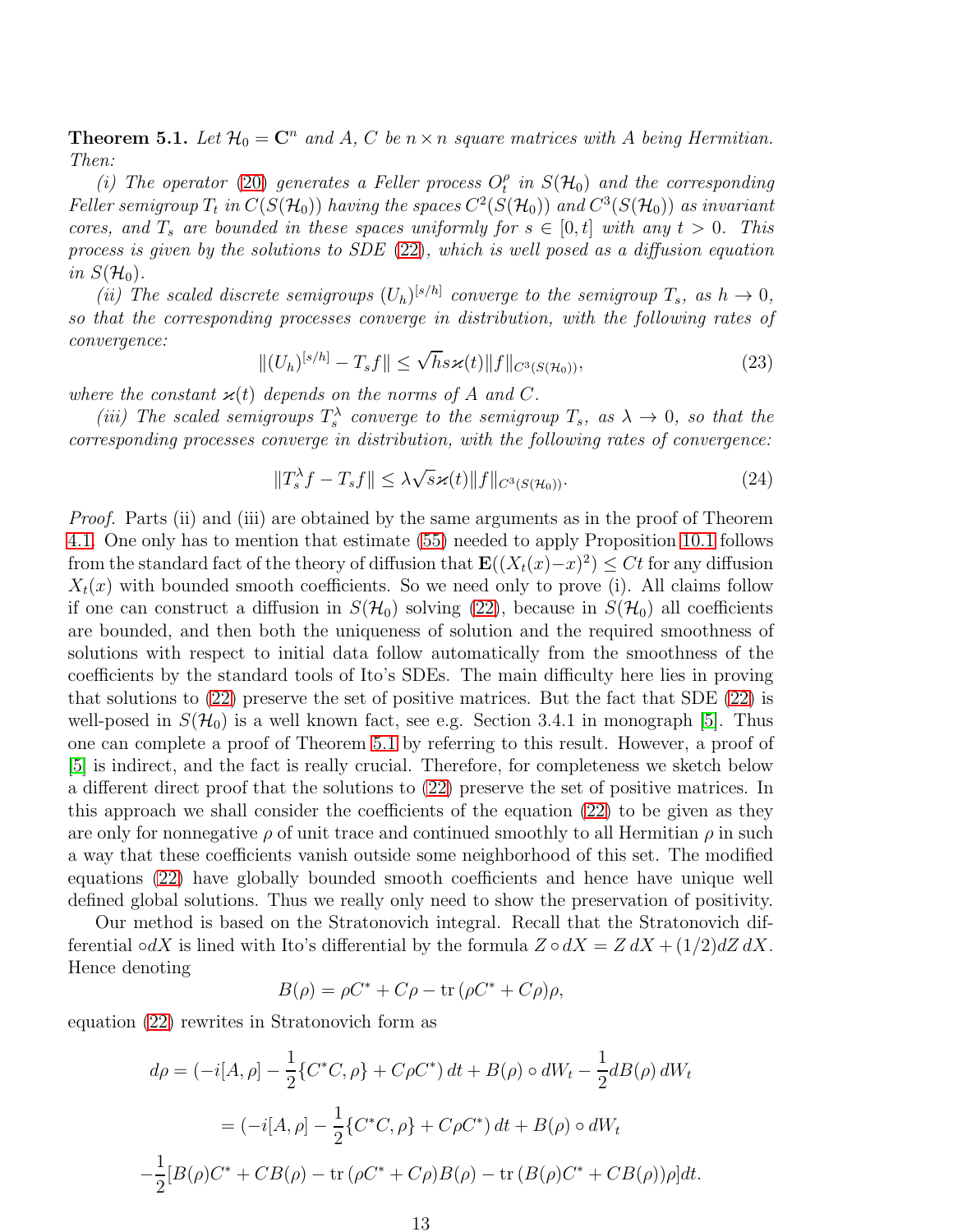Using the fundamental result of the Stratonovich integral, stating that solutions to Stratonovich SDEs can be obtained as the limits of the solutions to the ODEs obtained by approximating the white noise with smooth functions, we can state that the solutions to this Stratonovich equation preserve positivity of matrices, if the equations

$$
\dot{\rho} = -i[A, \rho] - \frac{1}{2} \{ C^* C, \rho \} + C \rho C^* + B(\rho) \phi_t
$$

$$
- \frac{1}{2} [B(\rho) C^* + C B(\rho) - \text{tr} (\rho C^* + C \rho) B(\rho) - \text{tr} (B(\rho) C^* + C B(\rho)) \rho ] \tag{25}
$$

preserve the set of positive matrices for any continuous function  $\phi_t$ . But this follows by the Brezis Theorem [11.1.](#page-25-2) To see this we substitute the expression for  $B(\rho)$  in the first three places of the last square bracket yielding the equation

<span id="page-13-0"></span>
$$
\dot{\rho} = -i[A, \rho] - \frac{1}{2} \{ C^* C, \rho \} + B(\rho) \phi_t
$$

$$
- \frac{1}{2} [\rho (C^*)^2 + C^2 \rho + (\text{tr} (\rho C^* + C\rho))^2 \rho - \text{tr} (B(\rho) C^* + C B(\rho)) \rho]
$$
(26)

(the key point is that the 'nasty' term  $C\rho C^*$  cancels). It is seen that Theorem [11.1](#page-25-2) applies, because whenever  $(v, \rho v) = 0$ , the r.h.s.  $\omega_t(\rho)$  of equation [\(26\)](#page-13-0) satisfies  $(v, \omega_t(\rho)v) = 0$ for any function  $\phi_t$ . The details of the argument are the same as in the proof of Theorem [4.1.](#page-7-2)

Remark 5. The methods developed can be used to extend this result to infinite dimensional  $\mathcal{H}_0$ . However, unlike the situation with counting observations, explained in Remark [2,](#page-8-1) there is some subtlety here in working with SDEs in the space of trace class operators, which are not going to discuss in this paper.

A remarkable property of the SDEs [\(18\)](#page-8-0) and [\(22\)](#page-11-1) is that they preserve the pure states. Namely if the initial state  $\rho$  was pure,  $\rho = \psi \otimes \bar{\psi}$ , then it remains pure for all times. Namely, one can check by a direct application of Ito's formula that if  $\phi$  satisfies the SDE

<span id="page-13-1"></span>
$$
d\phi = -[i(A - \langle Re C \rangle_{\phi} Im C) + \frac{1}{2}(LC - \langle Re C \rangle_{\phi})^* (C - \langle Re C \rangle_{\phi})] \phi dt + (C - \langle Re C \rangle_{\phi}) \phi dW_t,
$$
\n(27)

then  $\rho = \psi \otimes \bar{\psi}$  satisfies equation [\(22\)](#page-11-1). Equation [\(27\)](#page-13-1) is the Belavkin quantum filtering equation for pure states. It looks much simpler for the most important case of self-adjoint  $C$ :

<span id="page-13-3"></span>
$$
d\phi = -[iA + \frac{1}{2}(L - \langle C \rangle_{\phi})^2] \phi dt + (C - \langle C \rangle_{\phi}) \phi dW_t.
$$
 (28)

Another key observation is that there exists an equivalent linear version of [\(22\)](#page-11-1). Namely assume that  $\xi$  solves the following *Belavkin quantum filtering SDE* for nonnormalized states:

<span id="page-13-2"></span>
$$
d\xi = (-i[A,\xi] - \frac{1}{2} \{C^*C,\xi\} + C\xi C^*) dt + (\xi C^* + C\xi) dY_t,
$$
\n(29)

where  $Y_t$  is a Brownian motion under a certain measure. Applying Ito's formula to  $\rho = \xi/\text{tr}\,\xi$  one finds that  $\rho$  satisfies [\(22\)](#page-11-1) with the process W satisfying the equation

$$
dW_t = dY_t - \text{tr}(\xi C^* + C\xi) dt. \tag{30}
$$

 $\Box$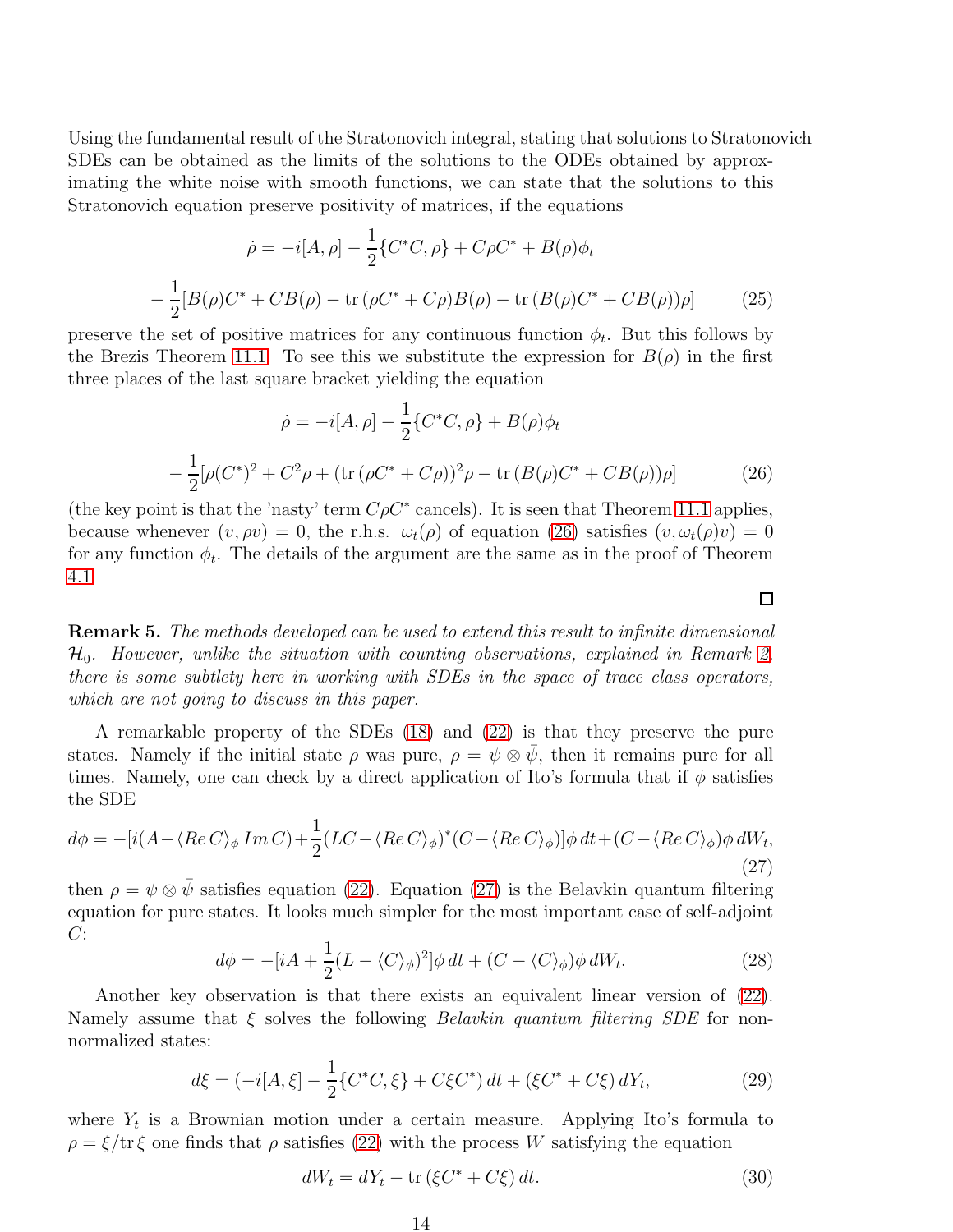It follows from the famous Girsanov formula that if  $Y_t$  was a Wiener process, then  $W_t$ would be also a Wiener process under some different but equivalent measure with respect to one defining  $Y_t$ . Hence a solution  $\xi_t$  to the linear equation [\(29\)](#page-13-2) with some Brownian motion  $Y_t$  yields the solution  $\rho = \xi/\text{tr}\,\xi$  to [\(22\)](#page-11-1) with some other Brownian motion  $W_t$ .

#### <span id="page-14-0"></span>6 Observations via different channels

Let us now extend the theory to the case of several channels of observation. Namely, we take

$$
\mathcal{H} = \mathcal{H}_0 \otimes \mathbf{C}^2 \otimes \cdots \otimes \mathbf{C}^2, \quad (K \text{ multipliers } \mathbf{C}^2), \tag{31}
$$

and the atom (system with Hilbert space  $\mathcal{H}_0$ ) is supposed to interact with each of the K measuring devices with the state space  $\mathbb{C}^2$ . Each of the devises is equipped with the standard basis  $(e_0^j)$  $_{0}^{j},e_{1}^{j}$  $j_1$ ) with  $e_0^j$  $\delta_0^j$  chosen as a vacuum vector, that is as its stationary state, with the corresponding density matrix being  $\Omega_j = |e_0^j|$  $\langle e_0^j \rangle \langle e_0^j$  $\int_0^{\jmath}$ . The Hamiltonian is given by the sum  $H = H_0 + \sum_{k=1}^K H_k$ , where  $H_0 = A \otimes I^{\otimes k}$  describes the free dynamics of the atom, and  $H_j$  connects the atom with the *j*th device. The same scaling  $1/\sqrt{t}$  applies to the interaction parts.

Thus H is specified by  $k + 1$  operators  $A, C_1, \dots, C_K$  in  $\mathcal{H}_0$ , so that  $H_j$  are give by the formulas:

<span id="page-14-3"></span>
$$
H_0(h \otimes e_{i_1}^1 \otimes \cdots \otimes e_{i_K}^K) = Ah \otimes e_{i_1}^1 \otimes \cdots \otimes e_{i_K}^K,
$$
  
\n
$$
H_j(h \otimes e_{i_1}^1 \otimes \cdots \otimes e_{i_K}^K)|_{e_{i_j}^j = e_i^j} = -\frac{i}{\sqrt{t}} C_j^* h \otimes e_{i_1}^1 \otimes \cdots \otimes e_{i_K}^K)|_{e_{i_j}^j = e_i^j}, \quad j > 0,
$$
  
\n
$$
H_j(h \otimes e_{i_1}^1 \otimes \cdots \otimes e_{i_K}^K)|_{e_{i_j}^j = e_j^j} = \frac{i}{\sqrt{t}} C_j(h \otimes e_{i_1}^1 \otimes \cdots \otimes e_{i_K}^K)|_{e_{i_j}^j = e_i^j}, \quad j > 0.
$$
  
\n(32)

At a starting time of an interaction the devices are supposed to be set to their vacuum states, so that a state  $\rho$  on  $\mathcal{H}_0 = \mathbb{C}^n$  lifts to  $\mathcal{H}$  as

$$
\rho_{\mathcal{H}} = \rho \otimes \Omega_1 \otimes \cdots \otimes \Omega_K.
$$

The observation procedure can be specified by choosing two orthogonal projectors  $P_0^j$ 0 and  $P_1^j$  $\mathbb{C}^1$  in the space  $\mathbb{C}^2$  of each device (that is in each channel of observation) arising from some observables with the spectral decompositions  $\sum_l \lambda_l P_l^j$  $l<sub>l</sub><sup>j</sup>$ . This choice yields the totality of  $2^K$  orthogonal projectors in  $\mathcal{H}$ ,

$$
I\otimes P_{i_1}^1\otimes\cdots\otimes P_{i_K}^K,
$$

so that the possible new non-normalized states after each step of interaction and measurement are

<span id="page-14-4"></span>
$$
\tilde{\rho}_t^{i_1\cdots i_K} = \text{tr}_{p1\cdots K}[(I \otimes P_{i_1}^1 \otimes \cdots \otimes P_{i_K}^K)e^{-itH}\rho_{\mathcal{H}}e^{itH}(I \otimes P_{i_1}^1 \otimes \cdots \otimes P_{i_K}^K)],\tag{33}
$$

where

<span id="page-14-1"></span>
$$
\gamma_t = e^{-itH} \rho_{\mathcal{H}} e^{itH} = e^{-itH} (\rho \otimes \Omega_1 \otimes \cdots \otimes \Omega_K) e^{itH}, \tag{34}
$$

and  $\text{tr}_{p1\cdots K}$  is the partial trace with respect to all spaces, but for  $\mathcal{H}_0$ . These states may occur with the probabilities

<span id="page-14-2"></span>
$$
p_{i_1\cdots i_K}(t) = \text{tr}\left[\gamma_t(I \otimes P_{i_1} \otimes \cdots \otimes P_{i_K})\right] = \text{tr}\tilde{\rho}_t^{i_1\cdots i_K}.
$$
 (35)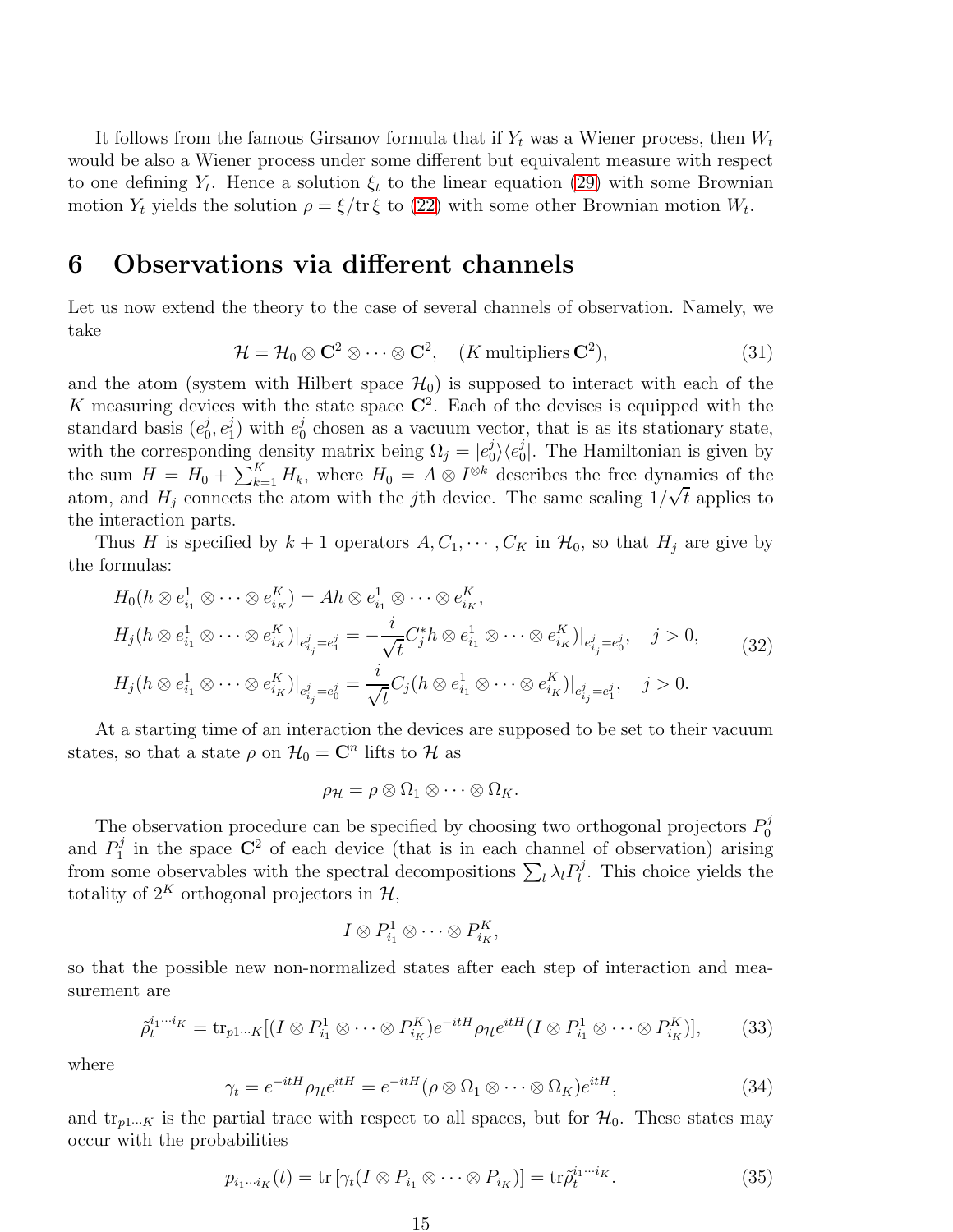Therefore the multichannel extension of the discrete time Markov chain of successive indirect observations given by [\(8\)](#page-5-1) and [\(9\)](#page-5-3) is given by  $2^K$  possible transitions of  $\rho$  to the states

<span id="page-15-2"></span>
$$
\rho_t^{i_1\cdots i_K} = \frac{1}{p_{i_1\cdots i_K}} \text{tr}_{p1\cdots K}[(I \otimes P_{i_1} \otimes \cdots \otimes P_{i_K})\gamma_t (I \otimes P_{i_1} \otimes \cdots \otimes P_{i_K})],\tag{36}
$$

where  $\gamma_t$  and the probabilities  $p_{i_1\cdots i_K}$  are given by [\(34\)](#page-14-1) and [\(35\)](#page-14-2). The transition operator of this Markov chain writes down as

<span id="page-15-1"></span>
$$
U_t f(\rho) = \mathbf{E} f(\rho_t) = \sum_{i_1 \cdots i_K} p_{i_1 \cdots i_K}(t) f(\rho_t^{i_1 \cdots i_K}). \tag{37}
$$

The operators in H are best described in terms of blocks. Namely, writing  $\mathcal{H} =$  $\oplus \mathcal{H}_{i_1\cdots i_K}$ , with  $\mathcal{H}_{i_1\cdots i_K}$  generated by  $\mathcal{H}_0\otimes e_{i_1}\otimes \cdots \otimes e_{i_K}$ , we can represent an operator  $\mathcal{L}$ in H by  $4^K$  operators  $L_{i_1\cdots i_K}^{j_1\cdots j_K}$  $\frac{j_1\cdots j_K}{i_1\cdots i_K}$  in  $\mathcal{H}$ , so that

$$
\mathcal{L}(h^{i_1\cdots i_K}\otimes e_{i_1}\otimes \cdots \otimes e_{i_K})=\sum_{j_1\cdots j_K}L^{j_1\cdots j_K}_{i_1\cdots i_K}h^{i_1\cdots i_K}\otimes e_{j_1}\otimes \cdots \otimes e_{j_K}.
$$

The composition and partial trace in this notations are expressed by the following formulas:

<span id="page-15-0"></span>
$$
(\mathcal{L}_1 \mathcal{L}_2)^{j_1 \cdots j_K}_{i_1 \cdots i_K} = \sum_{m_1 \cdots m_K} (\mathcal{L}_1)^{j_1 \cdots j_K}_{m_1 \cdots m_K} (\mathcal{L}_2)^{m_1 \cdots m_K}_{j_1 \cdots j_K},
$$
(38)

$$
\text{tr}_{p1\cdots K} \mathcal{L} = \sum_{j_1\cdots j_K} L_{j_1\cdots j_K}^{j_1\cdots j_K}.
$$
 (39)

For simplicity let us perform detailed calculations for  $K = 2$  (they are quite similar in the general case). Thus  $\mathcal{H} = \mathbb{C}^n \otimes \mathbb{C}^2 \otimes \mathbb{C}^2$  and  $H = H_0 + H_1 + H_2$ . Let us denote the bases of the two devices  $\{e_k\}$  and  $\{f_k\}$  respectively. Formulas [\(32\)](#page-14-3) rewrite in a simpler way as

$$
H_0(h \otimes e_k \otimes f_j) = Ah \otimes e_k \otimes f_j,
$$
  
\n
$$
H_1(h \otimes e_1 \otimes f_j) = -iC_1^*h \otimes e_0 \otimes f_j/\sqrt{t}, \quad H_1(h \otimes e_0 \otimes f_j) = iC_1h \otimes e_1 \otimes f_j\sqrt{t},
$$
  
\n
$$
H_2(h \otimes e_j \otimes f_1) = -iC_2^*h \otimes e_j \otimes f_0/\sqrt{t}, \quad H_2(h \otimes e_j \otimes f_0) = iC_2h \otimes e_j \otimes f_1/\sqrt{t},
$$

With the chosen vacuum vectors  $e_0 = (1, 0)$  in the first device and  $f_0 = (1, 0)$  in the second device, a state  $\rho$  on  $\mathcal{H}_0 = \mathbb{C}^n$  lifts to  $\mathcal{H}$  as

$$
\rho_{\mathcal{H}} = \rho \otimes |e_0\rangle\langle e_0| \otimes |f_0\rangle\langle f_0|.
$$

The operators  $\mathcal{L}$  in  $\mathcal{H}$  are described by 16 operators  $L_{jk}^{lm}$  in  $\mathcal{H}$ . To shorten the formulas, let us perform calculations without scaling  $C_j$  (without the factor  $1/\sqrt{t}$ ) and will restore the scaling at the end. In term of the blocks we can write:

$$
(\rho_{\mathcal{H}})^{ml}_{jk} = \delta^m_0 \delta^l_0 \delta^0_j \delta^0_k \rho.
$$

$$
(H_1)_{jk}^{ml} = i\delta_k^l \delta_j^m (C_1 \delta_j^0 - C_1^* \delta_j^1), \quad (H_2)_{jk}^{ml} = i\delta_j^m \delta_k^l (C_2 \delta_k^0 - C_2^* \delta_k^1),
$$

where we have introduced the following notations: for i being 0 or 1 we denote  $\overline{i}$  as being 1 and 0 respectively.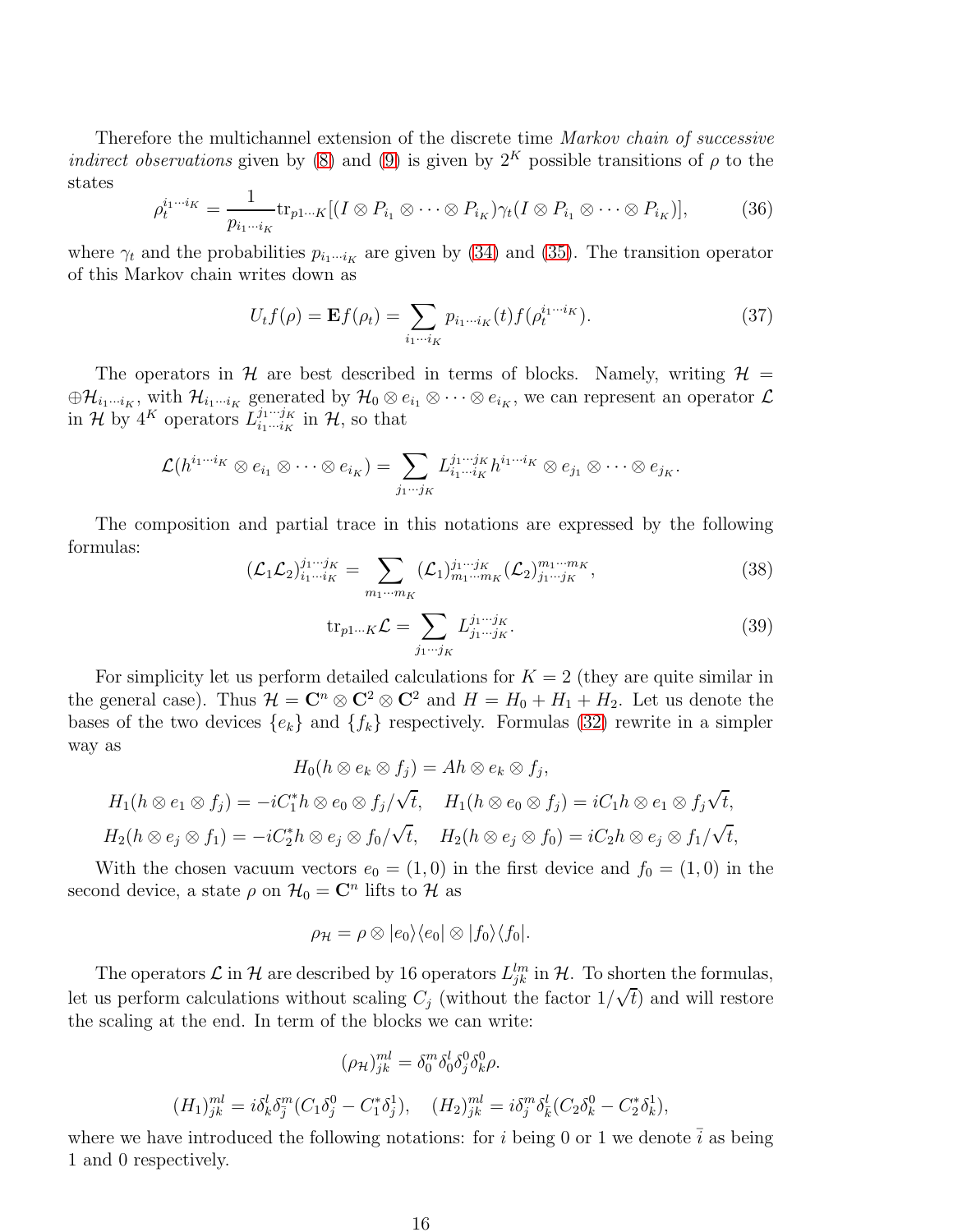By [\(38\)](#page-15-0) it follows that

$$
[H_1, \rho_{\mathcal{H}}]_{jk}^{ml} = i \sum \delta_q^l \delta_{\bar{p}}^m (C_1 \delta_p^0 - C_1^* \delta_p^1) \, \delta_0^p \delta_0^q \delta_j^0 \delta_k^0 \rho - i \sum \delta_0^m \delta_0^l \delta_0^0 \delta_p^0 \delta_q^0 \rho \, \delta_k^q \delta_{\bar{j}}^p (C_1 \delta_j^0 - C_1^* \delta_j^1)
$$
  
=  $i \delta_k^0 \delta_0^l (\delta_j^0 \delta_1^m C_1 \rho + \delta_j^1 \delta_0^m \rho C_1^*) = i \delta_k^0 \delta_0^l \delta_{\bar{j}}^m (\delta_j^0 C_1 \rho + \delta_j^1 \rho C_1^*).$ 

Next

$$
(H_1^2)_{jk}^{ml} = \sum (H_1)_{pq}^{ml} (H_1)_{jk}^{pq} = -\sum \delta_q^l \delta_p^m (C_1 \delta_p^0 - C_1^* \delta_p^1) \delta_k^q \delta_j^p (C_1 \delta_j^0 - C_1^* \delta_j^1)
$$
  
\n
$$
= -\delta_k^l \delta_j^m (C_1 \delta_j^1 - C_1^* \delta_j^0) (C_1 \delta_j^0 - C_1^* \delta_j^1) = \delta_k^l \delta_j^m (\delta_j^1 C_1 C_1^* + \delta_j^0 C_1^* C_1),
$$
  
\n
$$
(H_2^2)_{jk}^{ml} = \sum (H_2)_{pq}^{ml} (H_2)_{jk}^{pq} = -\delta_p^m \delta_q^l (C_2 \delta_q^0 - C_2^* \delta_q^1) \delta_j^p \delta_k^q (C_2 \delta_k^0 - C_2^* \delta_k^1)
$$
  
\n
$$
= -\delta_j^m \delta_k^l (C_2 \delta_k^1 - C_2^* \delta_k^0) (C_2 \delta_k^0 - C_2^* \delta_k^1) = \delta_j^m \delta_k^l (\delta_k^1 C_2 C_2^* + \delta_k^0 C_2^* C_2),
$$
  
\n
$$
(H_1 H_2)_{jk}^{ml} = \sum (H_1)_{pq}^{ml} (H_2)_{jk}^{pq} = -\sum \delta_q^l \delta_j^m (C_1 \delta_p^0 - C_1^* \delta_p^1) \delta_j^p \delta_k^q (C_2 \delta_k^0 - C_2^* \delta_k^1)
$$
  
\n
$$
= -\delta_k^l \delta_j^m (C_1 \delta_j^0 - C_1^* \delta_j^1) (C_2 \delta_k^0 - C_2^* \delta_k^1),
$$
  
\n
$$
(H_2 H_1)_{jk}^{ml} = \sum (H_2)_{pq}^{ml} (H_1)_{jk}^{pq} = -\delta_p^m \delta_q^l (C_2 \delta_q^0 - C_2^* \delta_q^1) \delta_k^q \delta_j^p (C_1 \delta_j^0 - C_1^* \delta_j^1)
$$
  
\n
$$
= -\delta_k^l \delta_j^m (C_2 \delta_k^0 - C_2^* \delta
$$

and

$$
(H_1 \rho_{\mathcal{H}} H_1)_{jk}^{ml} = (H_1 \rho_{\mathcal{H}})_{pq}^{ml} (H_1)_{jk}^{pq} = -\delta_q^0 \delta_0^l \delta_p^m \delta_p^0 C_1 \rho \delta_k^q \delta_j^p (C_1 \delta_j^0 - C_1^* \delta_j^1)
$$
  
\n
$$
= \delta_k^0 \delta_0^l \delta_j^1 \delta_1^m C_1 \rho C_1^*,
$$
  
\n
$$
(H_2 \rho_{\mathcal{H}} H_2)_{jk}^{ml} = (H_2 \rho_{\mathcal{H}})_{pq}^{ml} (H_2)_{jk}^{pq} = -\delta_0^m \delta_p^0 \delta_q^l \delta_q^0 C_2 \rho \delta_j^p \delta_k^q (C_2 \delta_k^0 - C_2^* \delta_k^1)
$$
  
\n
$$
= \delta_k^1 \delta_1^l \delta_j^0 \delta_0^m C_2 \rho C_2^*,
$$
  
\n
$$
(H_1 \rho_{\mathcal{H}} H_2)_{jk}^{ml} = (H_1 \rho_{\mathcal{H}})_{pq}^{ml} (H_2)_{jk}^{pq} = -\delta_q^0 \delta_0^l \delta_p^m \delta_p^0 C_1 \rho \delta_j^p \delta_k^q (C_2 \delta_k^0 - C_2^* \delta_k^1)
$$
  
\n
$$
= \delta_0^1 \delta_1^m \delta_j^0 \delta_k^1 C_1 \rho C_2^*,
$$
  
\n
$$
(H_2 \rho_{\mathcal{H}} H_1)_{jk}^{ml} = (H_2 \rho_{\mathcal{H}})_{pq}^{ml} (H_1)_{jk}^{pq} = -\delta_0^m \delta_p^0 \delta_q^l \delta_q^0 C_2 \rho \delta_k^q \delta_j^p (C_1 \delta_j^0 - C_1^* \delta_j^1)
$$
  
\n
$$
= \delta_1^1 \delta_0^m \delta_j^1 \delta_k^0 C_2 \rho C_1^*.
$$

Therefore

$$
(H_1 + H_2)\rho_{\mathcal{H}}(H_1 + H_2)_{jk}^{ml} = \delta_k^0 \delta_0^l \delta_j^1 \delta_1^m C_1 \rho C_1^* + \delta_k^1 \delta_1^l \delta_2^0 \delta_0^m C_2 \rho C_2^*
$$

$$
+ \delta_0^1 \delta_1^m \delta_j^0 \delta_k^1 C_1 \rho C_2^* + \delta_1^1 \delta_0^m \delta_j^1 \delta_k^0 C_2 \rho C_1^*.
$$

Next,

$$
\{H_1^2, \rho_H\}_{jk}^{ml} = (H_1^2)_{pq}^{ml} (\rho_H)_{jk}^{pq} + (\rho_H)_{pq}^{ml} (H_1^2)_{jk}^{pq}
$$
  
\n
$$
= \delta_q^l \delta_p^m (\delta_p^1 C_1 C_1^* + \delta_p^0 C_1^* C_1) \delta_0^p \delta_0^q \delta_0^0 \delta_k^0 \rho + \delta_0^m \delta_0^l \delta_p^0 \delta_q^0 \rho \delta_k^q \delta_j^p (\delta_j^1 C_1 C_1^* + \delta_j^0 C_1^* C_1) = \delta_0^m \delta_0^l \delta_0^0 \delta_j^0 \delta_k^0 \{C_1^* C_1, \rho\},
$$
  
\n
$$
\{H_2^2, \rho_H\}_{jk}^{ml} = (H_2^2)_{pq}^{ml} (\rho_H)_{jk}^{pq} + (\rho_H)_{pq}^{ml} (H_2^2)_{jk}^{pq}
$$
  
\n
$$
= \delta_p^m \delta_q^l (\delta_q^1 C_2 C_2^* + \delta_q^0 C_2^* C_2) \delta_0^p \delta_0^q \delta_0^0 \delta_j^0 \rho + \delta_0^m \delta_0^l \delta_p^0 \delta_q^0 \rho \delta_j^p \delta_k^q (\delta_k^1 C_2 C_2^* + \delta_k^0 C_2^* C_2) = \delta_0^m \delta_0^l \delta_0^0 \delta_j^0 \delta_k^0 \{C_2^* C_2, \rho\},
$$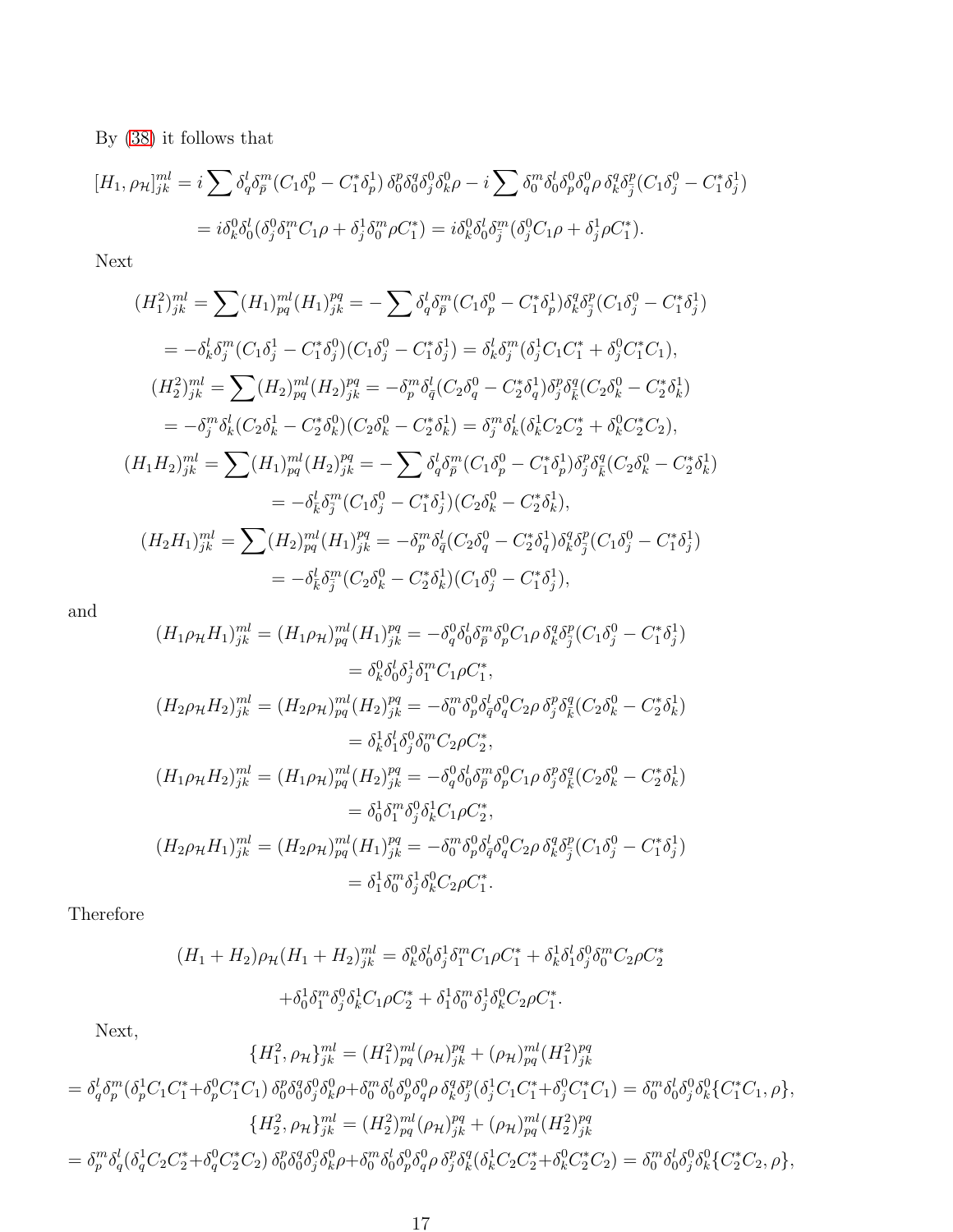and

$$
\{H_1 H_2, \rho_{\mathcal{H}}\}_{jk}^{ml} = (H_1 H_2)_{pq}^{ml} (\rho_{\mathcal{H}})_{jk}^{ml} + (\rho_{\mathcal{H}})_{pq}^{ml} (H_1 H_2)_{jk}^{pq}
$$

$$
= -\delta_q^l \delta_p^m (C_1 \delta_p^0 - C_1^* \delta_p^1)(C_2 \delta_q^0 - C_2^* \delta_q^1) \delta_0^p \delta_0^q \delta_0^0 \delta_p^0 \rho - \delta_0^m \delta_0^l \delta_p^0 \delta_q^0 \rho \delta_{\bar{q}}^{\bar{p}} \delta_{\bar{q}}^{\bar{p}} (C_1 \delta_j^0 - C_1^* \delta_j^1)(C_2 \delta_k^0 - C_2^* \delta_k^1)
$$

$$
= -\delta_1^l \delta_1^m \delta_j^0 \delta_k^0 C_1 C_2 \rho - \delta_0^l \delta_0^m \delta_j^1 \delta_k^1 \rho C_1^* C_2^*,
$$

$$
\{H_2H_1, \rho_{\mathcal{H}}\}_{jk}^{ml} = (H_2H_1)_{pq}^{ml}(\rho_{\mathcal{H}})_{jk}^{ml} + (\rho_{\mathcal{H}})_{pq}^{ml}(H_2H_1)_{jk}^{pq}
$$

$$
-\delta_{\bar{q}}^l \delta_{\bar{p}}^m (C_2 \delta_p^0 - C_2^* \delta_q^1)(C_1 \delta_p^0 - C_1^* \delta_q^1) \delta_0^p \delta_0^q \delta_j^0 \delta_k^0 \rho - \delta_0^m \delta_0^l \delta_p^0 \delta_q^0 \rho \delta_{\bar{q}}^q \delta_{\bar{q}}^p (C_2 \delta_k^0 - C_2^* \delta_k^1)(C_1 \delta_j^0 - C_1^* \delta_j^1)
$$

$$
= -\delta_1^l \delta_1^m \delta_j^0 \delta_k^0 C_2 C_1 \rho - \delta_0^l \delta_0^m \delta_j^1 \delta_k^1 \rho C_2^* C_1^*
$$

Thus,

$$
\{(H_1 + H_2)^2, \rho_H\}_{jk}^{ml} = \{H_1^2 + H_2^2 + H_1H_2 + H_2H_1, \rho_H\}_{jk}^{ml}
$$
  
=  $\delta_0^m \delta_0^l \delta_0^0 \delta_k^0 \{C_1^* C_1 + C_2^* C_2, \rho\} - \delta_1^l \delta_1^m \delta_2^0 \delta_k^0 \{C_1, C_2\} \rho - \delta_0^l \delta_0^m \delta_j^1 \delta_k^1 \rho \{C_1^*, C_2^*\}.$ 

Thus all parts of [\(5\)](#page-3-2) are collected.

Let us turn to  $(33)$ . From the calculations with a single channel we know that one has to distinguish diagonal and non-diagonal projectors  $P_k^j$  $\mathbf{k}^j$ . Let us start with the case, when in both devises the projectors are diagonal, that is

$$
P_0^1 = P_0^2 = \begin{pmatrix} 1 & 0 \\ 0 & 0 \end{pmatrix}, \quad P_1^1 = P_1^2 = \begin{pmatrix} 0 & 0 \\ 0 & 1 \end{pmatrix}.
$$

Let us calculate

$$
(I \otimes P_j^1 \otimes P_k^2)\mathcal{L}(I \otimes P_j^1 \otimes P_k^2)
$$

for arbitrary  $\mathcal{L}$ .

We have

$$
(I \otimes P_i^1 \otimes P_r^2) \sum h^{jk} \otimes e_j \otimes f_k = h^{ir},
$$
  

$$
(I \otimes P_i^1 \otimes P_r^2)_{jk}^{ml} = \delta_j^i \delta_k^r \delta_i^m \delta_r^1.
$$

So

$$
((I \otimes P_i^1 \otimes P_r^2)\mathcal{L})_{jk}^{ml} = (I \otimes P_i^1 \otimes P_r^2)_{pq}^{ml}\mathcal{L}_{jk}^{pq} = \delta_p^i \delta_q^r \delta_i^m \delta_r^1 \mathcal{L}_{jk}^{pq} = \delta_i^m \delta_r^1 \mathcal{L}_{jk}^{ir}
$$

and

$$
((I \otimes P_i^1 \otimes P_r^2)\mathcal{L}(I \otimes P_i^1 \otimes P_r^2))_{jk}^{ml} = ((I \otimes P_i^1 \otimes P_r^2)\mathcal{L})_{pq}^{ml}(I \otimes P_i^1 \otimes P_r^2)_{jk}^{pq}
$$

$$
= \delta_i^m \delta_r^1 \mathcal{L}_{pq}^{ir} \delta_j^i \delta_k^r \delta_i^p \delta_r^q = \delta_i^m \delta_r^1 \delta_j^i \delta_k^r \mathcal{L}_{ir}^{ir}.
$$

Thus

$$
\mathrm{tr}_{p12}((I\otimes P_i^1\otimes P_r^2)\mathcal{L}(I\otimes P_i^1\otimes P_r^2))=\mathcal{L}_{ir}^{ir},
$$

and

$$
\tilde{\rho}_{ir} = (e^{-itH}\rho e^{itH})_{ir}^{ir}, \quad p_{ir} = \text{tr}(e^{-itH}\rho e^{itH})_{ir}^{ir}.
$$

Thus we have

$$
[H_1 + H_2, \rho_{\mathcal{H}}]_{jk}^{jk} = 0,
$$
  

$$
(H_1 + H_2)\rho_{\mathcal{H}}(H_1 + H_2)_{jk}^{jk} = \delta_k^0 \delta_j^1 C_1 \rho C_1^* + \delta_k^1 \delta_j^0 C_2 \rho C_2^*,
$$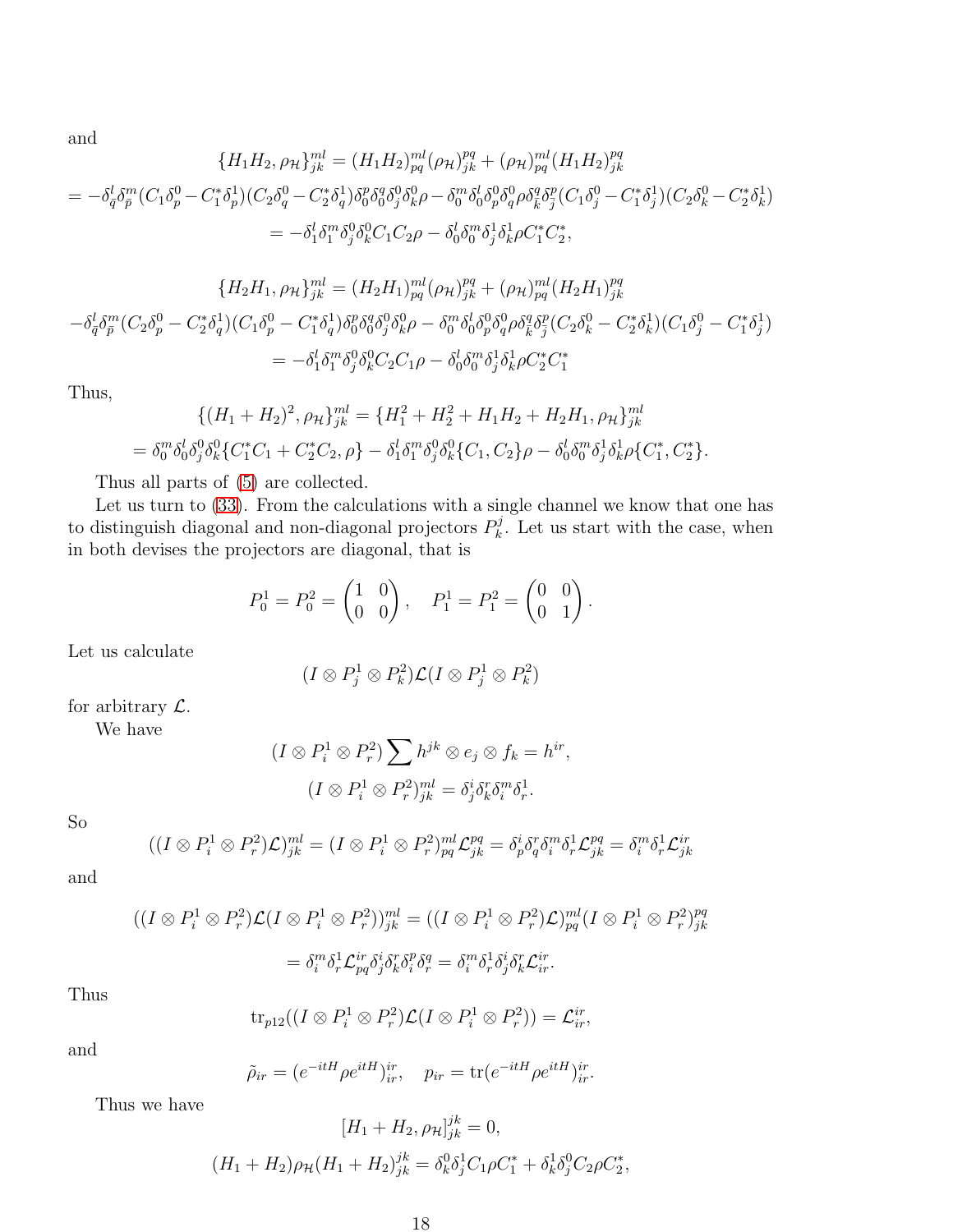$$
\{H_1^2 + H_2^2 + H_1H_2 + H_2H_1, \rho_{\mathcal{H}}\}_{jk}^{jk} = \delta_j^0 \delta_k^0 \{C_1^* C_1 + C_2^* C_2, \rho\}.
$$

Restoring scaling  $C \to C/\sqrt{t}$  yields approximately

$$
(e^{-itH}\rho_{\mathcal{H}}e^{itH})_{jk}^{jk} = (\rho_{\mathcal{H}} - it[H, \rho_{\mathcal{H}}] + t^2(H\rho_{\mathcal{H}}H - \frac{1}{2}\{H^2, \rho_{\mathcal{H}}\}))_{jk}^{jk}
$$
  
=  $\delta_j^0 \delta_k^0(\rho - it[A, \rho]) + t[\delta_k^0 \delta_j^1 C_1 \rho C_1^* + \delta_k^1 \delta_j^0 C_2 \rho C_2^* - \frac{1}{2}\delta_j^0 \delta_k^0 \{C_1^* C_1 + C_2^* C_2, \rho\}]$ 

and thus

$$
\tilde{\rho}_{jk} = \delta_j^0 \delta_k^0 (\rho - it[A, \rho]) + t[\delta_k^0 \delta_j^1 C_1 \rho C_1^* + \delta_k^1 \delta_j^0 C_2 \rho C_2^* - \frac{1}{2} \delta_j^0 \delta_k^0 \{ C_1^* C_1 + C_2^* C_2, \rho \}],
$$
  
\n
$$
p_{jk} = \delta_j^0 \delta_k^0 + t[\delta_k^0 \delta_j^1 \text{tr}(C_1 \rho C_1^*) + \delta_k^1 \delta_j^0 \text{tr}(C_2 \rho C_2^*) - \delta_j^0 \delta_k^0 \text{tr}((C_1^* C_1 + C_2^* C_2) \rho)].
$$
  
\nThus  $p_{11} = 0$ ,

$$
\rho_{00} = \frac{\tilde{\rho}_{00}}{p_{00}} = (\rho - it[A, \rho] - \frac{1}{2}t\{C_1^*C_1 + C_2^*C_2, \rho\})(1 + t \operatorname{tr}((C_1^*C_1 + C_2^*C_2)\rho)),
$$
  
\n
$$
= \rho - it[A, \rho] - \frac{1}{2}t\{C_1^*C_1 + C_2^*C_2, \rho\} + t \operatorname{tr}((C_1^*C_1 + C_2^*C_2)\rho)\rho,
$$
  
\n
$$
\rho_{10} = \frac{\tilde{\rho}_{10}}{p_{10}} = \frac{C_1\rho C_1^*}{\operatorname{tr}(C_1\rho C_1^*)}, \quad \rho_{01} = \frac{\tilde{\rho}_{01}}{p_{01}} = \frac{C_2\rho C_2^*}{\operatorname{tr}(C_2\rho C_2^*)}.
$$

Thus we get, up to terms of order  $h$  in small  $h$ , that

$$
\frac{U_h - 1}{h} f(\rho) = \frac{1}{h} \sum_{jk} p_{jk} \left[ f(\rho_{jk}) - f(\rho) \right]
$$
  
=  $\frac{1}{h} p_{00} [f(\rho - it[A, \rho] - \frac{1}{2} t \{C_1^* C_1 + C_2^* C_2, \rho \} + h \operatorname{tr}((C_1^* C_1 + C_2^* C_2) \rho) \rho) - f(\rho)]$   
+  $\frac{1}{h} p_{10} \left[ f\left(\frac{C_1 \rho C_1^*}{\operatorname{tr}(C_1 \rho C_1^*)}\right) - f(\rho) \right] + \frac{1}{h} p_{01} \left[ f\left(\frac{C_2 \rho C_2^*}{\operatorname{tr}(C_2 \rho C_2^*)}\right) - f(\rho) \right]$   
=  $\left( f'(\rho), -\frac{1}{2} \{C_1^* C_1, \rho\} + \operatorname{tr}(C_1 \rho C_1^*) \rho - \frac{1}{2} \{C_2^* C_2, \rho\} + \operatorname{tr}(C_2 \rho C_2^*) \rho \right)$   
+  $\operatorname{tr}(C_1 \rho C_1^*) \left[ f\left(\frac{C_1 \rho C_1^*}{\operatorname{tr}(C_1 \rho C_1^*)}\right) - f(\rho) \right] + \operatorname{tr}(C_2 \rho C_2^*) \left[ f\left(\frac{C_2 \rho C_2^*}{\operatorname{tr}(C_2 \rho C_2^*)}\right) - f(\rho) \right].$ 

Summarising and extending to arbitrary number of channels  $k$  we can conclude that we proved the following extension of Lemma [4.1.](#page-7-1)

Lemma 6.1. Under the setting considered,

$$
\|\frac{U_h - 1}{h}f - Lf\| \le \sqrt{h}\varkappa \|f\|_{C^2(S(\mathcal{H}_0))}
$$
\n(40)

for  $f \in C^2(S(\mathcal{H}_0))$ , with L given by

<span id="page-18-0"></span>
$$
L_{count}f(\rho) = -i[A, \rho] dt + \sum_{j=1}^{K} \left( f'(\rho), -\frac{1}{2} \{ C_j^* C_j, \rho \} + \text{tr}(C_j \rho C_j^*) \rho \right) + \sum_{j=1}^{K} \text{tr}(C_j \rho C_j^*) \left[ f \left( \frac{C_j \rho C_j^*}{\text{tr}(C_j \rho C_j^*)} \right) - f(\rho) \right].
$$
 (41)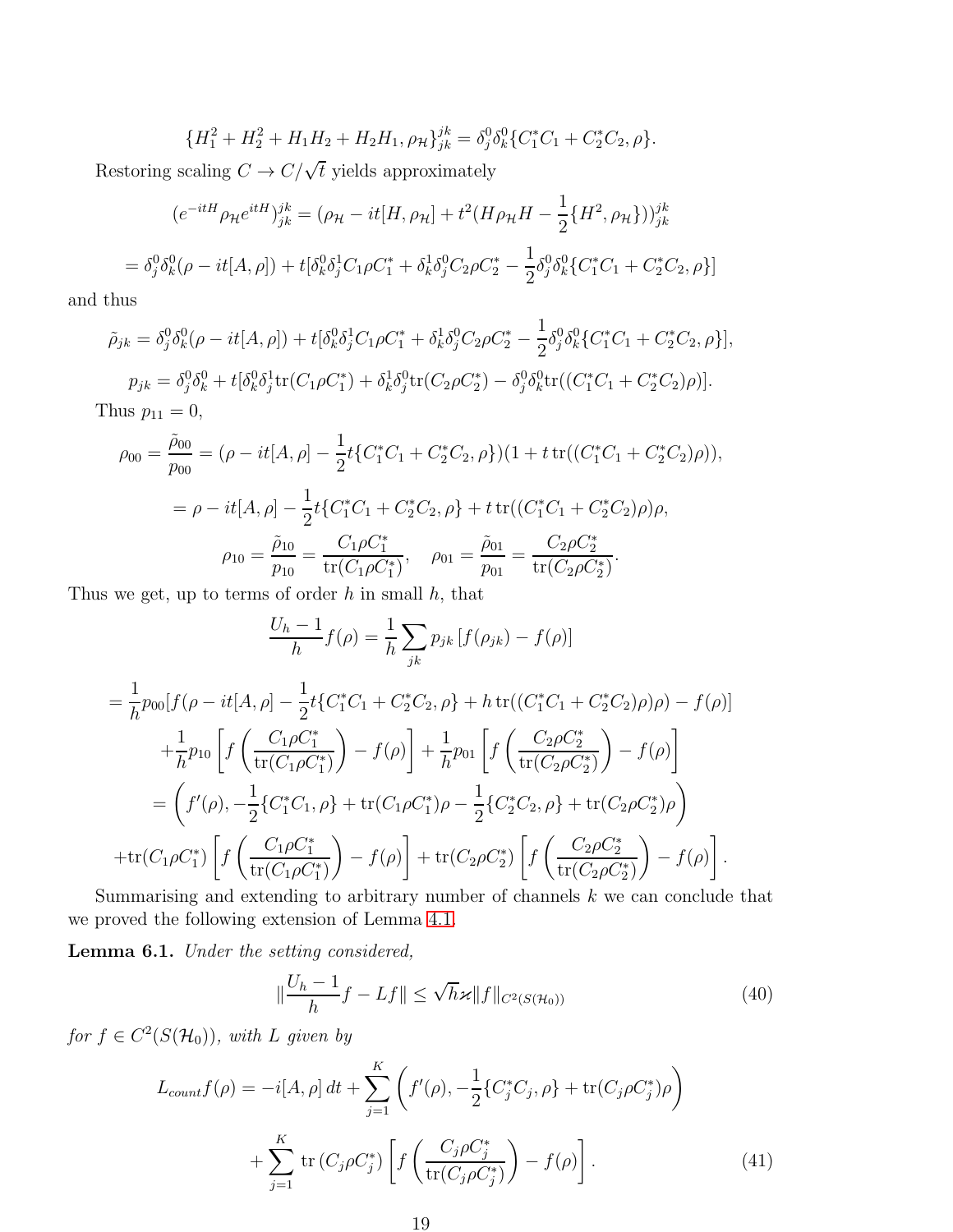As a consequence we get the following direct extension of Theorem [4.1.](#page-7-2)

**Theorem 6.1.** Let  $\mathcal{H}_0 = \mathbb{C}^n$  and  $A, C_1, \cdots, C_K$  be operators in  $\mathcal{H}_0$  with A being Hermitian. Let the projectors defining the measurements be chosen to be diagonal in each channel:

<span id="page-19-1"></span>
$$
P_0^j = \begin{pmatrix} 1 & 0 \\ 0 & 0 \end{pmatrix}, \quad P_1^j = \begin{pmatrix} 0 & 0 \\ 0 & 1 \end{pmatrix} \tag{42}
$$

for all  $j = 1, \cdots, K$ .

Then all statements of Theorem [4.1](#page-7-2) hold for the operator [\(41\)](#page-18-0) and Markov semigroups described by the transition operator [\(37\)](#page-15-1). In particular, estimates [\(16\)](#page-7-3) and [\(17\)](#page-7-4) hold.

Remark 6. As explained in Remark [2](#page-8-1) this result extends automatically to the case of arbitrary separable Hilbert space  $\mathcal H$  and bounded operators  $A, C_1, \cdots, C_K$  in it.

As in the case of a single channel, the process generated by [\(41\)](#page-18-0) can be described by the solutions to the SDE of jump type, which takes now the form

<span id="page-19-0"></span>
$$
d\rho = -i[A, \rho] dt + \sum_{j} \left(-\frac{1}{2} \{C_{j}^{*} C_{j}, \rho\} + \text{tr}(C_{j} \rho C_{j}^{*}) \rho\right) dt + \sum_{j} \left(\frac{C_{j} \rho C_{j}^{*}}{\text{tr}(C_{j} \rho C_{j}^{*})} - \rho\right) dN_{t}^{j}, \tag{43}
$$

with the counting processes  $N_t^j$  are independent and have the position dependent intensities  $tr(C_j^*C_j\rho)$ . Equation [\(43\)](#page-19-0) is the *Belavkin quantum filtering SDE* corresponding to the counting type observation via several channels.

As suggested by Theorem [5.1,](#page-12-0) exploiting non diagonal pairs of projectors  $P_0^j$  $p_0^j, P_1^j$  should lead to the limiting generator of diffusive type. In fact, performing similar calculations (which we omit) one arrives at the following general result.

<span id="page-19-3"></span>**Theorem 6.2.** Let  $\mathcal{H}_0 = \mathbb{C}^n$  and  $A, C_1, \cdots, C_K$  be operators in  $\mathcal{H}_0$  with A being Hermitian. Let the projectors defining the measurements are chosen to be diagonal, that is of type [\(42\)](#page-19-1), for a subset  $I \subset \{1, \dots, K\}$  of the set of channels. And for  $j \notin I$  these channels are chosen as non-diagonal, that is of the form

$$
P_0^j = \begin{pmatrix} \cos^2 \phi_j & \sin \phi_j \cos \phi_j \\ \sin \phi_j \cos \phi_j & \sin^2 \phi \end{pmatrix}, \quad P_1^j = \begin{pmatrix} \sin^2 \phi_j & -\sin \phi_j \cos \phi_j \\ -\sin \phi_j \cos \phi_j & \cos^2 \phi_j \end{pmatrix}, \quad (44)
$$

with  $\phi_j \neq k\pi/2$ ,  $k \in \mathbb{N}$ . Then the limiting generator for the semigroup with the transition operator [\(37\)](#page-15-1) gets the expression

<span id="page-19-2"></span>
$$
L_{mix}f(\rho) = \sum_{j\in I} \left( f'(\rho), -\frac{1}{2} \{ C_j^* C_j, \rho \} + \text{tr}(C_j \rho C_j^*) \rho \right) + \sum_{j\in I} \text{tr}(C_j \rho C_j^*) \left[ f \left( \frac{C_j \rho C_j^*}{\text{tr}(C_j \rho C_j^*)} \right) - f(\rho) \right]
$$
  
+ 
$$
\frac{1}{2} \sum_{j\notin I} [(\rho C_j^* + C_j \rho - \text{tr}(\rho C_j^* + C_j \rho) \rho) f''(\rho) (\rho C_j^* + C_j \rho - \text{tr}(\rho C_j^* + C_j \rho) \rho)]
$$
  
+ 
$$
\sum_{j\notin I} \left( f'(\rho), -\frac{1}{2} \{ C_j^* C_j, \rho \} + C_j \rho C_j^* \right) - (f'(\rho), i[A, \rho]). \tag{45}
$$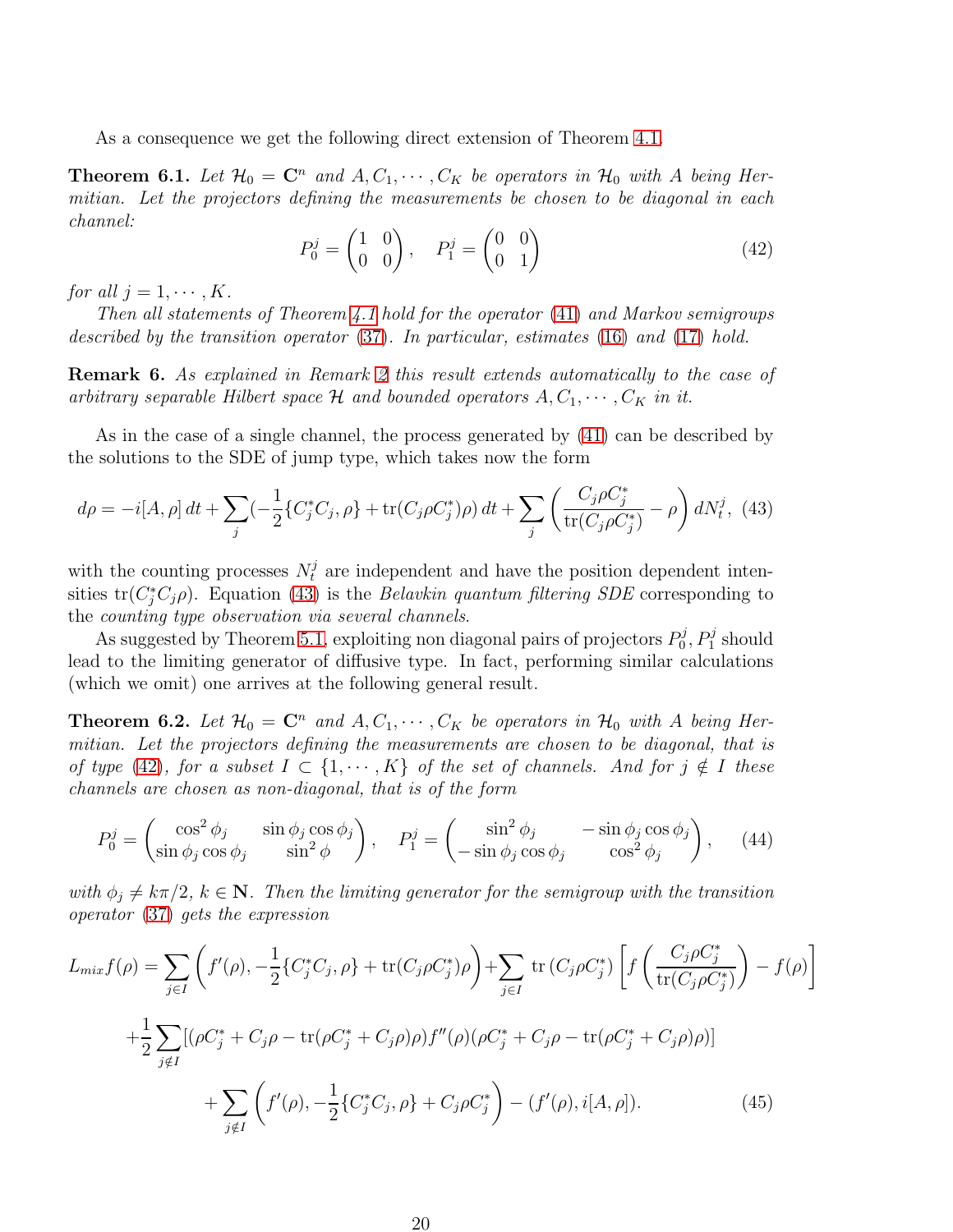This operator generates a Feller process  $O_t^{\rho}$  $t<sub>t</sub><sup>0</sup>$  in  $S(\mathcal{H}<sub>0</sub>)$  and the corresponding Feller semigroup  $T_t$  in  $C(S(\mathcal{H}_0))$  such that claims (ii) and (iii) of Theorem [5.1](#page-12-0) hold. The Markov process generated by [\(45\)](#page-19-2) can be given by the solutions of the following SDEs in  $S(\mathcal{H}_0)$ :

$$
d\rho = -i[A, \rho] dt + \sum_{j \in I} \left(-\frac{1}{2} \{C_j^* C_j, \rho\} + \text{tr}(C_j \rho C_j^*)\rho\right) dt + \sum_{j \in I} \left(\frac{C_j \rho C_j^*}{\text{tr}(C_j \rho C_j^*)} - \rho\right) dN_t^j
$$
  
+ 
$$
\sum_{j \notin I} \left(-\frac{1}{2} \{C_j^* C_j, \rho\} + C_j \rho C_j^*\right) dt + \sum_{j \notin I} \left(\rho C_j^* + C_j \rho - \text{tr}\left(\rho C_j^* + C_j \rho\right)\rho\right) dN_t^j, \qquad (46)
$$

<span id="page-20-1"></span>where  $W_j$  are independent Wiener processes and  $N_t^i$  independent jump process of intensity  $\mathrm{tr}(C_j\rho C_j^*)$ .

*Proof.* In the pure diffusive case, that is with empty I, the proof is exactly the same as in Theorem [5.1.](#page-12-0) For the general case one only has to show that operator  $L_{mix}$  generates a Feller process in  $S(\mathcal{H}_0)$  preserving the sets of smooth functions (other arguments are again the same). Two proofs for proving this fact can be suggested. (i) One starts with generator  $L_{mix}$  obtained from [\(45\)](#page-19-2) by ignoring the jump part. This is a well-defined diffusion operator and by the same methods as in Theorem [5.1](#page-12-0) one shows that it generates a Feller processes in  $S(\mathcal{H}_0)$ . But the jump part of [\(45\)](#page-19-2) is a bounded operator preserving positivity and smoothness. Hence it can be dealt with straightforwardly via the perturbation theory. (ii) Each of the two parts of  $(45)$ , related to I and its complement, generates a well-defined Feller process in  $S(\mathcal{H}_0)$  preserving smoothness (of arbitrary order in fact). Hence one can derive that the sum of these operators generates a well-defined Feller process in  $S(\mathcal{H}_0)$  via the Lie-Trotter formula, namely from Theorem 5.3.1 of [21]. via the Lie-Trotter formula, namely from Theorem 5.3.1 of [\[21\]](#page-30-3).

Remark 7. The Markov chain of multichannel measurement that we are using is a bit different from the one used in [\[38\]](#page-31-8), where measurement is based on a single operator R in the device (no different channels), and counting and diffusive parts of the generator arise from different projectors linked to different eigenspaces of this operator. As was already mentioned the method of [\[38\]](#page-31-8) did not provide the rates of convergence.

When I is empty,  $L_{mix}$  turns to  $L_{dif}$  describing the multichannel observations of diffusive type.

#### <span id="page-20-0"></span>7 Fractional quantum stochastic filtering

Now everything is ready for our main result: the derivation of the fractional equations of quantum stochastic filtering. As was shown above the standard Belavkin equations of quantum filtering can be obtained as the scaled limits of the sequences of discrete observations. The main assumption for each of the approximating processes was that the time between successive measurement is either constant (discrete Markov chain approximation) or is exponentially distributed (continuous time Markov chain approximation). Of course there is no a priori reasons for these assumptions. And in fact in several domains of physics it turned out to be more appropriate to model times between successive events by random variables from the domains of attraction of a stable law, that is via CTRW.

Our next result is a direct consequence of Theorem [6.2](#page-19-3) and Proposition [12.2.](#page-27-0)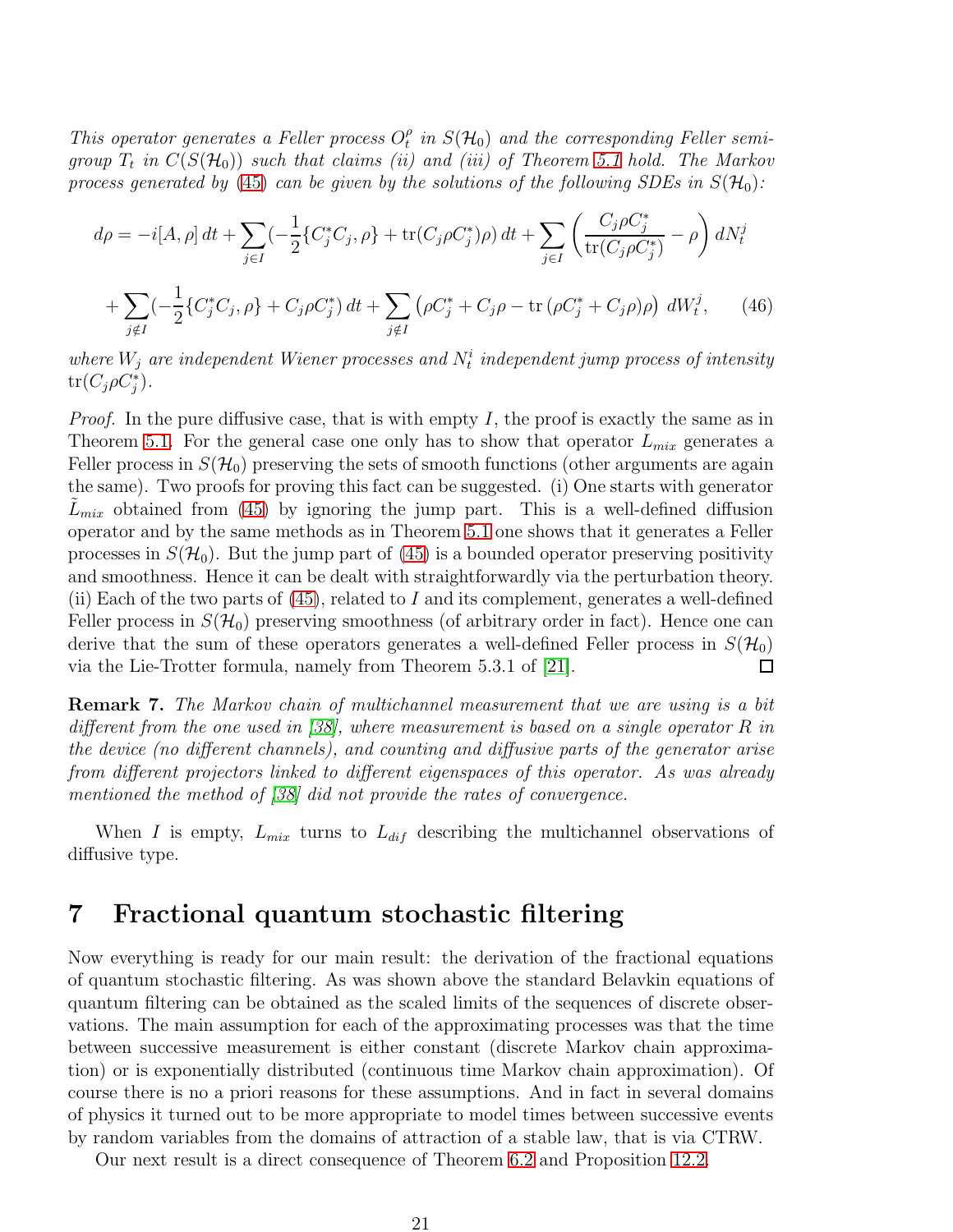<span id="page-21-2"></span>Theorem 7.1. Under the assumptions of Theorem [6.2](#page-19-3) let the Markov chain [\(36\)](#page-15-2) is modified in such a way that the laws of transitions  $\rho \to \rho_t^{i_1 \cdots i_K}$  remain unchanged, by the time between transitions is taken as scaled random variable from the domain of attraction of a  $\beta$ -stable law, that is as  $T_i^h = h^{1/\beta} T_i$  from Proposition [12.2.](#page-27-0) Then the corresponding generalized CTRW processes [\(63\)](#page-26-0) built from the transition operator [\(37\)](#page-15-1) converge to the process  $O_{\sigma_t}^{\rho}$  obtained from the process  $O_t^{\rho}$  of Theorem [6.2](#page-19-3) via subordination by the inverse stable process  $\sigma_t = \max\{y : S_y \le t\}$ . Moreover, the functions  $f_t(x) = \mathbf{E}(T_{\sigma_t}f)(x)$  satisfy the fractional Caputo-Djerbashian equation [\(65\)](#page-28-0) with the generator  $L = L_{mix}$  given by  $(45).$  $(45).$ 

As noted at the end of Appendix C the fractional derivative  $D_0^{\beta}$  $_{0+\star}^{\beta}$  is a particular case of a class of mixed fractional derivatives [\(65\)](#page-28-0). Therefore, under appropriately organised scaled times between the acts of measurements the limiting evolution will satisfy a more general fractional equation

<span id="page-21-1"></span>
$$
D_{0+\star}^{(\nu)} f_t(x) = L_{mix} f_t(x), \quad f_0(x) = f(x), \tag{47}
$$

with  $D^{\nu}$  given by [\(68\)](#page-28-1).

When only one type of observation channels is used, equation [\(47\)](#page-21-1) simplifies to the case, when either  $L_{count}$  or  $L_{dif}$  are places instead of  $L_{mix}$ .

Equations [\(47\)](#page-21-1) (and their particular cases with fractional derivative  $D^{\beta}$  of order  $\beta$ ) represent the fractional analogs of the process of quantum stochastic filtering. These equations can be also considered as the new equations of fractional quantum mechanics. They are different from the fractional Schrödinger equations suggested in [\[31\]](#page-31-1) and extensively studied recently.

Equations [\(47\)](#page-21-1) describe the process of continuous quantum control and filtering on the level of the evolution of averages. On the 'micro-level' of SDEs [\(46\)](#page-20-1) these equations correspond to stopping the solutions of these SDEs at a random time  $\sigma_t$  given by the inverse of a Lévy subordinator.

#### <span id="page-21-0"></span>8 Fractional quantum control and games

The theory of quantum filtering reduces the analysis of quantum dynamic control and games to the controlled version of evolutions [\(46\)](#page-20-1). The simplest situation concerns the case when the homodyne device is fixed, that is the operators  $C_j$  and the projectors  $P_i^j$ i are fixed, and the players can control the individual Hamiltonian  $H_0$  of the atom, say, by applying appropriate electric or magnetic fields to the atom. Thus equations [\(46\)](#page-20-1) become modified by allowing  $H_0$  to depend on one or several control parameters. The so-called separation principle states (see [\[11\]](#page-29-11)) that the effective control of an observed quantum system (that can be based in principle on the whole history of the interaction of the atom and optical devices) can be reduced to the Markovian feedback control of the quantum filtering equation, with the feedback at each moment depending only on the current (filtered) state of the atom.

In the present case of CTRW modeling of the process of measurements the problem of control becomes the problem of control of scaled CTRW. The theory of such control was built in the series of papers [\[27\]](#page-30-4) - [\[29\]](#page-30-5). The main result is that in the scaling limit the cost functions is a solution of the fractional Hamilton-Jacobi equation. In the present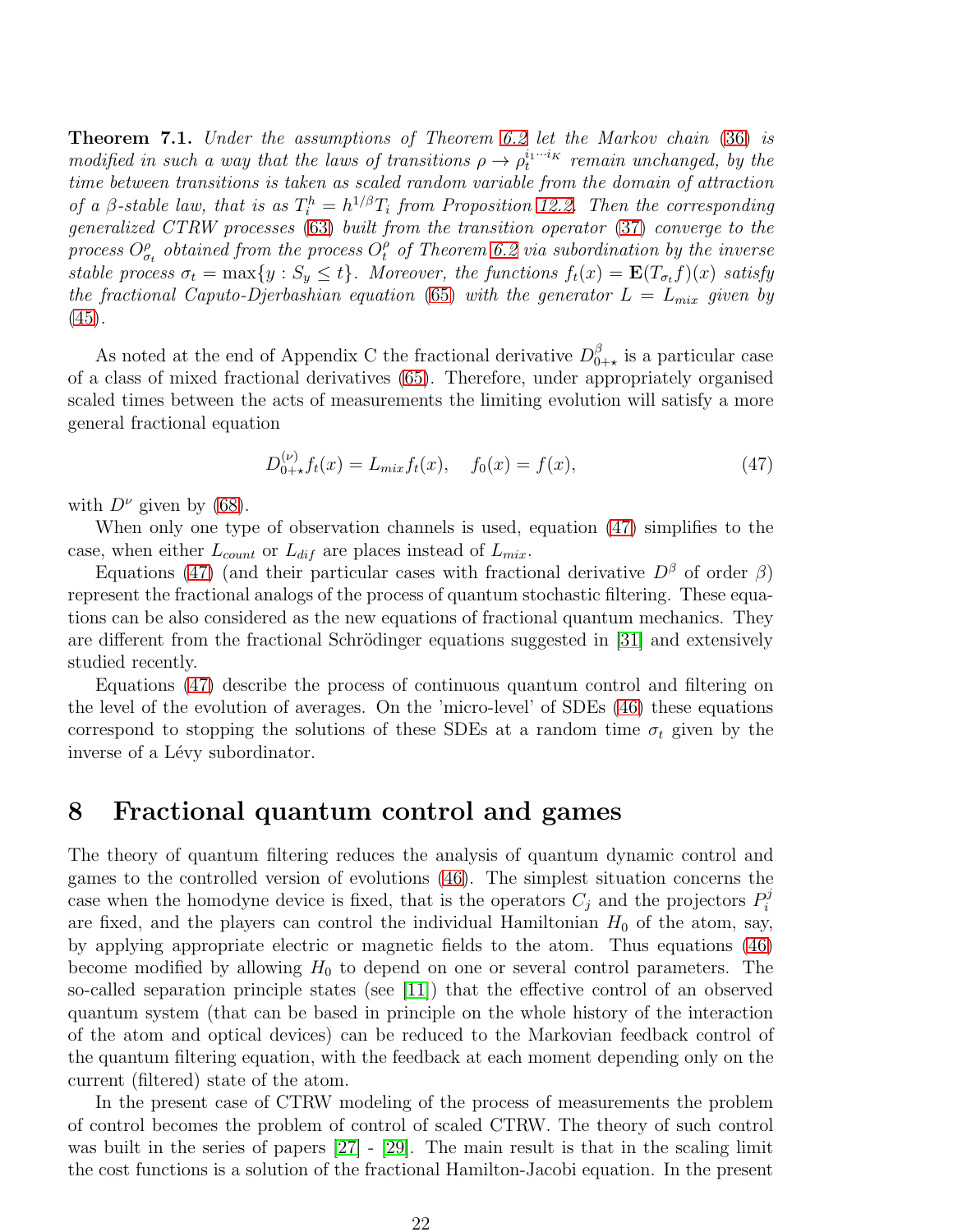context and in game-theoretic setting it implies the following. Let us consider the controlled version of the process  $O_{\sigma_t}^{\rho}$  from Theorem [7.1,](#page-21-2) where the individual Hamiltonian is now  $H_0 = H_0 + uH_0^1 + vH_0^2$  and it depends on control parameters  $u, v$  of two players from compact sets  $U$  and  $V$  respectively. Suppose that it is possible to choose new  $u, v$  directly after each act of measurement, and thus a control strategy is the sequence  $(u_1, v_1), (u_2, v_2), \dots$ ) of controls applied after each act of measurement, with each  $(u_j, v_j)$ applied after jth act of measurement and depending on the history of the process until that time. The case of a pure control (not a game) corresponds to the choice  $V = 0$  and is thus automatically included. Assume that players  $I$  and  $II$  play a standard dynamic zero-sum game with a finite time horizon  $T$  meaning that the objective of  $I$  is to maximize the payoff

$$
P(t; u(.), v(.)) = \mathbf{E} \left[ \int_{t}^{T} \operatorname{tr} \left( J \rho_{s} \right) ds + \operatorname{tr} \left( F \rho_{T} \right) \right], \tag{48}
$$

where  $J$  and  $F$  are some operators expressing the current and the terminal costs of the game (they may depend on u and v, but we exclude this case just for simplicity) and  $W$ is the collection of all noises involved in [\(46\)](#page-20-1) (both diffusive and Poisson). Then under the scaling limit of Theorem [7.1](#page-21-2) the optimal cost function

$$
S_t(\rho) = \max_{u(.)} \min_{v(.)} P(t; u(.), v(.)) = \min_{v(.)} \max_{u(.)} P(t; u(.), v(.))
$$
(49)

will satisfy the following *fractional HJB-Isaacs equation of the CTRW modeling of quan*tum games:

<span id="page-22-0"></span>
$$
D_{0+\star}^{\nu} S_t(\rho) = \max_u(f'(\rho), i[\rho, u H_0^1]) + \min_v(f'(\rho), i[\rho, v H_0^2]) + \text{tr}(J\rho_t) + L_{mix}S_t(\rho). \tag{50}
$$

In [\[27\]](#page-30-4) this equation was derived heuristically, in the general framework of controlled CTRW by the dynamic programming approach. As usual in optimal control theory, to justify the derivation one has to show the well-posedness of the limiting HJB equation and then to prove the verification theorem, a classical reference is [\[15\]](#page-30-6). For some cases of CTRWs this was performed in [\[29\]](#page-30-5).

In the present fractional quantum case this problem will be considered elsewhere. The additional complexity of this equation is related to the fact that the state space is a rather nontrivial set of positive matrices with the unit trace. One can reduce the complexity by looking at the dynamics of pure states only. But the set of pure states is not a Euclidean space, but a manifold. In the finite-dimensional setting this manifold is the complex projective space  $\mathbb{C}P^n$ .

Let us mention that in the non-fractional case, that is with the usual derivative  $\partial/\partial t$ instead of  $D_{0+\star}^{\nu}$  in [\(50\)](#page-22-0), the well-posedness of (the analogs of) equation (50) was proved in [\[18\]](#page-30-7), for a special model of pumping a laser with a counting measurement, with some particular solutions calculated explicitly, and in [\[24\]](#page-30-8), for a special arrangements of diffusive measuring devises that ensured that the diffusive part of operator  $L_{dif}$  was nondegenerate and therefore the optimal control problem was reduced to the drift control of the diffusions on a Riemannian manifold  $\mathbb{C}P^n$ .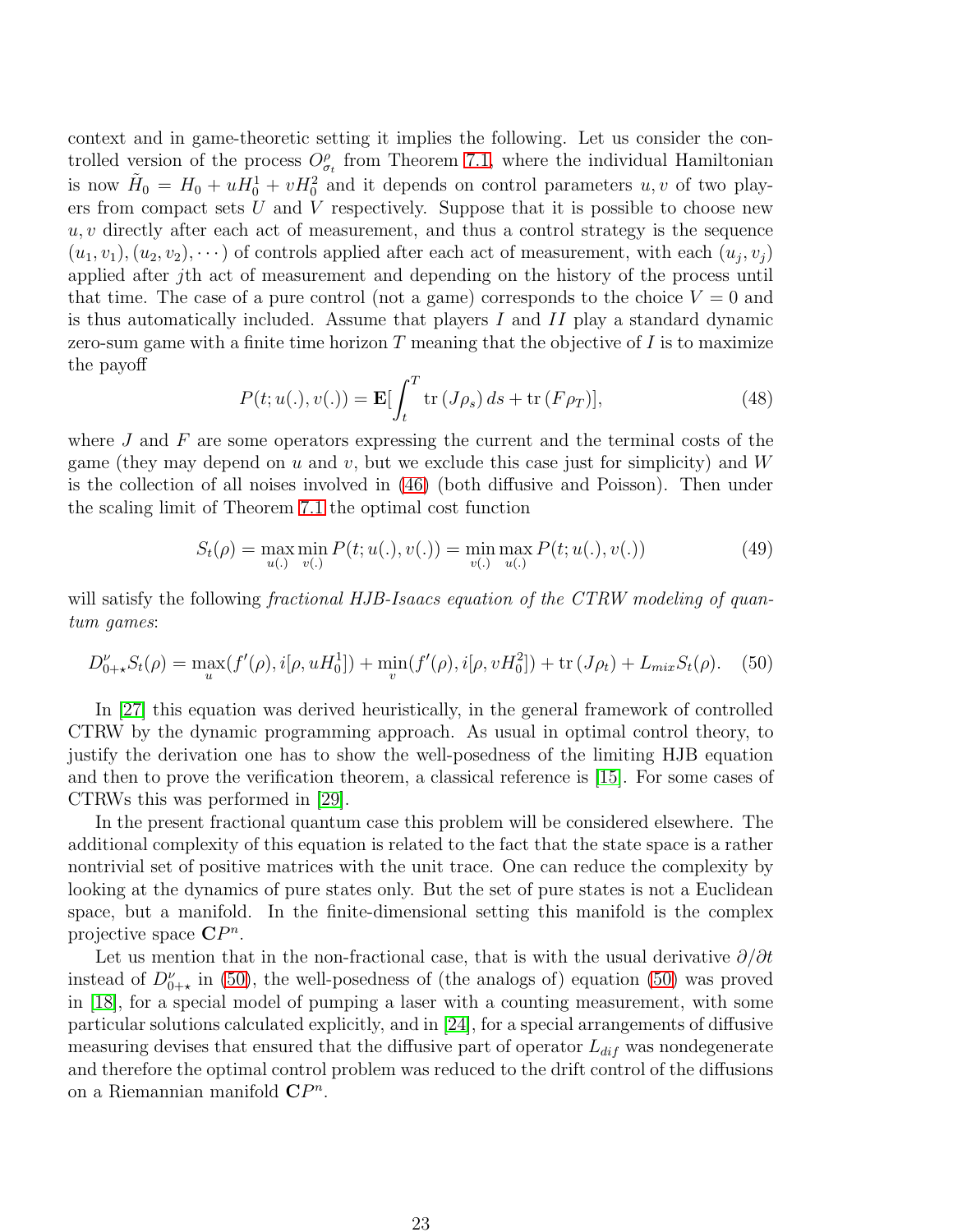### <span id="page-23-0"></span>9 Other Markov approximations and unbounded generators

We commented above on the possible extension to infinite-dimensional Hilbert spaces. However, for all approximations the assumption of boundedness of all operators involved seemed to be essential in the derivation given, at least of the coupling operators  $C_i$  (unboundedness of A can be possibly treated via the interaction representation). However, the quantum filtering equations are used also in the standard setting of quantum mechanics. The mostly studied case is that of the standard Hamiltonian  $H = -\Delta + V(x)$ in  $L^2(\mathbf{R}^d)$  and the coupling operators being either position (multiplication by x) or momentum operators. Different Markov chain approximations may be used to derive the filtering equation in this case.

A powerful approach was suggested by Belavkin in [\[9\]](#page-29-4): to use the von Neumann model of unsharp measurement. In this model the effect of measurement for the product state  $\phi(x) f(y)$  of an atom and a measuring device, a pointer, is given by the shift

$$
U: \phi(x)f(y) \mapsto \phi(x)f(y - ax).
$$

Here both  $\phi$  and f are from  $L^2(\mathbf{R}^d)$ , and  $f > 0$  describes the stationary state of a pointer (the analog of the vacuum state in our modeling above). Projecting on the state of an atom this yields the transition

$$
G(y): \quad \phi(x) \mapsto \phi_y(x) = \phi(x)f(y - ax)/f(y), \tag{51}
$$

depending on the observed position  $y$  of the pointer. Assuming the evolution of the atom during time t between the moments of measurements to be given by a Hamiltonian  $A$ , the transition of a Markov chain of sequential measurements become

$$
\phi \mapsto \phi_{t,y}(x) = (e^{-iAt}\phi)(x)f(y - ax)/f(y). \tag{52}
$$

After an appropriate scaling from this Markov chain one derives the diffusive filtering SDE [\(28\)](#page-13-3) with  $C = x$  (the multiplication operator), that is directly the filtering equation for pure states, see detail in Appendix to [\[10\]](#page-29-5). The model can be extended to more general situations, but seems to be linked with a specific von Neumann instantaneous interaction. For the well-posedness of these kind of diffusive SDEs we can refer to [\[17\]](#page-30-9), [\[14\]](#page-29-12) and references therein.

The derivation of the fractional version of this equation, as well as the fractional control of Section [8](#page-21-0) can be performed in this setting in the same way as above.

### 10 Appendix A. Convergence of semigroups

Here we collect the results on the convergence of Markov semigroups and CTRW, which form the the theoretical basis for our derivations of the filtering equations.

It is well known that the convergence of the generators on the core of the limiting generator implies the convergence of semigroups. We shall use a version of this result with the rates, namely the following result, given in Theorem 8.1.1 of [\[21\]](#page-30-3).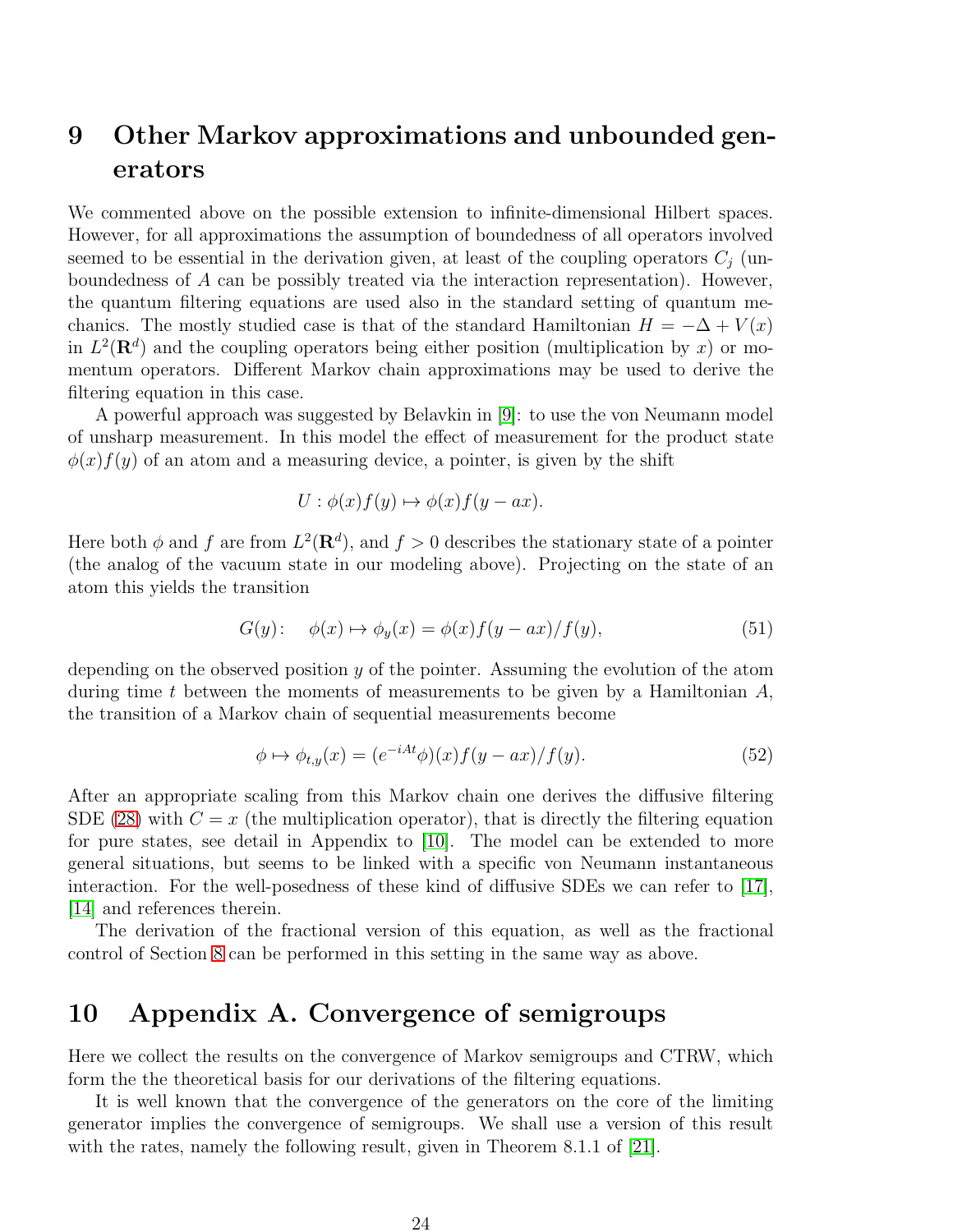<span id="page-24-0"></span>**Proposition 10.1.** Let  $F_t = e^{tL}$  be a strongly continuous semigroup in a Banach space B with a norm  $\Vert .\Vert_B$ , generate by an operator L, having a core D, which is itself a Banach space with a norm  $\|.\|_D \geq \|.\|_B$  so that  $L \in \mathcal{L}(D, B)$ . Let  $F_t$  be also a bounded semigroup in D such that  $||F_t||_{D\to D} \leq C_D(T)$  with a constant  $C_D(T)$  uniformly for  $t \in [0, T]$ .

(i) Let  $F_t^h$ ,  $h > 0$ , be a family of strongly continuous contraction semigroups in a Banach space B with bounded generators  $L_h$  such that

$$
||L_hf - Lf||_B \le \epsilon_h ||f||_D
$$

for all  $f \in D$  and some  $\epsilon_h$  such that  $\epsilon_h \to 0$  as  $h \to 0$ . Then the semigroups  $F_t^h$  converge strongly to the semigroup  $F_t$ , as  $h \to 0$ , and

$$
||F_t^h f - F_t f||_B \le t\epsilon_h C_D(T) ||L||_{D\to B}.
$$
\n
$$
(53)
$$

(ii) Let  $U_h$  be a family of contractions in B such that

<span id="page-24-4"></span>
$$
\|\left(\frac{U_h - 1}{h} - L\right)f\|_B \le \epsilon_h \|f\|_D,\tag{54}
$$

and

<span id="page-24-2"></span>
$$
\|\left(\frac{F_h-1}{h}-L\right)f\|_B\leq \varkappa_h \|f\|_D,\tag{55}
$$

with  $\epsilon_h \to 0$  and  $\varkappa_h \to 0$ , as  $h \to 0$ . Then the scaled discrete semigroups  $(U_h)^{[t/h]}$  converge to the semigroup  $F_t$  and moreover

<span id="page-24-5"></span>
$$
\sup_{s \le t} \|(U_h)^{[s/h]} - F_s f\|_B \le (\varkappa_h + \epsilon_h) t \|f\|_B. \tag{56}
$$

Additional condition [\(55\)](#page-24-2) makes working with discrete approximation a bit more subtle, than with the continuous chain approximations. Effectively to get [\(55\)](#page-24-2) one needs a deeper regularity. Namely one should have another core  $\hat{D}$  such that  $D \subset \hat{D} \subset B$  with  $L \in \mathcal{L}(D, D) \cap \mathcal{L}(D, B)$ . In this case it is easy to see that

<span id="page-24-1"></span>
$$
\| \left( \frac{F_h - 1}{h} - L \right) f \|_B \le h \| L \|_{D, \tilde{D}} \| L \|_{\tilde{D}, B} \| f \|_D. \tag{57}
$$

## 11 Appendix B. Deterministic motions with random jumps

Let us look at the Cauchy problem

<span id="page-24-3"></span>
$$
\frac{\partial f_t}{\partial t} = (\nabla f_t, b(x)) + L f_t(x), \quad f_0(x) \text{ given}, \tag{58}
$$

with the simplest jump-type operator

$$
L_f(x) = \sum_{j=1}^{J} f(Y_j(x) - x),
$$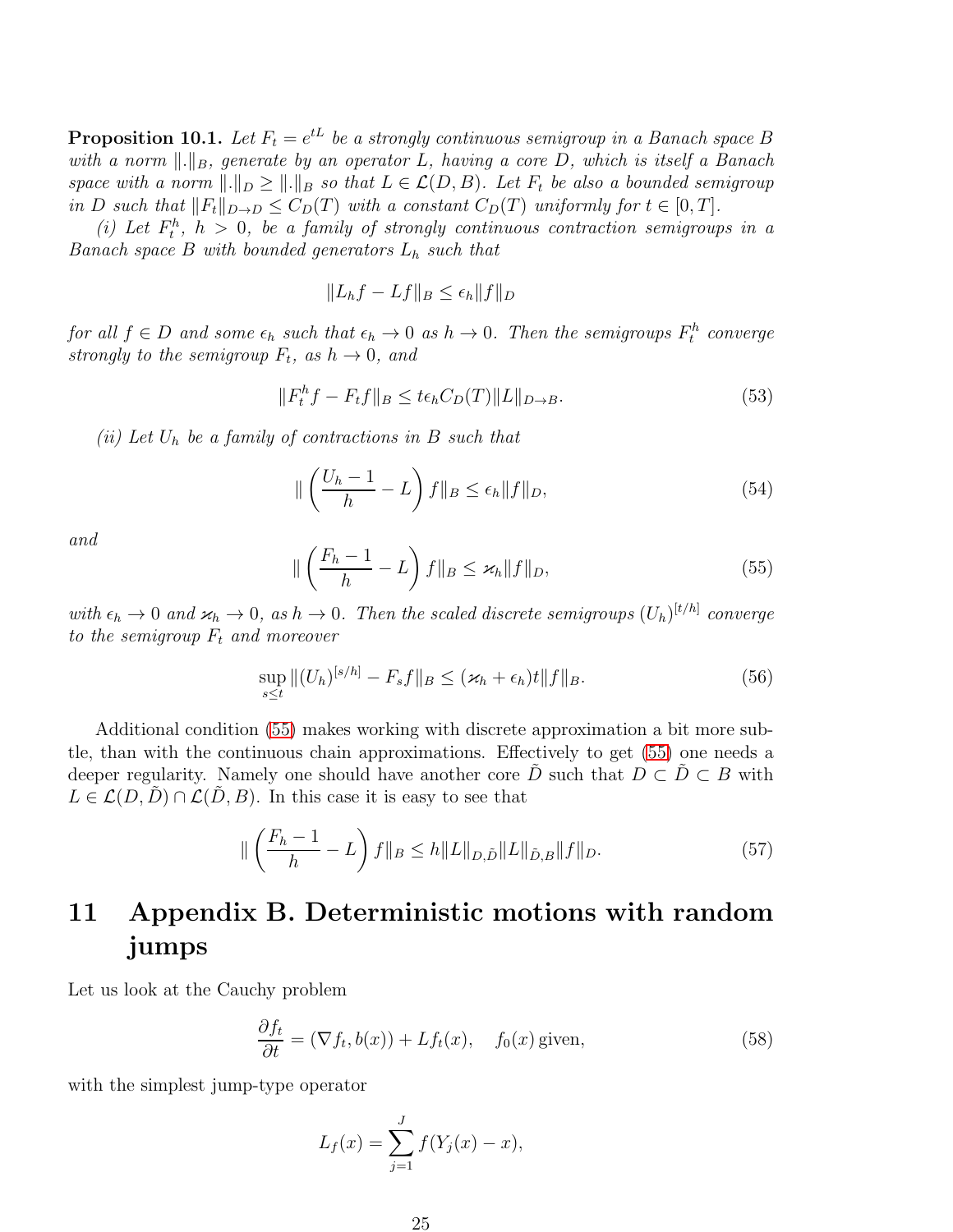where  $x \in \mathbb{R}^d$ ,  $\nabla f = \partial f / \partial x$  and  $b, Y_j : \mathbb{R}^d \to \mathbb{R}^d$  are given bounded smooth functions. It is more or less obvious that the resolving operators of the Cauchy problem [\(58\)](#page-24-3) form a semigroup of contractions in the space  $C(\mathbf{R}^d)$  preserving the spaces of smooth functions. Let us make a precise statement. The simplest way to see it is via the 'interaction representation'. Namely, let  $X_t(x)$  denote the solution to the Cauchy problem  $\dot{X}_t(x)$  =  $b(X_t(x))$ ,  $X_0(x) = x$ , and let us change the unknown function f in [\(58\)](#page-24-3) to  $\phi$  via the equation  $f(x) = \phi(X_t(x))$ . Direct substitution shows that  $\phi$  solves the Cauchy problem

$$
\frac{\partial \phi_t}{\partial t} = L_t \phi_t(x) = \sum_{j=1}^J \phi((X_t(Y_j(X_{-t}(x)))) - x), \quad \phi_0 = f_0.
$$
 (59)

Since  $L_t$  is a bounded operator, this Cauchy problem can be solved by the convergence series over the powers of  $L_t$ . This leads to the following result.

<span id="page-25-3"></span>**Proposition 11.1.** Let  $b, Y_j \in C^2(\mathbf{R}^d)$ ,  $j = 1, \dots, J$ . Then the resolving operators  $R_t$  of the Cauchy problem [\(58\)](#page-24-3) form a semigroups of contractions in  $C(\mathbf{R}^d)$  such that the spaces  $C^1(\mathbf{R}^d)$  and  $C^2(\mathbf{R}^d)$  are invariant and  $R_t$  form semigroups of operators in these spaces that are uniformly bounded for  $\in [0, T]$  with any T.

We need an extension of this result for the subsets of  $\mathbb{R}^d$ . The main tool is the following classical theorem of Brezis, which we formulate in its simplest form referring to proofs, extensions and history to [\[40\]](#page-31-10).

<span id="page-25-2"></span>**Theorem 11.1.** Let  $b(x)$ :  $K \to \mathbf{R}^d$  be a Lipschitz continuous function, where K is a convex closed subset of  $\mathbf{R}^d$ , such that

<span id="page-25-1"></span>
$$
\lim_{h \to 0_+} \frac{d(y + hb(x), K)}{h} = 0
$$
\n(60)

for any  $x \in K$ , where  $d(z, K)$  denotes the distance between a point z and the set K. Then K is flow invariant. More precisely, for any  $x \in K$  there exists a unique solution  $X_t(x)$ of the equation  $\dot{X}_t(x) = b(X_t(x))$  with the initial condition x that belongs to K for all t.

As a direct consequence we get the following extension of Proposition [11.1.](#page-25-3)

<span id="page-25-0"></span>**Proposition 11.2.** Let K be a convex compact subset of  $\mathbb{R}^d$  and  $b: K \to \mathbb{R}^d$ ,  $Y_j: K \to K$ be twice continuously differentiable functions. Let b satisfy the assumptions of Theorem [11.1.](#page-25-2) Then the resolving operators  $R_t$  of the Cauchy problem [\(58\)](#page-24-3) form a semigroups of contractions in  $C(K)$  such that the spaces  $C^1(K)$  and  $C^2(K)$  are invariant and  $R_t$  are uniformly bounded operators in these spaces for  $\in [0, T]$  with any T.

#### 12 Appendix C. Position dependent CTRW

Here we recall the basic result on the convergence of continuous time random walks (CTRW).

Suppose  $T_1^h, T_2^h, \dots$  is a sequence of i.i.d. random variables in  $\mathbf{R}_+$  such that the distribution of each  $T_i^h$  is given by a probability measure  $\mu_{time}^h(dt)$  on  $\mathbf{R}_+$ , that depend on a positive (scaling) parameter  $h$ . Let

$$
N_t^h = \max\{n : \sum_{i=1}^n T_i^h \le t\}.
$$
\n(61)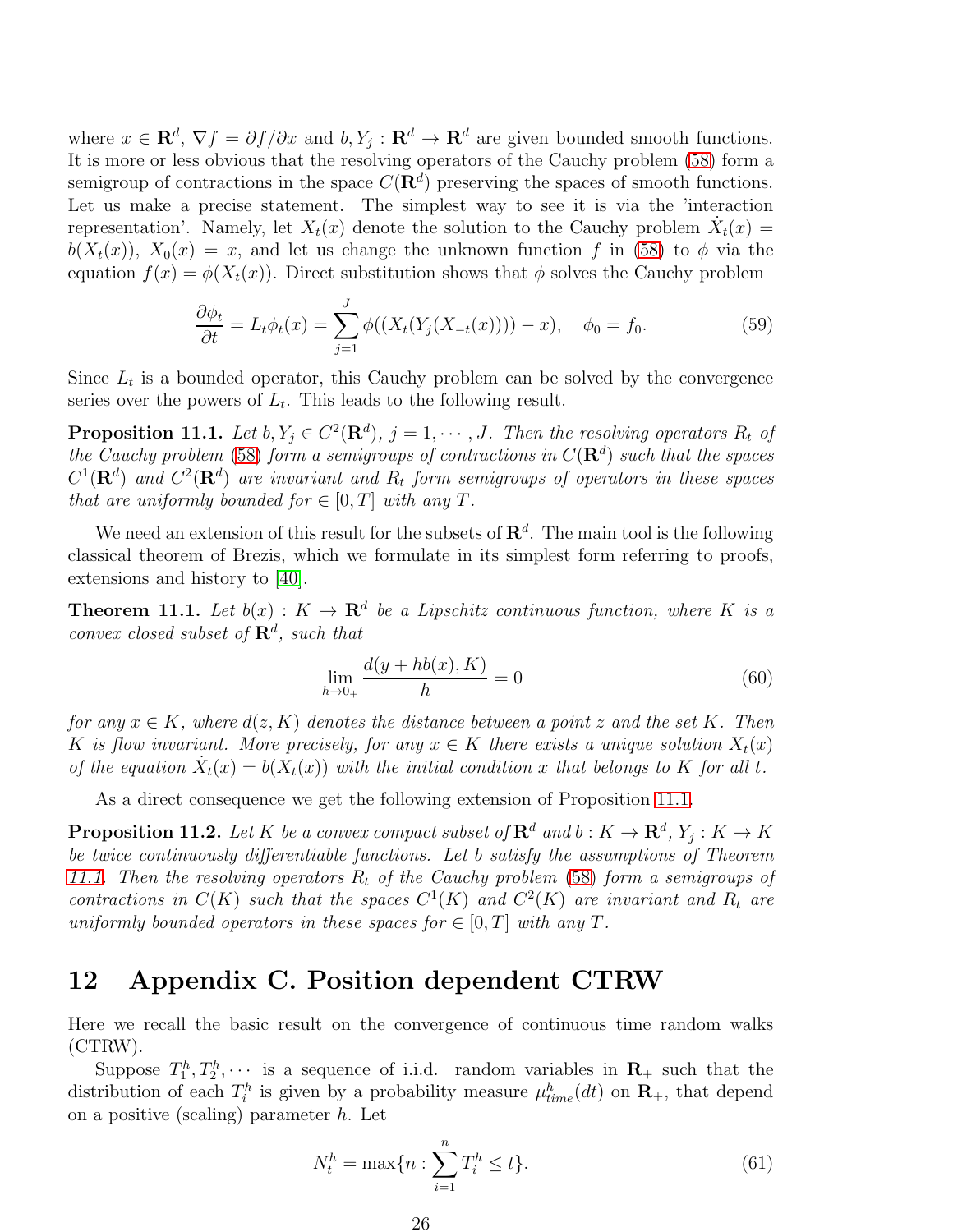Suppose  $X_1^h, X_2^h, \dots$  is a sequence of i.i.d. random variables in  $\mathbb{R}^d$ , such that the distribution of each  $X_i^h$  is given by a probability measure  $\mu_{space}^h(dt)$ , that depends on h. The standard (scaled) *continuous time random walk* (CTRW) is a random process given by the random sum

$$
\sum_{j=1}^{N_t^h} X_i^h.
$$

In position dependent CTRW the jumps  $X_i^h$  are not independent, but each  $X_i^h$  depends on the position of the process before this jump. The natural general formulation can be given in terms of discrete Markov chains as follows. Let  $U<sub>h</sub>$  be a transition operator of a discrete time Markov chain  $O_n^h(x)$  in  $\mathbf{R}^d$  depending on a positive parameter h, so that

<span id="page-26-1"></span>
$$
U_h f(x) = \mathbf{E} O_1^h(x) = \int f(y) \mu^h(x, dy), \qquad (62)
$$

with some family of stochastic kernels  $\mu^h(x, dy)$  such that  $U_h$  is a bounded operator either in the space  $C(K)$  with a compact convex subset K of  $\mathbf{R}^d$  or in the space  $C_{\infty}(\mathbf{R}^d)$  of continuous functions vanishing at infinity. For our purposes we need only the operators of the type

$$
U_h f(x) = \mathbf{E} O_1^h(x) = \sum_{j=1}^J f(Y_j^h(x)) p_j(x)^h,
$$

with a family of continuous mappings  $Y_j^h : \mathbf{R}^d \to \mathbf{R}^d$  and the probability laws  $\{p_1^h, \cdots, p_J^h\}.$ 

Suppose  $T_1^h, T_2^h, \cdots$  is a sequence of random variables introduced above, and independent of  $O_n^h(x)$ . The process

<span id="page-26-0"></span>
$$
O_{N_t^h}^h(x) \tag{63}
$$

is a generalized scaled (position dependent) continuous time random walk (CTRW) arising from  $U_h$  and  $\mu_{time}^h$ .

The CTRW were introduced in [\[37\]](#page-31-11). They found numerous applications in physics. The scaling limits of these CTRW were analysed by many authors, see e.g. [\[26\]](#page-30-10), [\[33\]](#page-31-12), [\[34\]](#page-31-13). The scaling limit for the position dependent CTRW was developed in [\[19\]](#page-30-11). Formally in [\[19\]](#page-30-11) it was developed not in full generality, but for the case of the spacial process  $O_n^h(x)$ converging to a stable process. However, the arguments of [\[19\]](#page-30-11) were completely general and did not depend on this assumption. The only point used was that  $O_n^h(x)$  converge in the sense of Proposition [10.1](#page-24-0) (ii). For completeness let us formulate the result [\[19\]](#page-30-11) in a slightly modified version that we need in this paper and present a short proof with essentially simplified arguments from [\[19\]](#page-30-11) (see also Chapter 8 in [\[21\]](#page-30-3)).

As an auxiliary result we need the standard functional limit theorem for the random-walk-approximation of stable laws, see e.g. [\[16\]](#page-30-12) and [\[34\]](#page-31-13) and references therein for various proofs.

<span id="page-26-2"></span>**Proposition 12.1.** Let a positive random variables  $T$  belong to the domain of attraction of a  $\beta$ -stable law,  $\beta \in (0,1)$ , in the sense that

$$
\mathbf{P}(T>m) \sim \frac{1}{\beta m^{\beta}}\tag{64}
$$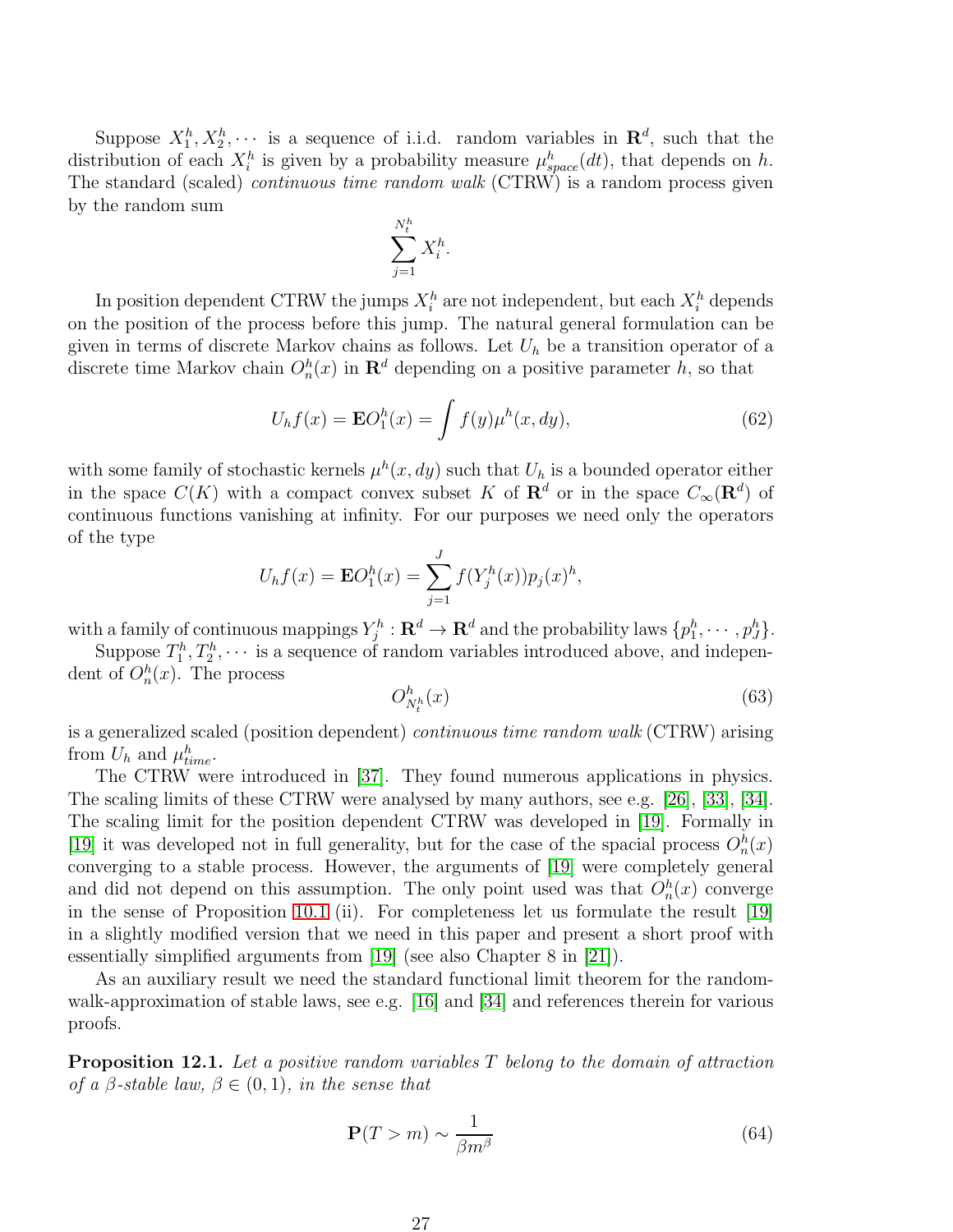(the sign  $\sim$  means here that the ratio tends to 1, as m  $\to \infty$ ). Let  $T_i$  be a sequence of i.i.d. random variables from the domain of attraction of a  $\beta$ -stable law and let

$$
\Phi_t^h = \sum_{i=1}^{[t/h]} h^{1/\alpha} T_i
$$

be a scaled random walk based on  $T_i$ ,  $h > 0$ , and  $S_t$  a  $\beta$ -stable Lévy subordinator, that is a Lévy process in  $\mathbf{R}_+$  generated by the stable generator

$$
L_{\beta}(x) = \int \frac{f(x+y) - f(x)}{y^{1+\beta}} dy
$$

(which up to a multiplier represents the fractional derivative  $d^{\beta}/d(-x)^{\beta}$ ). Then  $\Phi_t^h \to S_t$ in distribution, as  $h \to 0$ .

The next result is from [\[19\]](#page-30-11), though modified and simplified.

<span id="page-27-0"></span>**Proposition 12.2.** Let the random variables  $T_i^h = h^{1/\beta} T_i$ , where i.i.d. random variables  $T_i$  belong to the domain of attraction of a  $\beta$ -stable law,  $S_t$  be a  $\beta$ -stable Lévy suboridinator and

$$
\sigma_y = \max\{t : S_t \le y\}
$$

be its inverse process. Let a family of contractions [\(62\)](#page-26-1) satisfy [\(54\)](#page-24-4) with an operator L generating a Feller process  $F_t$ . Then

$$
\mathbf{E}U_h^s|_{s=[N_t^h/h]}\to \mathbf{E}F_{\sigma_t}, \quad h\to 0,
$$

strongly as contraction operators in  $C(K)$  or  $C_{\infty}(\mathbf{R}^d)$ .

Remark 8. This Proposition directly implies the following statement about the processes: the subordinated Markov chains [\(63\)](#page-26-0), that is the scaled CTRW, converge in distribution to the process generated by L and subordinated by the inverse of the Lévy  $\beta$ -subordinator.

Proof. By the density arguments it is sufficient to show that

$$
\|\mathbf{E}U_h^{[s/h]}\|_{s=N_t^h}f-\mathbf{E}F_{\sigma_t}f\|\to 0
$$

for functions  $f$  from the domain of  $L$ . We have

$$
\|\mathbf{E}U_h^{[s/h]}\|_{s=N_t^h}f-\mathbf{E}F_{\sigma_t}f\|\leq I+II,
$$

with

$$
I = \|\mathbf{E}U_h^{[s/h]}\|_{s=N_t^h}f - \mathbf{E}F_{N_t^h}f\|, \quad II = \|\mathbf{E}F_{N_t^h}f - \mathbf{E}F_{\sigma_t}f\|.
$$

To estimate I we write

$$
I = \int_0^\infty (U_h^{[s/h]}f - F_s f)\mu_t^h(ds) = \int_0^K (U_h^{[s/h]}f - F_s f)\mu_y^h(ds) + \int_K^\infty (U_h^{[s/h]}f - F_s f)\mu_t^h(ds),
$$

where  $\mu_t^h$  is the distribution of  $N_t^h$ . Choosing K large enough we can make the second integral arbitrary small uniformly in  $h$ . And then by  $(56)$  we can make the first integral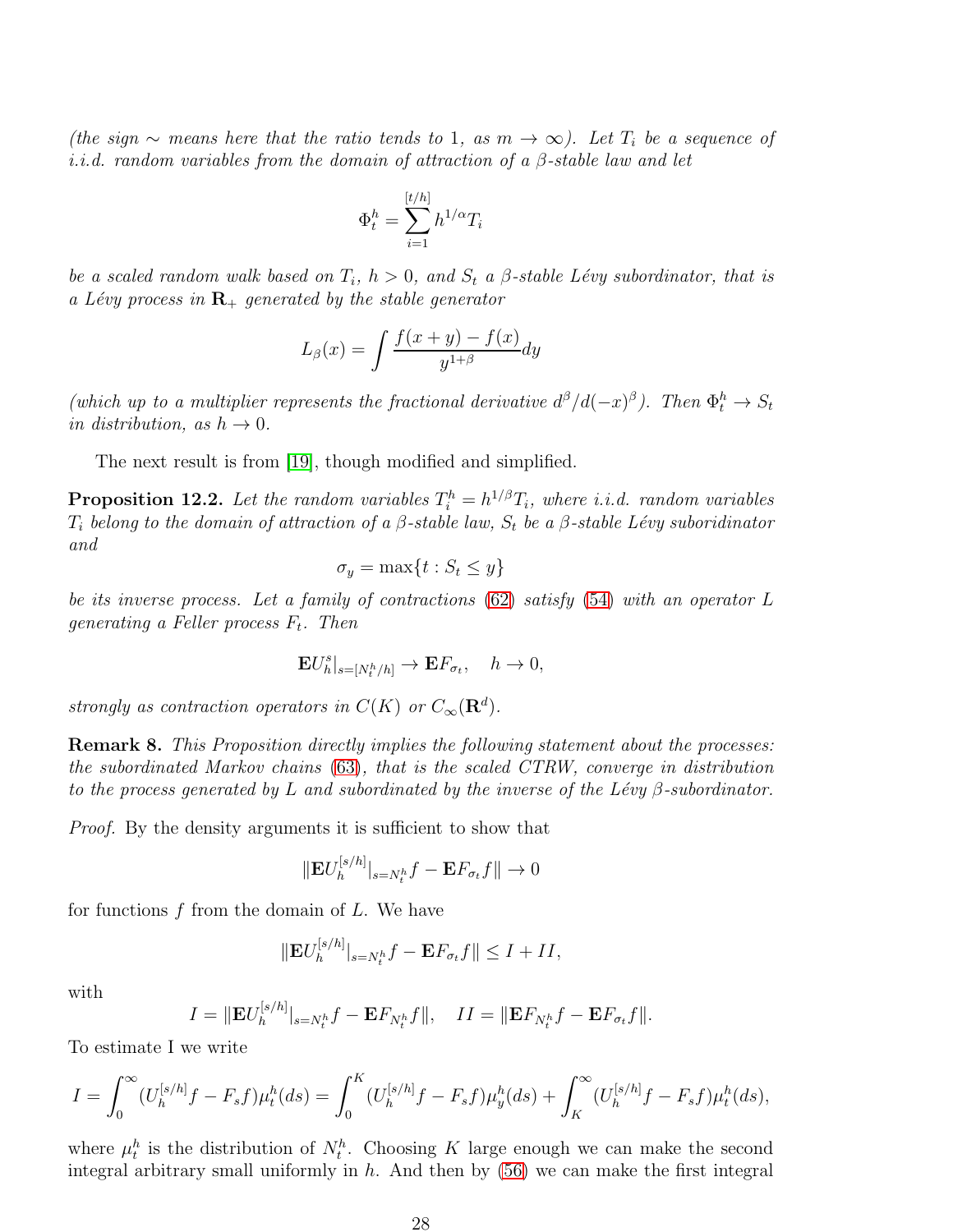arbitrary small by choosing small enough  $h$  (and uniformly in  $t$  from compact sets). It remains II. Integrating by parts we get the following:

$$
II = \|\mathbf{E}e^{N_t^h L}f - \mathbf{E}e^{\sigma_t L}f\|
$$
  
= 
$$
\|\int_0^\infty \frac{\partial}{\partial s}(e^{sL}f)(\mathbf{P}(\sigma_t \le s) - \mathbf{P}(N_t^h \le s)) ds\|
$$
  
= 
$$
\|\int_0^\infty Le^{sL}f(\mathbf{P}(S_s > t) - \mathbf{P}(\Phi_s^h > t)) ds\|.
$$

By [\(12.1\)](#page-26-2),  $P(S_s > t) \to P(\Phi_s^h > t)$  as  $h \to 0$ . Therefore  $II \to 0$  by the dominated convergence, as  $h \to 0$ .

Remark 9. From this proof it is seen how to get some explicit rates of convergence. We are not going to give details.

It is well known, see e.g. [\[41\]](#page-31-14) and detailed presentations in monographs [\[35\]](#page-31-15), [\[23\]](#page-30-13), that the subordinated limiting evolution described by the operators  $E F_{\sigma_t}$  solves fractional in time differential equations. Namely, under the conditions of Proposition [12.2,](#page-27-0) the function  $f_t(x) = \mathbf{E}(F_{\sigma_t}f)(x)$  satisfies the equation

<span id="page-28-0"></span>
$$
D_{0+\star}^{\beta} f_t(x) = Lf(x), \quad f_0(x) = f(x), \tag{65}
$$

where  $D_0^{\beta}$  $_{0+\star}^{\beta}$  is the Caputo-Djerbashian derivative of order  $\beta$  acting on the variable t, and the operator  $L$  acts on the variable  $x$ .

Recall that a Lévy subordinator is a process generated by the operator

<span id="page-28-2"></span>
$$
L_{\nu}f(x) = \int_0^{\infty} f(x + y) - f(x)\nu(dy),
$$
\n(66)

where  $\nu$  is a one-sided Lévy measure, that is, it satisfies the condition  $\int \min(1, y)\nu(dy)$  $\infty$ . Proposition [12.2](#page-27-0) is based on the central limit for stable laws stating the convergence  $\Phi_t^h \to S_t$  of random walks approximations to a stable Lévy subordinator. If scaled random walks  $\Phi_t^h$  are designed in such a way that they approximate an arbitrary Lévy subordinator, that is,  $\Phi_t^h \to S_t$  with  $S_t$  generated by [\(66\)](#page-28-2), then similar arguments show that

$$
\mathbf{E}U_h^s|_{s=[N_t^h/h]}\to \mathbf{E}F_{\sigma_t}, \quad h\to 0,
$$

where

 $\sigma_y = \max\{t : S_t \le y\}, \quad \mathbf{N}_y^h = \max\{t : \Phi_t^h \le y\}.$ 

In this case the functions  $f_t(x) = \mathbf{E}(F_{\sigma_t}f)(x)$  satisfy the equation

$$
D_{0+\star}^{(\nu)} f_t(x) = L_t f(x), \quad f_0(x) = f(x), \tag{67}
$$

see e.g. [\[19\]](#page-30-11), [\[22\]](#page-30-14), where  $D_{0+}^{(\nu)}$  $_{0+\star}^{(\nu)}$  is the generalised Caputo-type mixed fractional derivative defined by the equation

<span id="page-28-1"></span>
$$
D_{0+\star}^{(\nu)} f_t = \int_0^t (f_{t-s} - f_t) \nu(ds) + (f_0 - f_t) \int_t^\infty \nu(ds). \tag{68}
$$

The derivative  $D_0^{\beta}$  $_{0+\star}^{\beta}$  in [\(65\)](#page-28-0) corresponds to  $\nu(dy) = y^{-1-\beta}dy$ .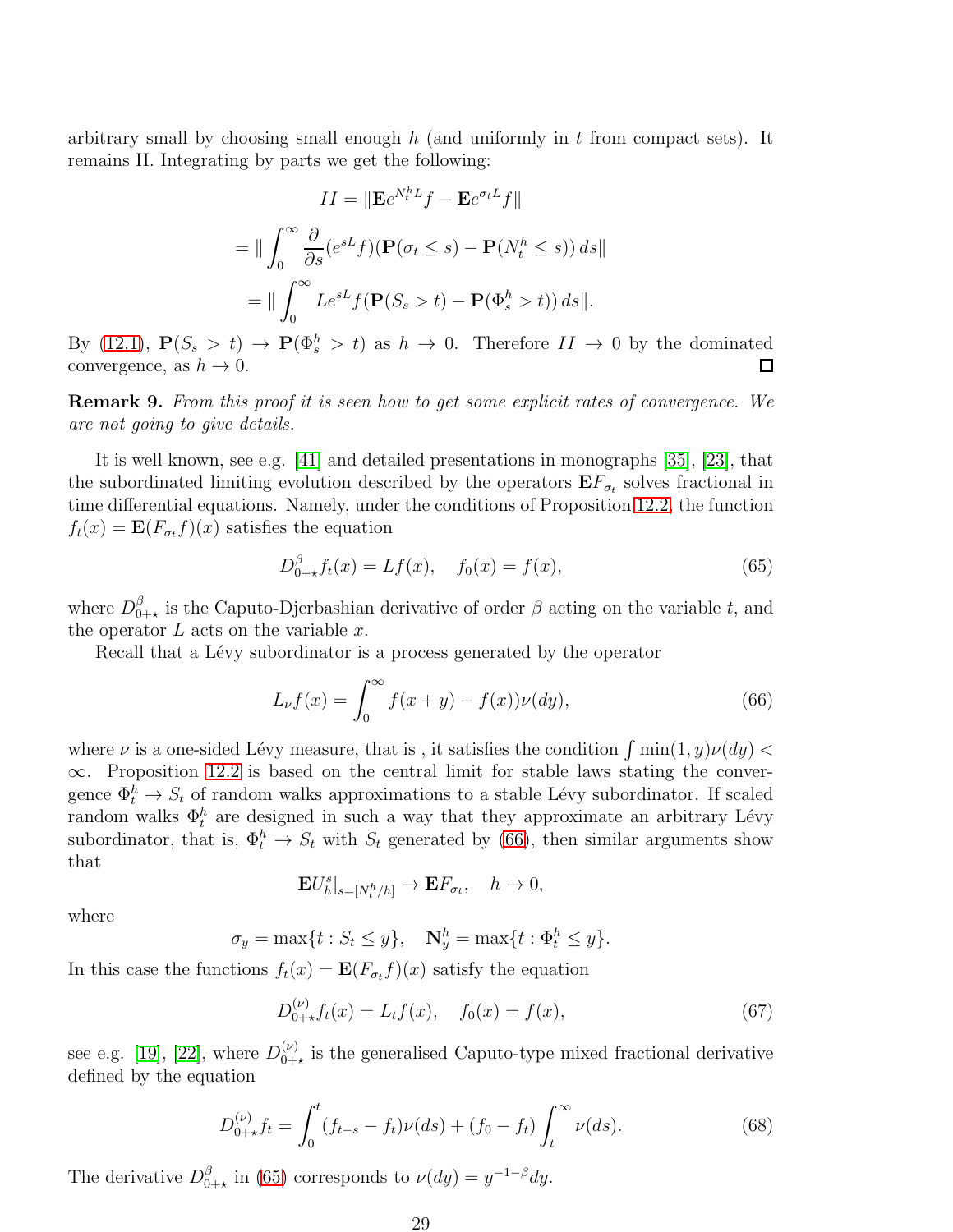### <span id="page-29-9"></span>References

- <span id="page-29-6"></span>[1] S Attal and Y. Pautrat. From repeated to continuous quantum interactions. Ann. Henri Poincaré 7 (2006), 59 - 104.
- <span id="page-29-8"></span>[2] A. Bain and D. Crisan. Fundamentals of stochastic filtering. Stochastic Modelling and Applied Probability, 60. Springer, New York, 2009.
- [3] D. Baleanu, K. Diethelm, E. Scalas and J. J. Trujillo. Fractional calculus (2017). Models and numerical methods. Second edition. Series on Complexity, Nonlinearity and Chaos, 5. World Scientific, Hackensack, NJ.
- <span id="page-29-10"></span>[4] A. Barchielli and V.P. Belavkin. Measurements contunuous in time and a posteriori states in quantum mechanics. J. Phys A: Math. Gen. 24 (1991), 1495-1514.
- [5] A. Barchielli and M. Gregoratti. Quantum Trajectories and Measurements in Continuous Case. The Diffusive Case. Lecture Notes Physics, v. 782, Springer Verlag, Berlin, 2009.
- <span id="page-29-0"></span>[6] V. P. Belavkin, Nondemolition measurement and control in quantum dynamical systems. In: Information Complexity and Control in Quantum Physics. CISM Courses and Lectures 294, S. Diner and G. Lochak, eds., Springer-Verlag, Vienna, 1987, pp. 331336.
- <span id="page-29-1"></span>[7] V.P. Belavkin. Nondemolition stochastic calculus in Fock space and nonlinear filtering and control in quantum systems. Proceedings XXIV Karpacz winter school (R. Guelerak and W. Karwowski, eds.), Stochastic methods in mathematics and physics. World Scientific, Singapore, 1988, pp. 310 - 324.
- <span id="page-29-2"></span>[8] V.P. Belavkin. Quantum stochastic calculus and quantum nonlinear filtering. J. Multivar. Anal. 42 (1992), 171 - 201.
- <span id="page-29-4"></span>[9] V.P. Belavkin. A dynamical Theory of Quantum Measurement and Spontaneous Localization. Russian Journal of Mathematical Physics 3:1 (1995), 3-23.
- <span id="page-29-5"></span>[10] V.P. Belavkin, V.N. Kolokoltsov. Stochastic evolution as interaction representation of a boundary value problem for Dirac type equation. Infinite Dimensional Analysis, Quantum Probability and Related Fields 5:1 (2002), 61-92.
- <span id="page-29-11"></span>[11] L. Bouten and R. Van Handel. On the separation principle of quantum control (2006). ArXive: [math-ph/0511021v](http://arxiv.org/abs/math-ph/0511021)2.
- <span id="page-29-3"></span>[12] L. Bouten, R. Van Handel and M. James. An introduction to quantum filtering. SIAM J. Control Optim. 46:6 (2007), 2199-2241.
- <span id="page-29-7"></span>[13] F. Camilli and R. De Maio. A time-fractional mean field game. Adv. Differential Equations 24 (2019), no. 9 - 10, 531 - 554.
- <span id="page-29-12"></span>[14] F. Fagnola and C.M. Mora. Stochastic Schrödinger equations and applications to Ehrenfest-type theorems. ALEA Lat. Am. J. Probab. Math. Stat. 10:1 (2013), 191 - 223.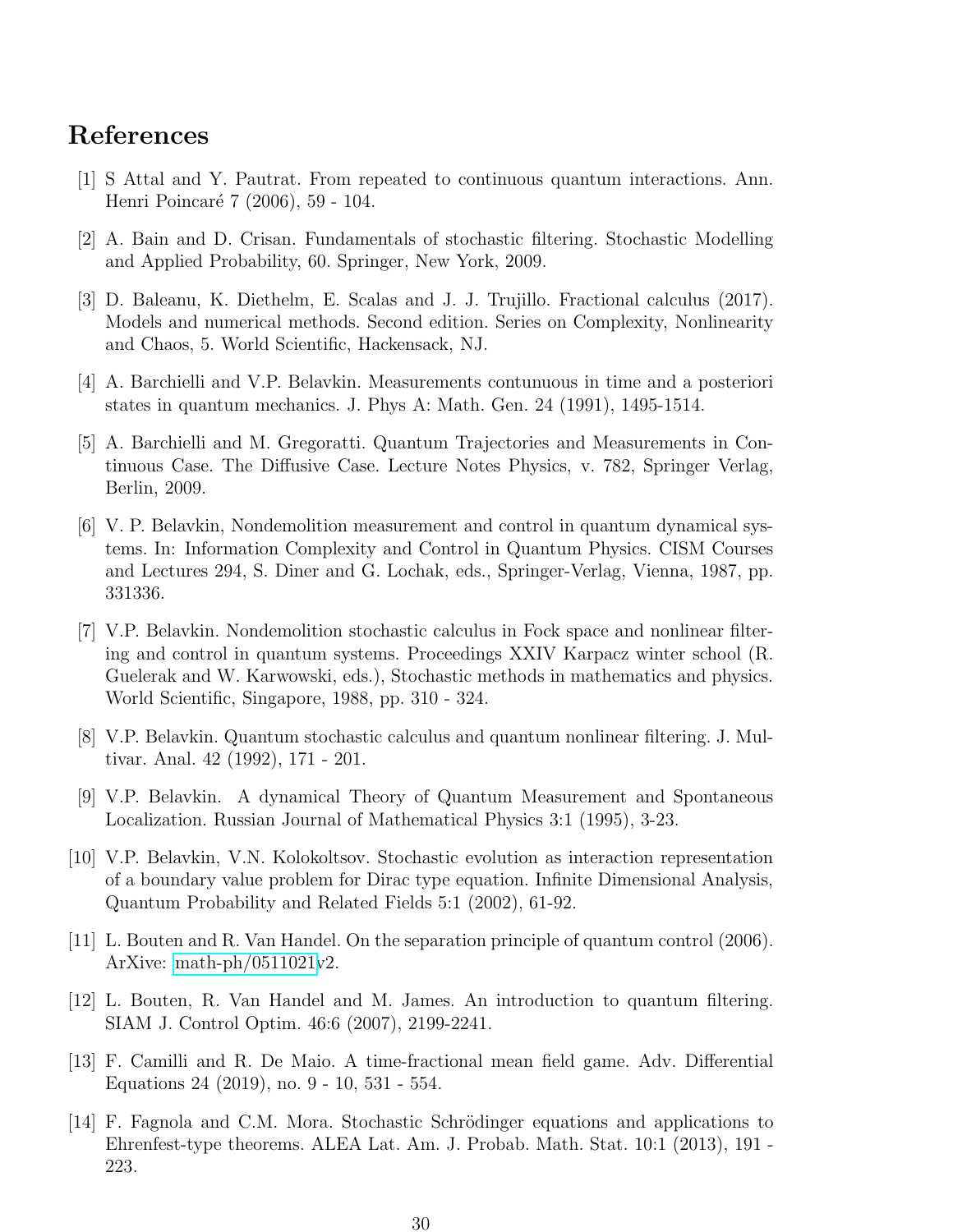- <span id="page-30-12"></span><span id="page-30-6"></span>[15] W. H. Fleming and H. M. Soner. Controlled Markov Processes and Viscosity Solutions. Sec Ed. Sptinger, 2006.
- <span id="page-30-9"></span>[16] B. V. Gnedenko and V. Yu. Korolev, Random Summation: Limit Theorems and Applications, CRC Press, Boca Raton, Florida, 1996.
- <span id="page-30-7"></span>[17] A.S. Holevo. Statistical Inference for quantum processes. In: Quanum Aspects of Optical communications. Springer LNP 378 (1991), 127-137, Berlin, Springer.
- [18] V. N. Kolokoltsov. The stochastic Bellman equation as a nonlinear equation in Maslov spaces. Perturbation theory. Dokl. Akad. Nauk 323:2 (1992), 223-228. Engl. transl. in Sov. Math. Dokl. 45:2 (1992), 294-300.
- <span id="page-30-11"></span>[19] V. Kolokoltsov. Generalized Continuous-Time Random Walks (CTRW), Subordination by Hitting Times and Fractional Dynamics. [arXiv:0706.1928](http://arxiv.org/abs/0706.1928) (2007). Theory of Probability and its Applications 53:4 (2009), 594-609.
- <span id="page-30-2"></span>[20] V. N. Kolokoltsov. The Lévy-Khintchine type operators with variable Lipschitz continuous coefficients generate linear or nonlinear Markov processes and semigroups. [arXiv:0911.5688](http://arxiv.org/abs/0911.5688) (2009). Prob. Theory Related Fields 151 (2011), 95-123.
- <span id="page-30-14"></span><span id="page-30-3"></span>[21] V. N. Kolokoltsov. Markov processes, semigroups and generators. Studies in Mathestics. De Gruyter, 2011.
- [22] V. N. Kolokoltsov. On fully mixed and multidimensional extensions of the Caputo and Riemann-Liouville derivatives, related Markov processes and fractional differential equations. Fract. Calc. Appl. Anal. 18:4 (2015), 1039 - 1073.
- <span id="page-30-13"></span><span id="page-30-8"></span>[23] V. N. Kolokoltsov. Differential equations on measures and functional spaces. Birkhäuser Advanced Texts, Birkhäuser, 2019.
- <span id="page-30-0"></span>[24] V. N. Kolokoltsov. Dynamic Quantum Games, 2020. https://arXiv:2002.00271
- <span id="page-30-10"></span>[25] V. N. Kolokoltsov. Quantum mean field games, 2020. https://arxiv:2005.02350
- [26] V. Kolokoltsov, V. Korolev, V. Uchaikin. Fractional Stable Distributions. J. Math. Sci. (N.Y.) 105:6 (2001), 2570-2577.
- <span id="page-30-4"></span>[27] V. Kolokoltsov and M. Veretennikova. Fractional Hamilton Jacobi Bellman equations for scaled limits of controlled Continuous Time Random Walks. Communications in Applied and Industrial Mathematics 6:1 (2014), e-484.
- [28] V. Kolokoltsov and M. Veretennikova. Well-posedness and regularity of the Cauchy problem for nonlinear fractional in time and space equations. Fractional Differential Calculus 4:1 (2014), 1-30.
- <span id="page-30-5"></span>[29] V. N. Kolokoltsov and M Veretennikova. The fractional Hamilton-Jacobi-Bellman equation. Journal of Applied Nonlinear Dynamics 6:1 (2017), 4556.
- <span id="page-30-1"></span>[30] V. Lakshmikanthama, R. Mutchell and R. W. Mitchell. Differential eqyations in closed subsets of a Banach space. Transactions of the American Mathematical Society 220 (1976), 103-113.